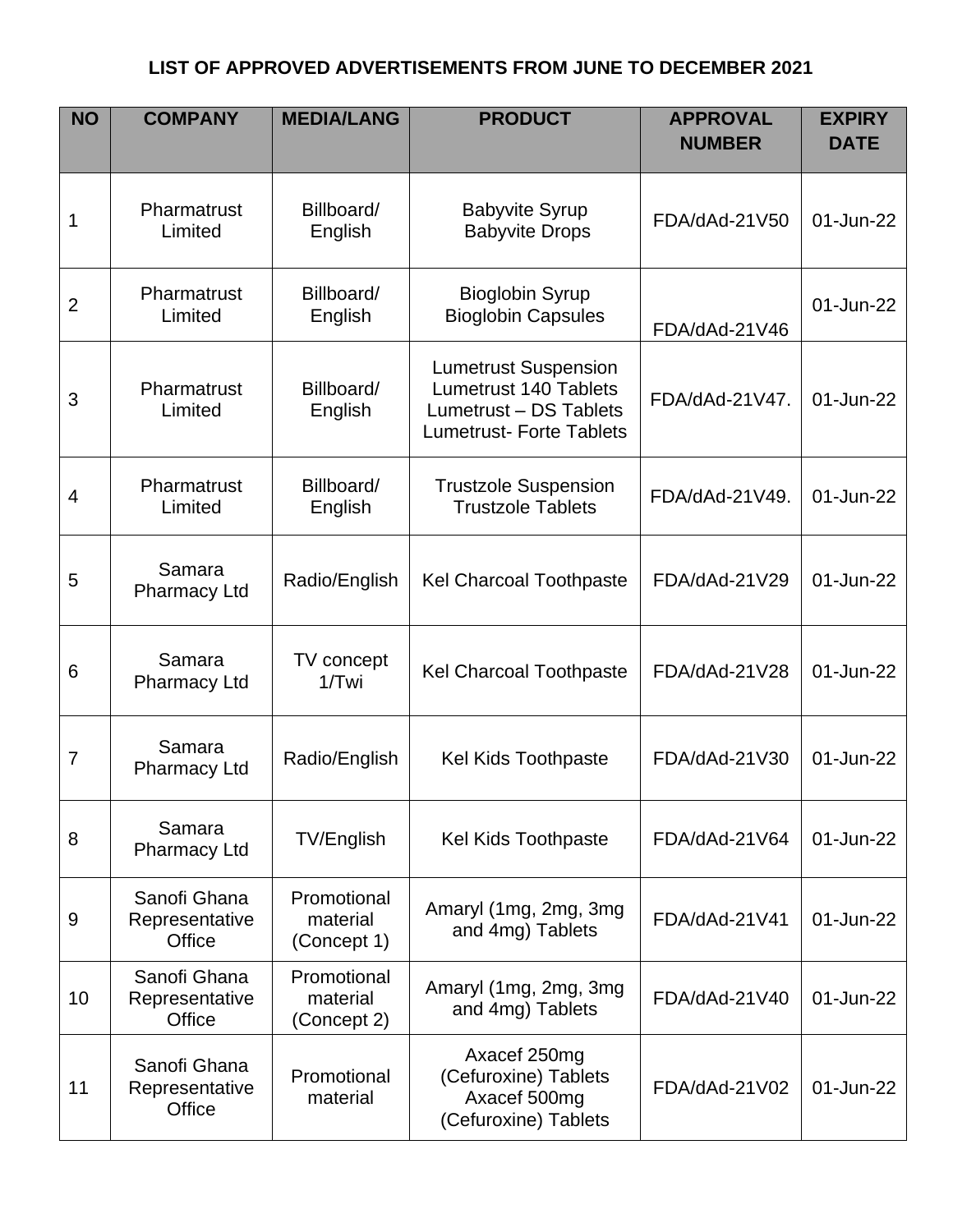| <b>NO</b> | <b>COMPANY</b>                           | <b>MEDIA/LANG</b>       | <b>PRODUCT</b>                                                                                                                                                         | <b>APPROVAL</b><br><b>NUMBER</b> | <b>EXPIRY</b><br><b>DATE</b> |
|-----------|------------------------------------------|-------------------------|------------------------------------------------------------------------------------------------------------------------------------------------------------------------|----------------------------------|------------------------------|
| 12        | Sanofi Ghana<br>Representative<br>Office | Promotional<br>material | Fleming 457mg<br>Suspension<br>Fleming 228.5mg<br>Suspension                                                                                                           | FDA/dAd-21V42                    | 01-Jun-22                    |
| 13        | Sanofi Ghana<br>Representative<br>Office | Promotional<br>material | Fleming 625mg Tablets<br>Fleming 1000mg Tablets<br>Fleming 457mg<br>Suspension<br>Fleming 228.5mg<br>Suspension<br>Fleming 1200mg Injection<br>Fleming 600mg Injection | FDA/dAd-21V03                    | 01-Jun-22                    |
| 14        | <b>Sunburst</b><br>Healthcare            | Radio/Twi               | <b>Sunburst Medicated</b><br>Powder<br><b>Sunburst Medicated</b><br>Ointment<br><b>Sunburst Herbal Balm</b>                                                            | FDA/dAd-21V55                    | 01-Jun-22                    |
| 15        | The Slimming<br><b>Hub Ghana</b>         | Billboard/<br>English   | Dayas Detox Capsules                                                                                                                                                   | FDA/dAd-21V07                    | 01-Jun-22                    |
| 16        | <b>Top Herbal Clinic</b>                 | Radio/Twi               | <b>Top Herbal Mixture</b><br><b>Top Gintah Mixture</b>                                                                                                                 | FDA/dAd-21V57                    | 01-Jun-22                    |
| 17        | <b>Top Herbal Clinic</b>                 | Radio/Twi               | <b>Top Teevah Mixture</b><br><b>Top Sagaatah Mixture</b><br><b>Top Waagah Mixture</b>                                                                                  | FDA/dAd-<br>21V027               | 01-Jun-22                    |
| 18        | <b>Unilever Ghana</b><br>Limited         | TV/English              | Close Up Toothpaste                                                                                                                                                    | FDA/dAd-21V05                    | 01-Jun-22                    |
| 19        | <b>Unilever Ghana</b><br>Limited         | Radio/<br>Dagbani       | <b>Key Brillant Laundry</b><br>Soap                                                                                                                                    | FDA/dAd-21V13                    | 01-Jun-22                    |
| 20        | <b>Unilever Ghana</b><br>Limited         | Radio/English           | <b>Key Brillant Laundry</b><br>Soap                                                                                                                                    | FDA/dAd-21V09                    | 01-Jun-22                    |
| 21        | <b>Unilever Ghana</b><br>Limited         | Radio/Ewe               | <b>Key Brillant Laundry</b><br>Soap                                                                                                                                    | FDA/dAd-21V12                    | 01-Jun-22                    |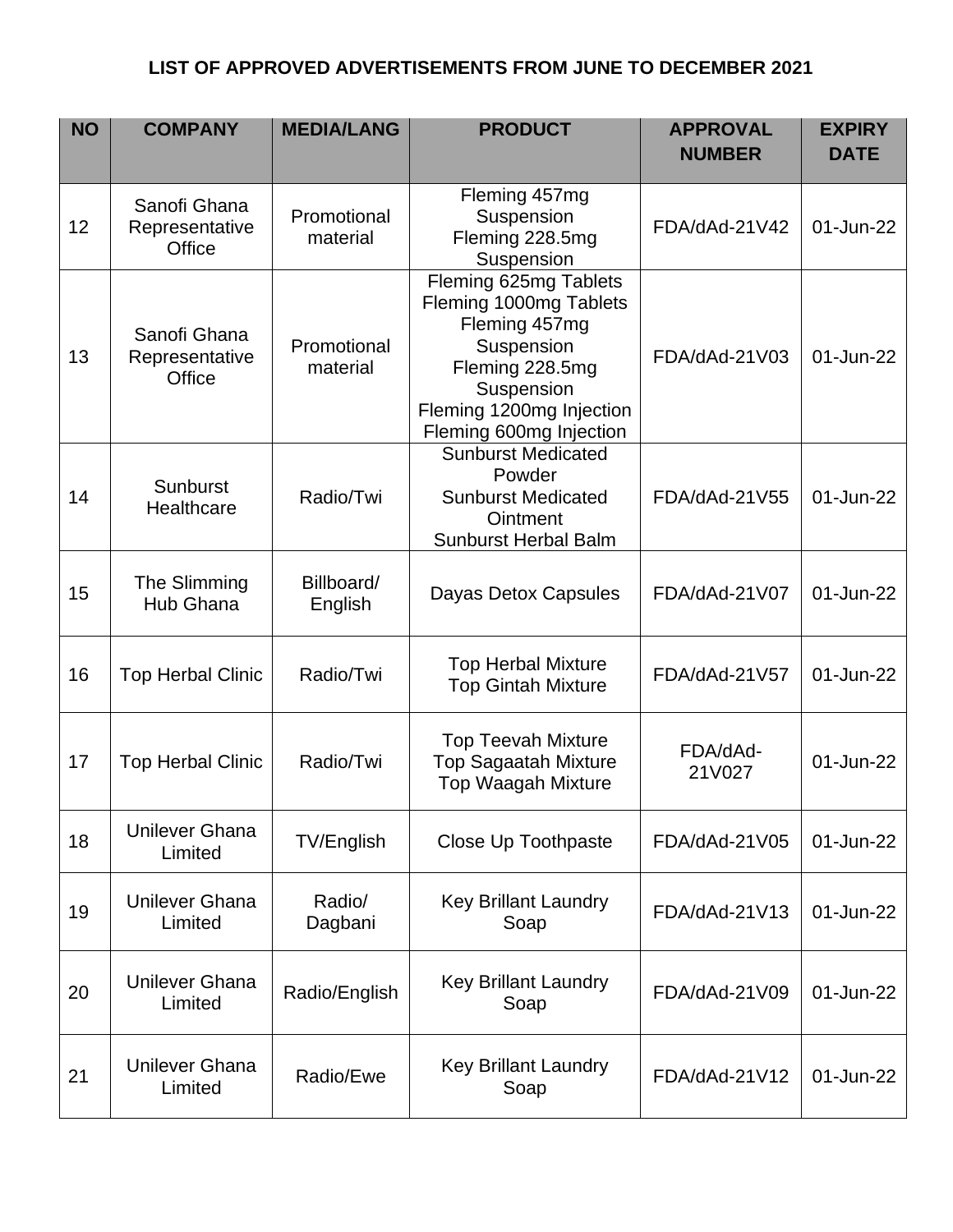| <b>NO</b> | <b>COMPANY</b>                     | <b>MEDIA/LANG</b> | <b>PRODUCT</b>                                                                                                                                                                     | <b>APPROVAL</b><br><b>NUMBER</b> | <b>EXPIRY</b><br><b>DATE</b> |
|-----------|------------------------------------|-------------------|------------------------------------------------------------------------------------------------------------------------------------------------------------------------------------|----------------------------------|------------------------------|
| 22        | <b>Unilever Ghana</b><br>Limited   | Radio/Ga          | <b>Key Brillant Laundry</b><br>Soap                                                                                                                                                | FDA/dAd-21V10                    | 01-Jun-22                    |
| 23        | <b>Unilever Ghana</b><br>Limited   | Radio/Twi         | <b>Key Brillant Laundry</b><br>Soap                                                                                                                                                | FDA/dAd-21V11                    | 01-Jun-22                    |
| 24        | <b>Unilever Ghana</b><br>Limited   | Radio/Twi         | <b>Pepsodent Triple</b><br><b>Protection Charcoal</b><br><b>White Fluoride</b><br>Toothpaste<br><b>Pepsodent Triple</b><br><b>Protection Fluoride</b><br><b>Toothpaste (Herbal</b> | FDA/dAd-21V33                    | 01-Jun-22                    |
| 25        | Vemaplus<br>Limited                | TV/English        | <b>Xdryv Capsules</b>                                                                                                                                                              | FDA/dAd-21V58                    | 01-Jun-22                    |
| 26        | <b>Wendil Hub</b><br>Ventures      | TV/Twi            | <b>Ultra-Compact Wet</b><br>Wipes (Romantic, Mini<br>Momo, Baby, Poem,<br>Angels, Turquoise, Pearl<br>White, Antibacterial).<br>Ultra-Compact Make-Up<br>Cleanser Wipes.           | FDA/dAd-<br>21V018               | 01-Jun-22                    |
| 27        | Zuma Trading<br>Company<br>Limited | TV/Twi            | <b>KC Colodent Toothpaste</b><br><b>KC Cologel Toothpaste</b><br>Neemodent Neem<br>Toothpaste<br>Shine-X Ultra Whitening<br>Toothpaste                                             | FDA/dAd-21V51                    | 01-Jun-22                    |
| 28        | African<br>Consumer<br>Products    | Radio/English     | <b>Alife Toilet Soap</b>                                                                                                                                                           | FDA/dAd-21U40                    | 01-Jul-22                    |
| 29        | African<br>Consumer<br>Products    | Radio/Twi         | <b>Alife Toilet Soap</b>                                                                                                                                                           | FDA/dAd-21U41                    | 01-Jul-22                    |
| 30        | African<br>Consumer<br>Products    | TV/Twi            | Jamaa Laundry Soap<br>Jamaa Detergent Powder                                                                                                                                       | FDA/dAd-21U42                    | 01-Jul-22                    |
| 31        | Akotozy<br>Enterprise              | Radio/Twi         | <b>Akotozxy Herbal Mixture</b>                                                                                                                                                     | FDA/dAd-21U56                    | 01-Jul-22                    |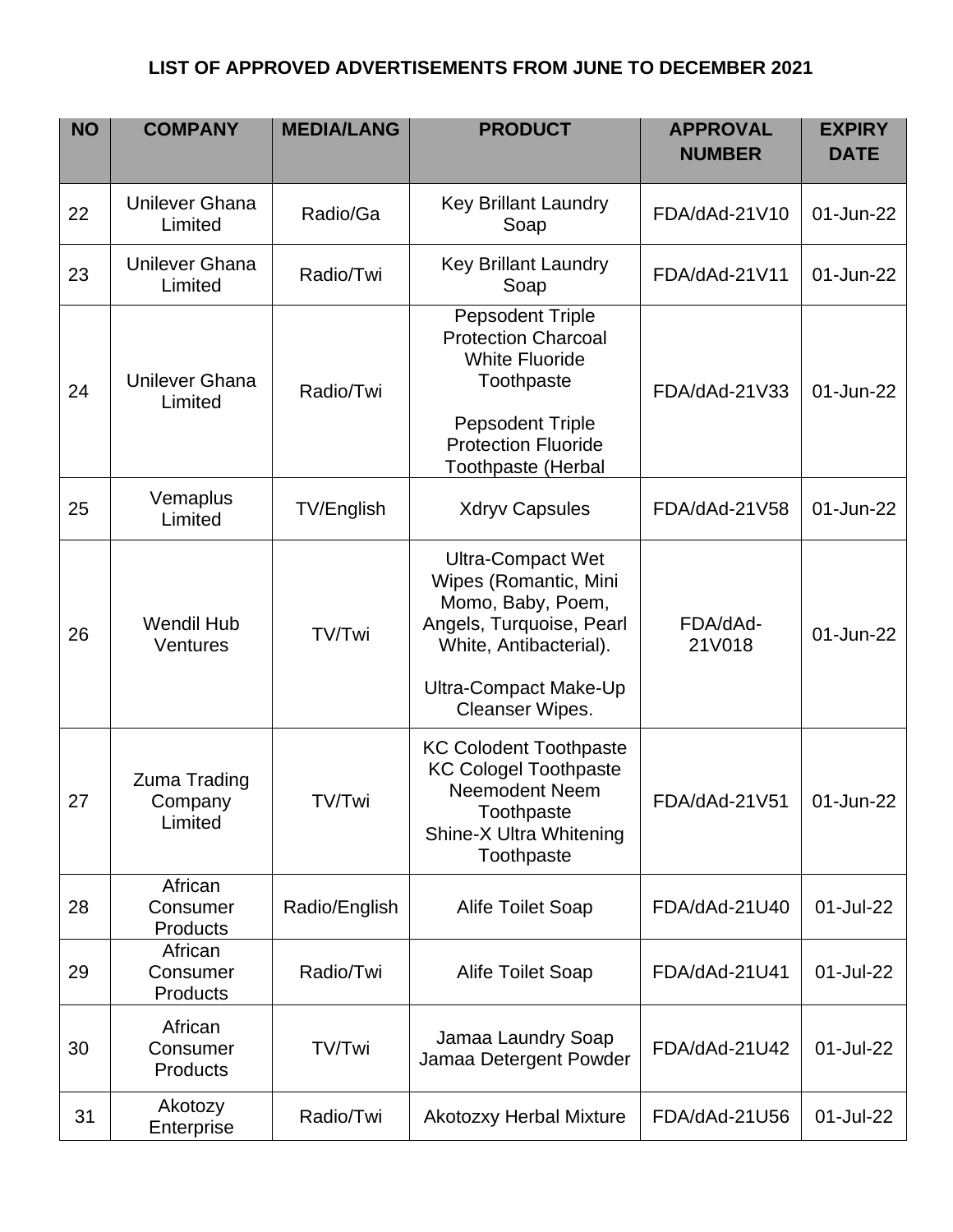| <b>NO</b> | <b>COMPANY</b>                            | <b>MEDIA/LANG</b>      | <b>PRODUCT</b>                                                                                                                                                                                    | <b>APPROVAL</b><br><b>NUMBER</b> | <b>EXPIRY</b><br><b>DATE</b> |
|-----------|-------------------------------------------|------------------------|---------------------------------------------------------------------------------------------------------------------------------------------------------------------------------------------------|----------------------------------|------------------------------|
| 32        | <b>Asterisk Life</b><br><b>Sciences</b>   | Billboard/<br>English  | Lonart Tablets 20/120mg<br><b>Lonart Suspension</b><br>20/120mg<br>P-Alaxin Tablets<br>P-Alaxin Suspension<br><b>Gsunate-50 Tablets</b><br><b>Gsunate-100 Tablets</b><br><b>Lonart-DS Tablets</b> | FDA/dAd-21U43                    | 01-Jul-22                    |
| 33        | Azorko Royal<br>Enterprise                | Radio/Ewe              | Azorko Balm<br>Azorko Farafina Soap<br><b>Azorko Life Mixture</b>                                                                                                                                 | FDA/dAd-21U09                    | 01-Jul-22                    |
| 34        | <b>Baseline</b><br>Pharmaceuticals<br>Ltd | Radio/Twi              | <b>Pinac Gel</b>                                                                                                                                                                                  | FDA/dAd-21U45                    | 01-Jul-22                    |
| 35        | <b>Baseline</b><br>Pharmaceuticals<br>Ltd | TV/Twi                 | Von-P Capsules                                                                                                                                                                                    | FDA/dAd-21U44                    | 01-Jul-22                    |
| 36        | <b>Beiersdorf</b><br><b>Ghana Limited</b> | TV/English             | Nivea Nourishing Cocoa<br><b>Body Lotion</b>                                                                                                                                                      | FDA/dAd-21U24                    | 01-Jul-22                    |
| 37        | <b>Beiersdorf</b><br><b>Ghana Limited</b> | <b>TV/English</b>      | Nivea Anti-Perspirant<br><b>Invisible Black and White</b><br>Spray<br>Nivea Men-Anti<br>Perspirant Invisible Black<br>and White Spray                                                             | FDA/dAd-21U11                    | 01-Jul-22                    |
|           |                                           |                        | Nivea Men Anti-<br>Perspirant Invisible Black<br>and White Roll-On                                                                                                                                |                                  |                              |
| 38        | <b>Benteh Herbal</b><br>Centre            | Radio/Twi              | <b>Benteh Herbal Powder</b>                                                                                                                                                                       | FDA/dAd-21U17                    | 01-Jul-22                    |
| 39        | <b>Bioland Limited</b>                    | Print<br>media/English | Biozone AirCare (AC) Air<br><b>Purification System</b>                                                                                                                                            | FDA/dAd-21U38                    | 01-Jul-22                    |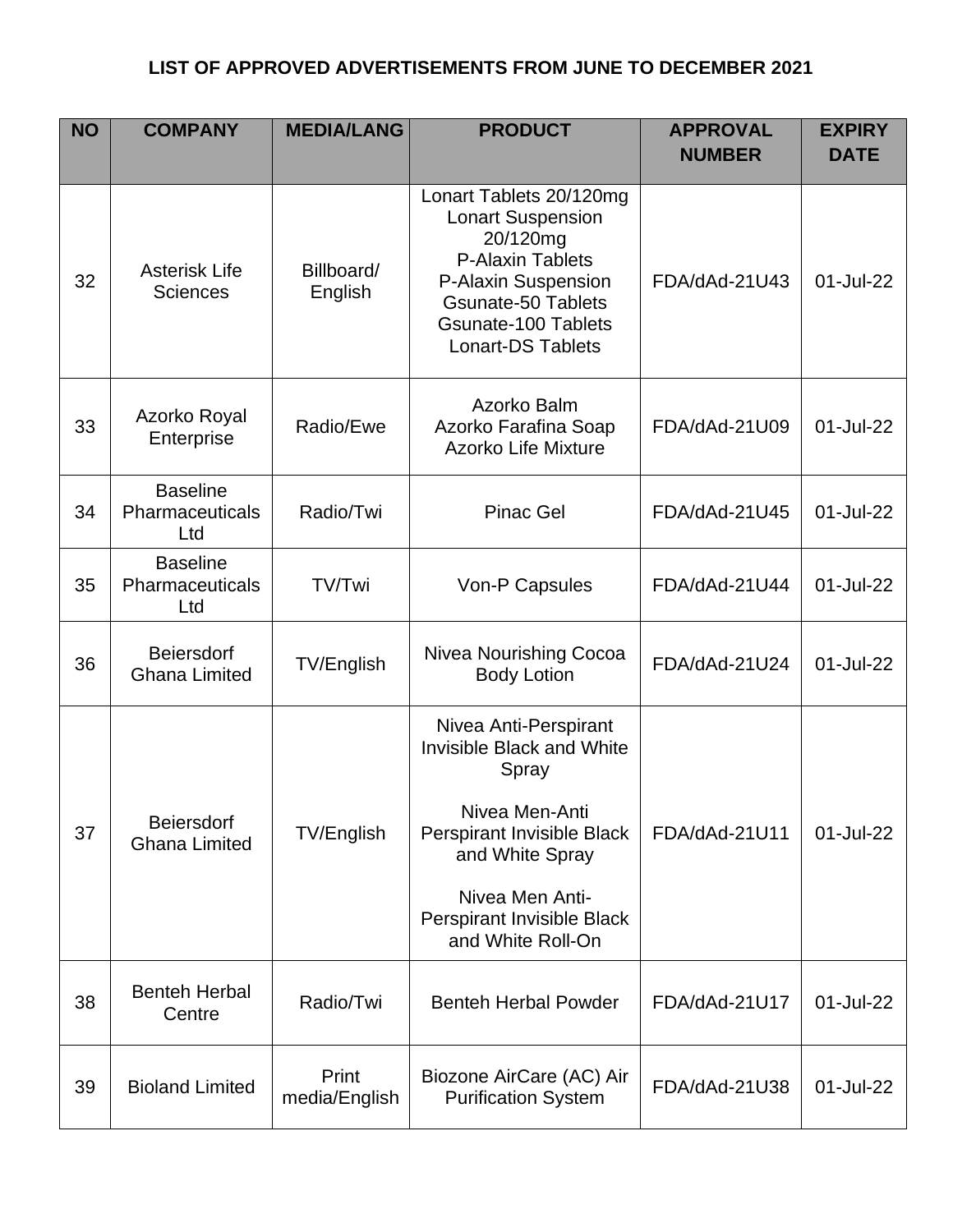| <b>NO</b> | <b>COMPANY</b>                      | <b>MEDIA/LANG</b>      | <b>PRODUCT</b>                                                                                                                                                                                                                                                                                                                     | <b>APPROVAL</b><br><b>NUMBER</b> | <b>EXPIRY</b><br><b>DATE</b> |
|-----------|-------------------------------------|------------------------|------------------------------------------------------------------------------------------------------------------------------------------------------------------------------------------------------------------------------------------------------------------------------------------------------------------------------------|----------------------------------|------------------------------|
| 40        | <b>Casarf Herbal</b><br>Centre      | Radio/Twi              | Kubi's Herbal Soap                                                                                                                                                                                                                                                                                                                 | FDA/dAd-21U35                    | 01-Jul-22                    |
| 41        | Daddy Ash<br>Limited                | <b>TV/English</b>      | Heaven Scent (Cocoa<br><b>Butter Cream, Aqueous</b><br>Body Crème, Olive Oil<br>Body Creme, Vitamin E<br>Body Crème, Evening<br>Primrose Oil and Aloe<br>Vera Body Crème)                                                                                                                                                          | FDA/dAd-21U36                    | 01-Jul-22                    |
| 42        | Dannex Ayrton<br><b>Starwin PLC</b> | TV/English             | <b>Oral Rehydration Salts</b>                                                                                                                                                                                                                                                                                                      | FDA/dAd-21U01                    | 01-Jul-22                    |
| 43        | Dannex Ayrton<br><b>Starwin PLC</b> | TV/English             | <b>Rapinol Tablets</b>                                                                                                                                                                                                                                                                                                             | FDA/dAd-21U02                    | 01-Jul-22                    |
| 44        | Delta Agro<br>Limited               | Billboard/<br>English  | <b>Obolo Laundry Soap</b><br>Obolo Multipurpose Soap<br><b>Obolo Kente</b><br><b>Multipurpose Soap</b><br><b>Benko Laundry Soap</b><br>Oro Detergent Powder<br>Dela Laundry Soap<br>Dolphin Laundry Soap<br>Oro Multipurpose Liquid<br>Detergent<br>Oro Antiseptic Liquid<br>Oro Zone Thick Bleach<br><b>B20 Multipurpose Soap</b> | FDA/dAd-21U26                    | 01-Jul-22                    |
| 45        | <b>Densu Industries</b><br>Limited  | TV/Twi                 | <b>Densol Antiseptic</b><br>Densu Sanitizer<br><b>Denzal Highly</b><br><b>Concentrated Germicide</b><br>Densu Powder Bleach<br><b>Densu Concentrated</b><br><b>Liquid Soap</b>                                                                                                                                                     | FDA/dAd-21U34                    | 01-Jul-22                    |
| 46        | <b>Dkt International</b><br>Inc     | Print<br>media/English | Fiesta Party Pack (Fiesta<br>Dotted, Fiesta Extra Thin,<br>Fiesta All Night, Fiesta                                                                                                                                                                                                                                                | FDA/dAd-21U46                    | 01-Jul-22                    |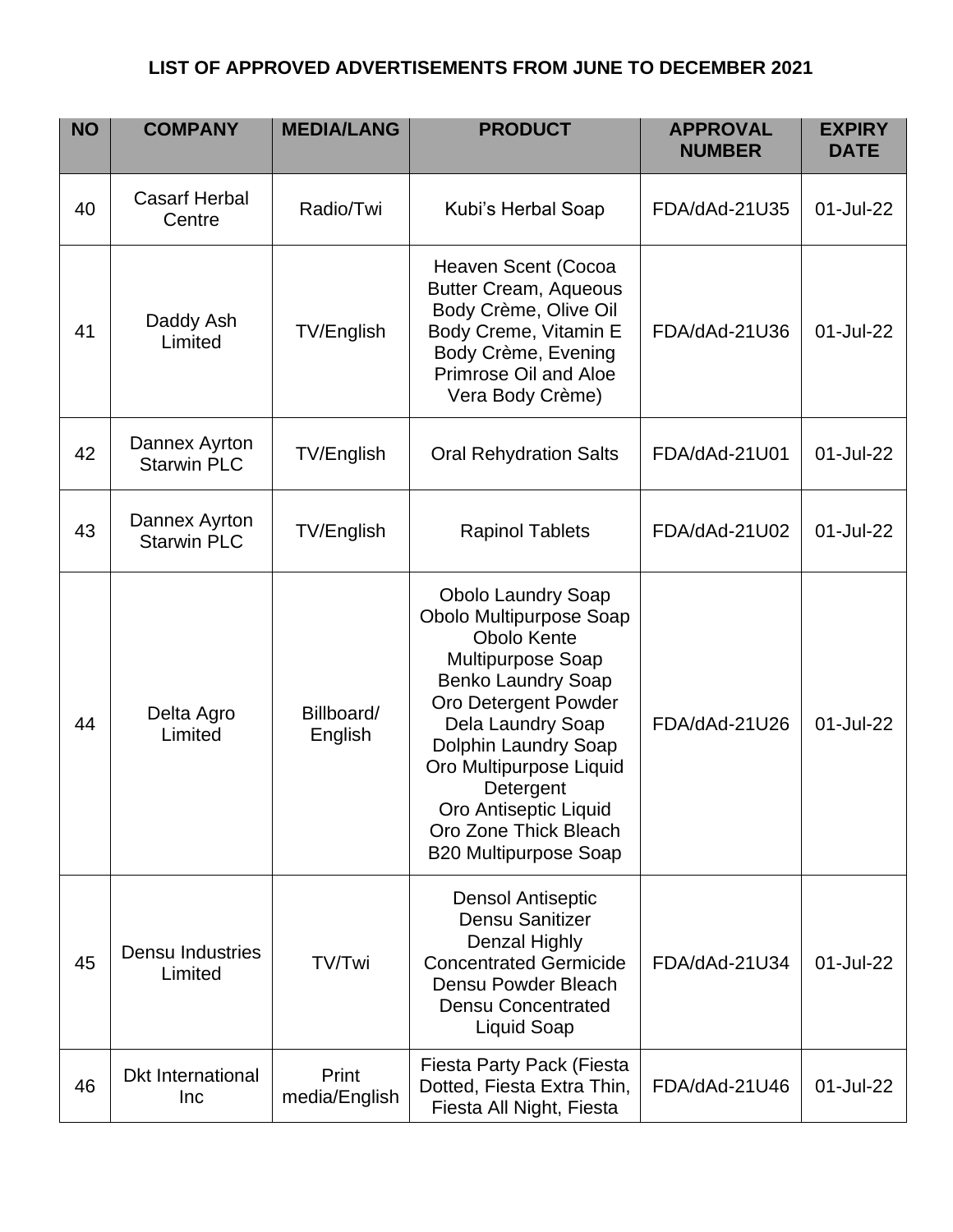|           |                                          |                       | <b>Classic and Fiesta</b><br>Strawberry)             |                                  |                              |
|-----------|------------------------------------------|-----------------------|------------------------------------------------------|----------------------------------|------------------------------|
| <b>NO</b> | <b>COMPANY</b>                           | <b>MEDIA/LANG</b>     | <b>PRODUCT</b>                                       | <b>APPROVAL</b><br><b>NUMBER</b> | <b>EXPIRY</b><br><b>DATE</b> |
| 47        | <b>Dkt International</b><br>Inc          | Billboard/<br>English | <b>Fiesta Strawberry</b><br>Condoms                  | FDA/dAd-21U47                    | 01-Jul-22                    |
| 48        | <b>Dkt International</b><br>Inc          | Billboard/<br>English | <b>Fiesta Condoms All Night</b>                      | FDA/dAd-21U53                    | 01-Jul-22                    |
| 49        | <b>Dkt International</b><br>Inc          | Billboard/<br>English | <b>Fiesta Classic Condoms</b>                        | FDA/dAd-21U48                    | 01-Jul-22                    |
| 50        | <b>Dkt International</b><br>Inc          | Billboard/<br>English | <b>Fiesta Condoms Dotted</b>                         | FDA/dAd-21U49                    | 01-Jul-22                    |
| 51        | <b>Dkt International</b><br>Inc          | Billboard/<br>English | <b>Fiesta Condoms Extra</b><br>Thin                  | FDA/dAd-21U50                    | 01-Jul-22                    |
| 52        | <b>Dkt International</b><br>Inc          | Billboard/<br>English | <b>Fiesta Condom Vibe</b>                            | FDA/dAd-21U51                    | 01-Jul-22                    |
| 53        | <b>Dkt International</b><br>Inc          | Billboard/<br>English | <b>Fiesta Dumsor Condom</b>                          | FDA/dAd-21U52                    | 01-Jul-22                    |
| 54        | <b>Ewurade for Real</b><br>Enterprise    | TV/Twi                | <b>Nunoo Shower Gel</b>                              | FDA/dAd-21U29                    | 01-Jul-22                    |
| 55        | Fay International<br>Limited             | TV/Twi                | Eve Labour-Absorbent<br>Mop-Up Towels                | FDA/dAd-21U15                    | 01-Jul-22                    |
| 56        | Health Top Up<br><b>Services Limited</b> | TV/Twi                | <b>Aquatabs Water</b><br><b>Purification Tablets</b> | FDA/dAd-21U16                    | 01-Jul-22                    |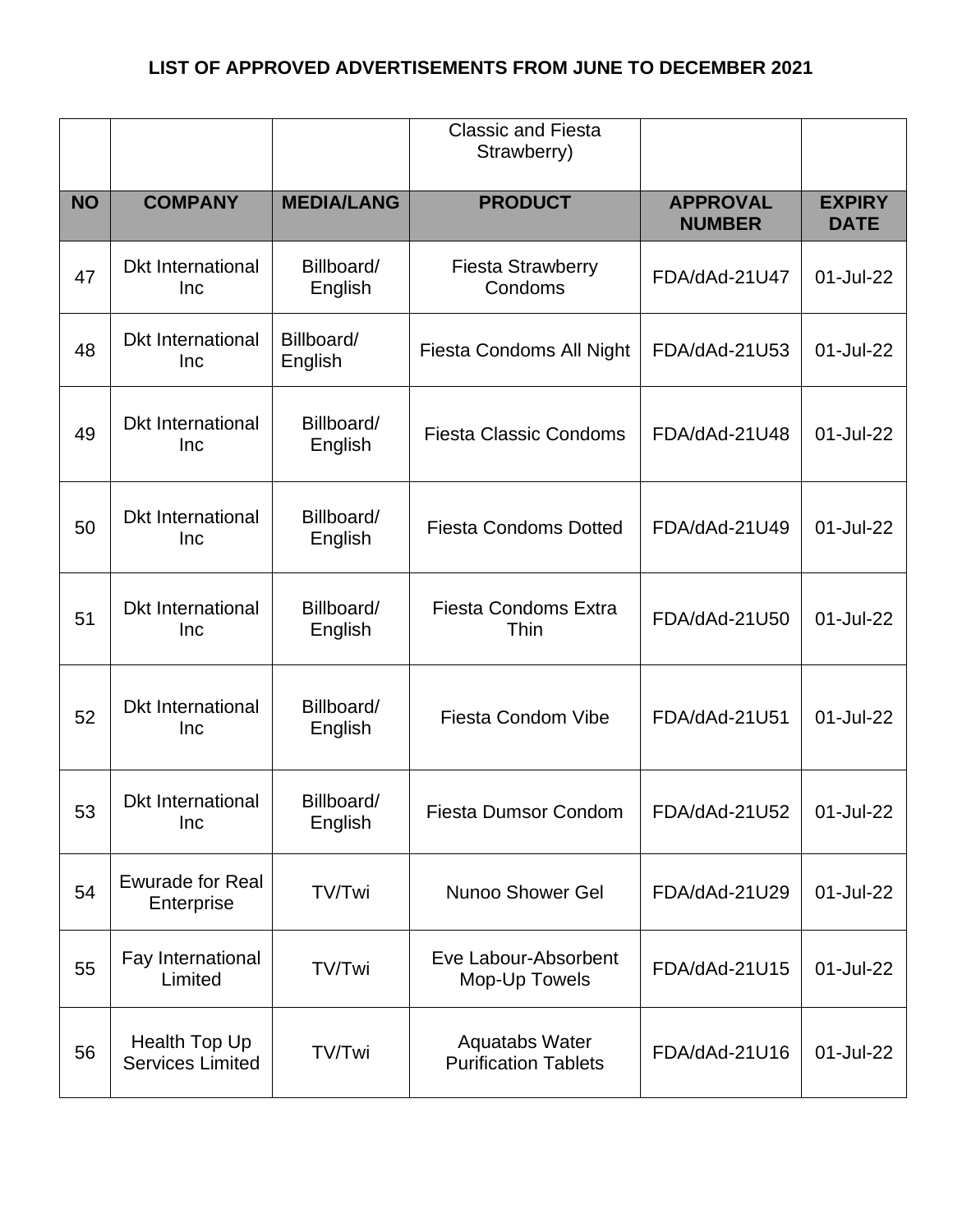| 57        | Interbrands<br><b>Ghana Limited</b>              | Billboard/<br>English  | Eco Style Professional<br><b>Styling Gel</b>                                                                                                                         | FDA/dAd-21U38                    | 01-Jul-22                    |
|-----------|--------------------------------------------------|------------------------|----------------------------------------------------------------------------------------------------------------------------------------------------------------------|----------------------------------|------------------------------|
| <b>NO</b> | <b>COMPANY</b>                                   | <b>MEDIA/LANG</b>      | <b>PRODUCT</b>                                                                                                                                                       | <b>APPROVAL</b><br><b>NUMBER</b> | <b>EXPIRY</b><br><b>DATE</b> |
| 58        | J. M. Addo &<br><b>Sons Limited</b>              | TV/Twi                 | <b>Fitone Condom</b>                                                                                                                                                 | FDA/dAd-21U39                    | 01-Jul-22                    |
| 59        | Jab Healthcare<br>Pharmacy<br>Limited            | TV/Twi                 | <b>Jab Cleansing Charcoal</b><br>Toothpaste                                                                                                                          | FDA/dAd-21U54                    | 01-Jul-22                    |
| 60        | Kojo Oppong<br>Okyerewaa<br><b>Herbal Centre</b> | Print<br>media/English | of Pilesaplex Capsules                                                                                                                                               | FDA/dAd-21U03                    | 01-Jul-22                    |
| 61        | Kwadwo<br>Tweneboah<br>Enterprise                | Billboard/Engli<br>sh  | <b>Stylin' Dredz Moulding</b><br><b>Gel Wax</b><br><b>Styling Dredz Spray</b><br>Shampoo<br>Stylin' Dredz Anti-Itch<br>Spray<br>Stylin' Dredz Hair Spray             | FDA/dAd-21U25                    | 01-Jul-22                    |
| 62        | Menkish Impex<br>Limited                         | Print<br>media/English | <b>Heaven Perfumed Insect</b><br>Repellant<br><b>Heaven Plus Insecticide</b><br>Spray<br>Heaven Black Mosquito<br>Coils<br><b>Heaven Refined</b><br>Naphthalene Ball | FDA/dAd-21U05                    | 01-Jul-22                    |
| 63        | Miracle Herbal<br>Clinic                         | Radio/Twi              | <b>Talitha Herbal Mixture</b>                                                                                                                                        | FDA/dAd-21U55                    | 01-Jul-22                    |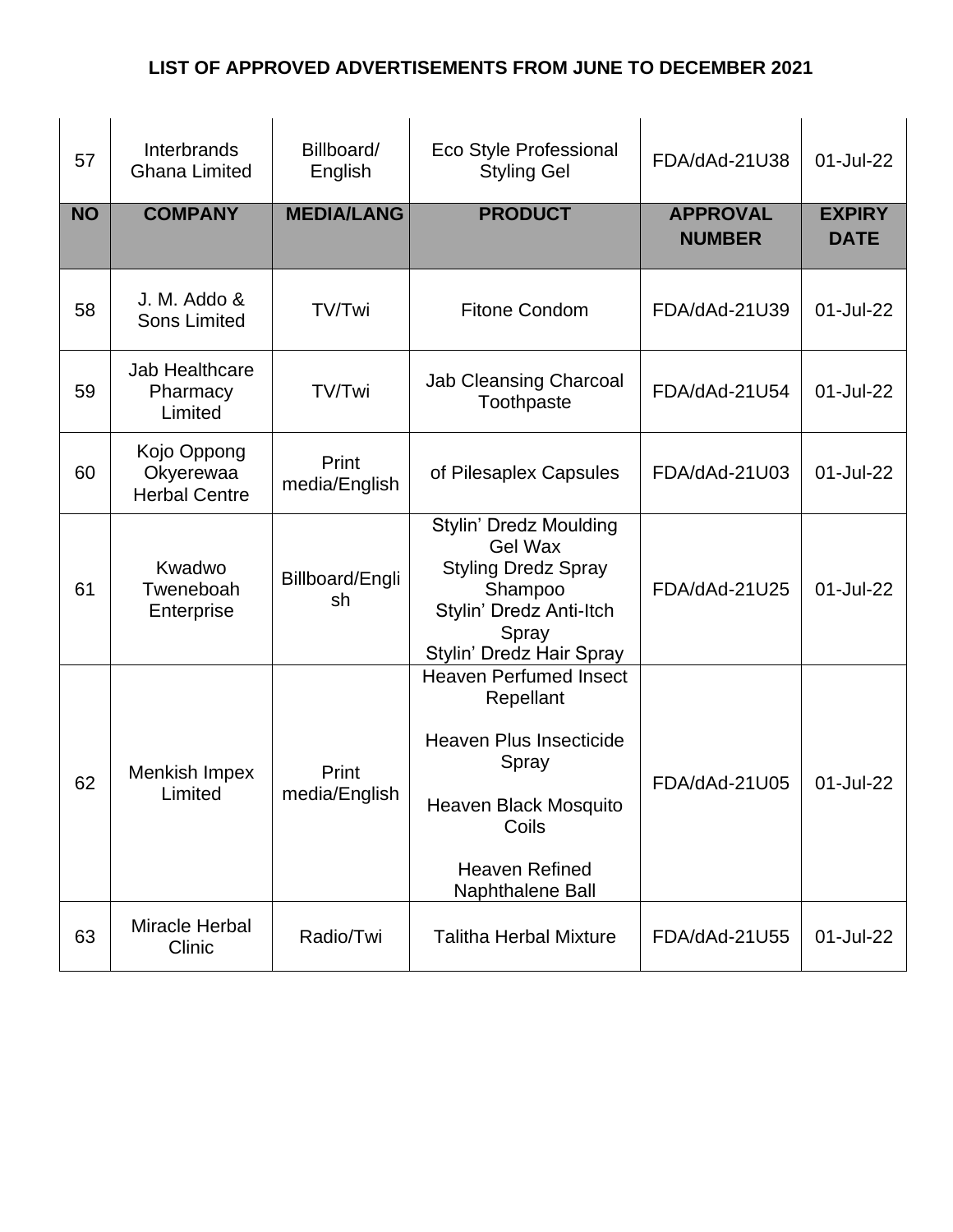| 64<br><b>NO</b> | Pfizer<br><b>Specialities Ltd</b><br><b>COMPANY</b> | Promotional<br><b>Material</b><br><b>MEDIA/LANG</b> | <b>Ibrance 75mg Capsules</b><br>(Each capsule contains<br>Palbociclib 75mg)<br><b>Ibrance 100mg Capsules</b><br>(Each capsule contains<br>Palbociclib 100mg)<br><b>Ibrance 125mg Capsules</b><br>(Each capsule contains<br>Palbociclib 125mg)<br><b>PRODUCT</b> | FDA/dAd-21U08<br><b>APPROVAL</b> | 01-Jul-22<br><b>EXPIRY</b> |
|-----------------|-----------------------------------------------------|-----------------------------------------------------|-----------------------------------------------------------------------------------------------------------------------------------------------------------------------------------------------------------------------------------------------------------------|----------------------------------|----------------------------|
|                 |                                                     |                                                     |                                                                                                                                                                                                                                                                 | <b>NUMBER</b>                    | <b>DATE</b>                |
| 65              | Power Life<br><b>Herbal Centre</b>                  | Radio/Twi                                           | <b>P-Life Bitters</b>                                                                                                                                                                                                                                           | FDA/dAd-21U07                    | 01-Jul-22                  |
| 66              | Pure Herbal and<br><b>General Trading</b><br>Ent    | Radio/Twi                                           | <b>Clasik Ointment</b>                                                                                                                                                                                                                                          | FDA/dAd-21U27                    | 01-Jul-22                  |
| 67              | <b>Roche Products</b><br>Ghana Ltd                  | Promotional<br><b>Material</b>                      | Ocrevus 300mg/10ml<br>(Ocrelizumab)<br><b>Concentrate for Solution</b><br>for Infusion                                                                                                                                                                          | FDA/dAd-21U32                    | 01-Jul-22                  |
| 68              | <b>Roche Products</b><br>Ghana Ltd                  | Promotional<br><b>Material</b>                      | Ocrevus 300mg/10ml<br>(Ocrelizumab)<br><b>Concentrate for Solution</b><br>for Infusion                                                                                                                                                                          | FDA/dAd-21U33                    | 01-Jul-22                  |
| 69              | Samara<br><b>Company Ltd</b>                        | Radio/Twi                                           | <b>Kel Charcoal Toothpaste</b>                                                                                                                                                                                                                                  | FDA/dAd-21U22                    | 01-Jul-22                  |
| 70              | Samara<br><b>Company Ltd</b>                        | Radio/Twi                                           | <b>Kel Kids Toothpaste</b>                                                                                                                                                                                                                                      | FDA/dAd-21U21                    | 01-Jul-22                  |
| 71              | Sanofi Ghana<br>Representative<br>Office            | Promotional<br><b>Material</b>                      | <b>Lantus Solution for</b><br>Injection                                                                                                                                                                                                                         | FDA/dAd-21U12                    | 01-Jul-22                  |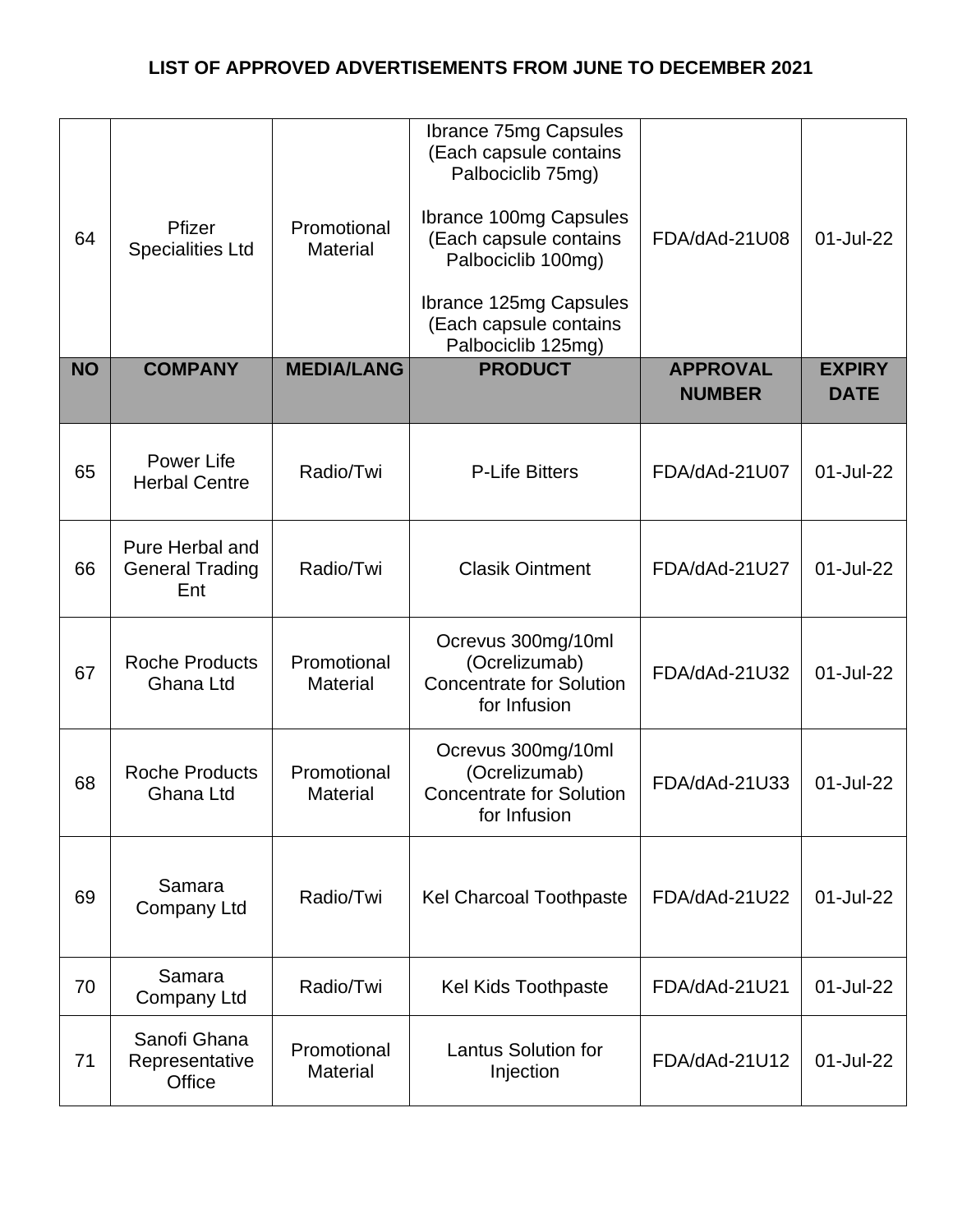| 72        | Sanofi Ghana<br>Representative<br>Office     | Promotional<br><b>Material</b> | <b>Lantus Solution for</b><br>Injection     | FDA/dAd-21U13                    | 01-Jul-22                    |
|-----------|----------------------------------------------|--------------------------------|---------------------------------------------|----------------------------------|------------------------------|
| 73        | Sanofi Ghana<br>Representative<br>Office     | Promotional<br><b>Material</b> | <b>Lantus Solution for</b><br>Injection     | FDA/dAd-21U14                    | 01-Jul-22                    |
| 74        | Sasem Group<br>Limited                       | Radio/Twi                      | <b>Fresh Herbal Mixture</b>                 | FDA/dAd-21U06                    | 01-Jul-22                    |
| <b>NO</b> | <b>COMPANY</b>                               | <b>MEDIA/LANG</b>              | <b>PRODUCT</b>                              | <b>APPROVAL</b><br><b>NUMBER</b> | <b>EXPIRY</b><br><b>DATE</b> |
| 75        | <b>Suzzy Herbal</b><br><b>Centre Limited</b> | Radio/Twi                      | Sibi Men Capsules<br>Sibi Women Capsules    | FDA/dAd-21U31                    | 01-Jul-22                    |
| 76        | <b>Suzzy Herbal</b><br><b>Centre Limited</b> | TV/Twi                         | Sibi Men Capsules<br>Sibi Women Capsules    | FDA/dAd-21U30                    | 01-Jul-22                    |
| 77        | Unichem<br>(Ghana) Limited                   | Print<br>media/English         | <b>Neovita Capsules</b>                     | FDA/dAd-21U10                    | 01-Jul-22                    |
| 78        | <b>Unilever Ghana</b><br>Limited             | Billboard/Engli<br>sh          | Close Up Triple Fresh<br>Formula Toothpaste | FDA/dAd-21U08                    | 01-Jul-22                    |
| 79        | Unilever Ghana<br>Limited                    | TV/English                     | Close Up Triple Fresh<br>Formula Toothpaste | FDA/dAd-21U19                    | 01-Jul-22                    |
| 80        | <b>Unilever Ghana</b><br>Limited             | Radio/English                  | Geisha Moringa Soap<br>Geisha Black Soap    | FDA/dAd-21U23                    | 01-Jul-22                    |
| 81        | Unilever Ghana<br>Limited                    | Radio/Ewe                      | Geisha Moringa Soap<br>Geisha Black Soap    | FDA/dAd-21U20                    | 01-Jul-22                    |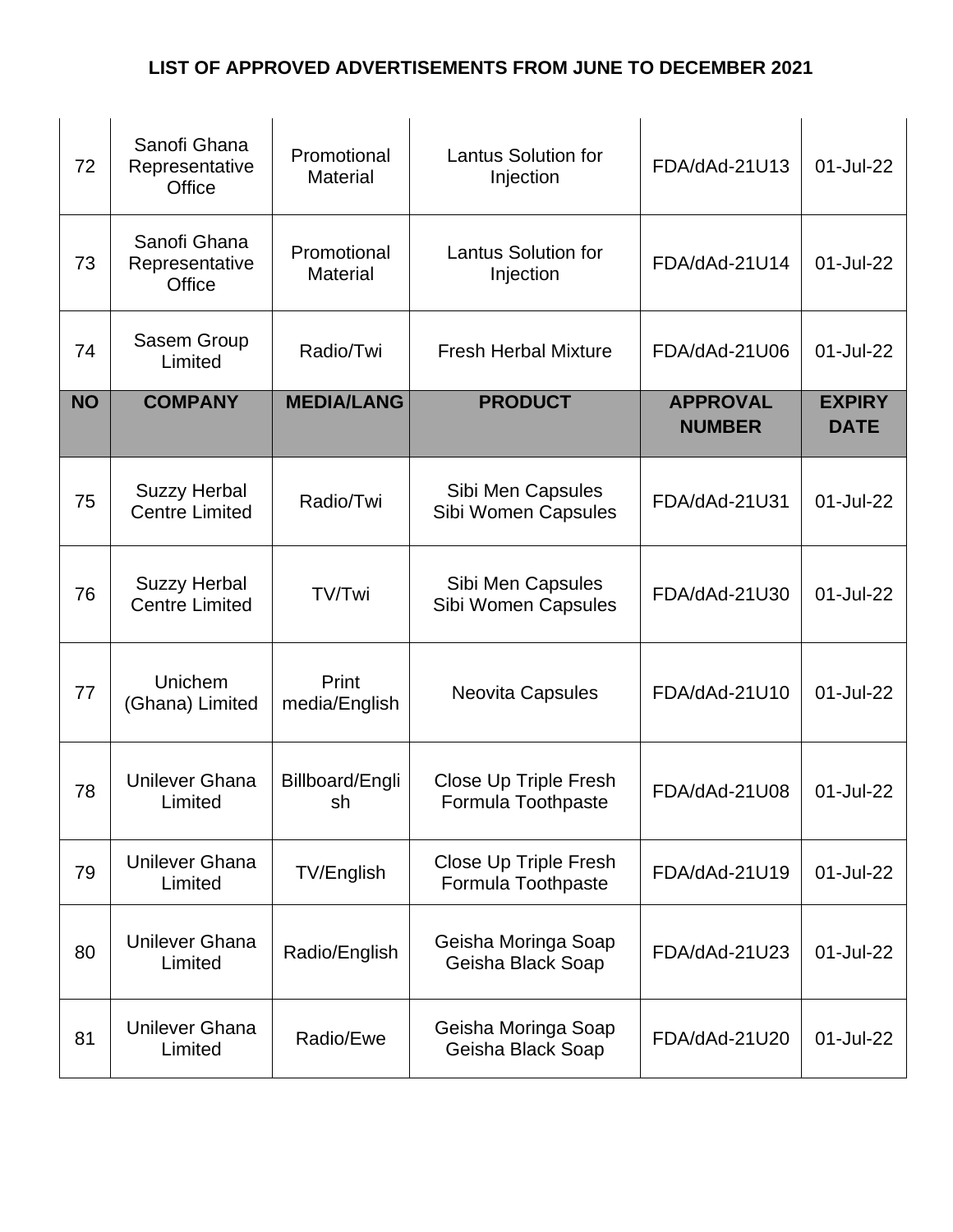| 82        | <b>Unilever Ghana</b><br>Limited                 | Radio/English                  | Lifebuoy Handwash<br>Liquid                                                                                                                                                                     | FDA/dAd-21U18                    | 01-Jul-22                    |
|-----------|--------------------------------------------------|--------------------------------|-------------------------------------------------------------------------------------------------------------------------------------------------------------------------------------------------|----------------------------------|------------------------------|
| 83        | <b>Unique Flavours</b><br>and Fragrances         | Radio/English                  | <b>Unique Aromas Body</b><br>Splash<br><b>Unique Aromas Male</b><br>Fragrance Base Eau De<br>Parfum<br>Unique Aromas Bath Gel<br><b>Unique Aromas Alata</b><br>Samina African Black<br>Soap Gel | FDA/dAd-21U37                    | 01-Jul-22                    |
| <b>NO</b> | <b>COMPANY</b>                                   | <b>MEDIA/LANG</b>              | <b>PRODUCT</b>                                                                                                                                                                                  | <b>APPROVAL</b><br><b>NUMBER</b> | <b>EXPIRY</b><br><b>DATE</b> |
| 84        | V-22 Enterprise                                  | Radio/English                  | V 22 Body Cream<br>V 22 Face and Body<br>Cream                                                                                                                                                  | FDA/dAd-21U28                    | 01-Jul-22                    |
| 85        | <b>Amen Scientific</b><br><b>Herbal Hospital</b> | Radio/Twi-<br>English          | <b>Amen Fevermix Mixture</b>                                                                                                                                                                    | FDA/dAd-21T21                    | 01-Aug-22                    |
| 86        | Amponsah-Efah<br>Pharmaceuticals<br>Ltd          | Radio/English                  | <b>Efpac Junior Oral</b><br>Suspension                                                                                                                                                          | FDA/dAd-21T33                    | 01-Aug-22                    |
| 87        | Amponsah-Efah<br>Pharmaceuticals<br>Ltd          | Radio/English                  | <b>Efpac Tablets</b>                                                                                                                                                                            | FDA/dAd-21T34                    | 01-Aug-22                    |
| 88        | Amponsah-Efah<br>Pharmaceuticals<br>Ltd          | Radio/English                  | <b>Luzatil Tablets</b>                                                                                                                                                                          | FDA/dAd-21T35                    | 01-Aug-22                    |
| 89        | Amponsah-Efah<br>Pharmaceuticals<br>Ltd          | Radio/English                  | Zinol Tablets &<br>Suspension                                                                                                                                                                   | FDA/dAd-21T36                    | 01-Aug-22                    |
| 90        | Amponsah-Efah<br>Pharmaceuticals<br>Ltd          | <b>TV-Concept</b><br>1/English | <b>Zinol Tablets &amp;</b><br>Suspension                                                                                                                                                        | FDA/dAd-21T37                    | 01-Aug-22                    |
| 91        | Amponsah-Efah<br>Pharmaceuticals<br>Ltd          | <b>TV-Concept</b><br>2/English | Zinol Tablets &<br>Suspension                                                                                                                                                                   | FDA/dAd-21T38                    | 01-Aug-22                    |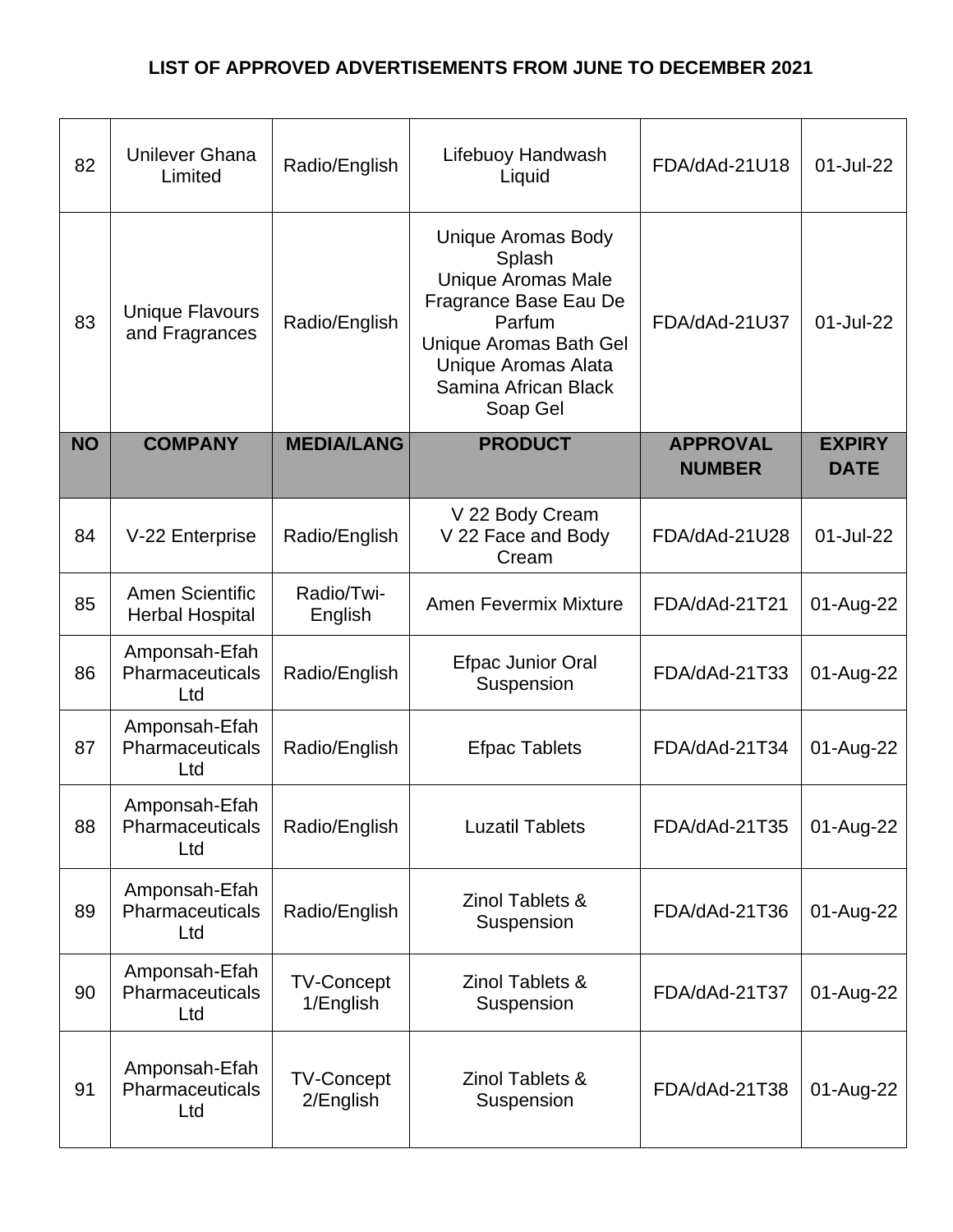| 92        | Aplgo Ghana<br>Limited                       | Print<br>media/English | <b>ALT Lozenges</b><br><b>BRN Lozenges</b><br><b>BTY Lozenges</b><br><b>GRW Lozenges</b><br><b>GTS Lozenges</b><br><b>HPR Lozenges</b><br><b>HRT Lozenges</b><br><b>ICE Lozenges</b><br><b>MLS Lozenges</b><br><b>NRM Lozenges</b><br><b>PWR (Apricot) Lozenges</b><br>PWR (Lemon) Lozenges<br><b>RLX Lozenges</b><br><b>SLD Lozenges</b><br><b>STP Lozenges</b> | FDA/dAd-21T13                    | 01-Aug-22                    |
|-----------|----------------------------------------------|------------------------|------------------------------------------------------------------------------------------------------------------------------------------------------------------------------------------------------------------------------------------------------------------------------------------------------------------------------------------------------------------|----------------------------------|------------------------------|
| <b>NO</b> | <b>COMPANY</b>                               | <b>MEDIA/LANG</b>      | <b>PRODUCT</b>                                                                                                                                                                                                                                                                                                                                                   | <b>APPROVAL</b><br><b>NUMBER</b> | <b>EXPIRY</b><br><b>DATE</b> |
| 93        | <b>Baseline</b><br>Pharmaceuticals<br>Ltd    | Radio/Twi              | Von-P Capsules                                                                                                                                                                                                                                                                                                                                                   | FDA/dAd-21T23                    | 01-Aug-22                    |
| 94        | <b>Cedar Point</b><br><b>Chemist Limited</b> | Radio/English          | <b>Zurion Tablets</b>                                                                                                                                                                                                                                                                                                                                            | FDA/dAd-21T18                    | 01-Aug-22                    |
| 95        | <b>Cel Chemist</b><br>Limited                | Radio/Ewe              | <b>Cel Ointment</b>                                                                                                                                                                                                                                                                                                                                              | FDA/dAd-21T11                    | 01-Aug-22                    |
| 96        | Daprof<br>Powertouch<br>Limited              | TV/English             | Daprof Hepaone Mixture<br><b>Daprof Hypertone Mixture</b>                                                                                                                                                                                                                                                                                                        | FDA/dAd-21T25                    | 01-Aug-22                    |
| 97        | <b>Dkt International</b><br><b>Inc</b>       | TV/English             | <b>Kiss Strawberry</b><br>Condoms                                                                                                                                                                                                                                                                                                                                | FDA/dAd-21T16                    | 01-Aug-22                    |
| 98        | <b>Dkt International</b><br><b>Inc</b>       | <b>TV/English</b>      | <b>Fiesta Condoms vibe</b><br><b>Fiesta Party Pack</b><br><b>Fiesta Classic Condoms</b><br><b>Fiesta Condoms Extra</b><br>Thin<br>Fiesta All Night<br><b>Fiesta Condoms Dotted</b><br><b>Fiesta Dumsor Condom</b><br><b>Fiesta Strawberry</b><br>Condoms<br><b>Fiesta Fruity</b>                                                                                 | FDA/dAd-21T17                    | 01-Aug-22                    |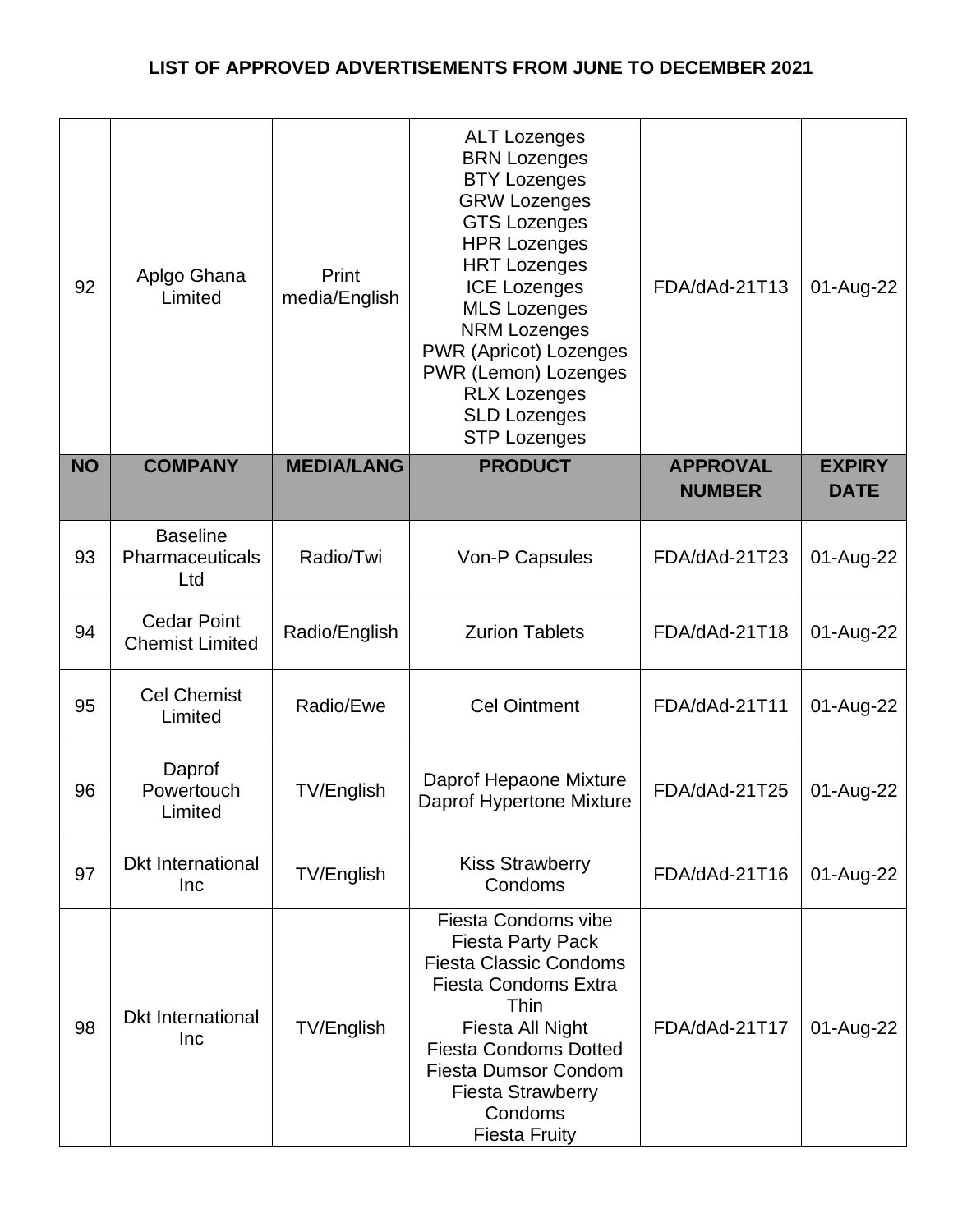| 99        | Gloria T Herbal                              | Radio/Twi                      | <b>Gloria Body Cleanser</b>                                                                                                                                                                      | FDA/dAd-21T15                    | 01-Aug-22                    |
|-----------|----------------------------------------------|--------------------------------|--------------------------------------------------------------------------------------------------------------------------------------------------------------------------------------------------|----------------------------------|------------------------------|
| 100       | <b>Kudos</b><br>Pharmaceutical<br>Company    | Social<br>Media/English        | Bimalaril 20/120 Baby<br>Powder for Oral<br>Suspension<br>Bimalaril 40/240 Infant<br>Powder for Oral<br>Suspension<br>Bimalaril 60/360<br>Adolescent Powder for<br><b>Oral Suspension</b>        | FDA/dAd-21T20                    | 01-Aug-22                    |
| <b>NO</b> | <b>COMPANY</b>                               | <b>MEDIA/LANG</b>              | <b>PRODUCT</b>                                                                                                                                                                                   | <b>APPROVAL</b><br><b>NUMBER</b> | <b>EXPIRY</b><br><b>DATE</b> |
| 101       | <b>Kudos</b><br>Pharmaceutical<br>Company    | <b>TV/English</b>              | Bimalaril 20/120 Baby<br>Powder for Oral<br>Suspension<br>Bimalaril 40/240 Infant<br>Powder for Oral<br>Suspension<br>Bimalaril 60/360<br><b>Adolescent Powder for</b><br><b>Oral Suspension</b> | FDA/dAd-21T19                    | 01-Aug-22                    |
| 102       | Lawson Herbal<br>Centre                      | Radio/Twi                      | <b>Lawson Law-Care</b><br><b>Mixture</b><br>Lawson Delayman<br>Capsules                                                                                                                          | FDA/dAd-21T39                    | 01-Aug-22                    |
| 103       | <b>Novartis Pharma</b><br><b>Services AG</b> | Promotional<br><b>Material</b> | Cataflam 50mg Tablets                                                                                                                                                                            | FDA/dAd-21T26                    | 01-Aug-22                    |
| 104       | <b>Novartis Pharma</b><br><b>Services AG</b> | Promotional<br><b>Material</b> | <b>Voltfast Powder for Oral</b><br>Solution                                                                                                                                                      | FDA/dAd-21T27                    | 01-Aug-22                    |
| 105       | <b>Osons Chemist</b><br>Ltd                  | TV/Twi                         | <b>Osons Gripe Mixture</b>                                                                                                                                                                       | FDA/dAd-21T28                    | 01-Aug-22                    |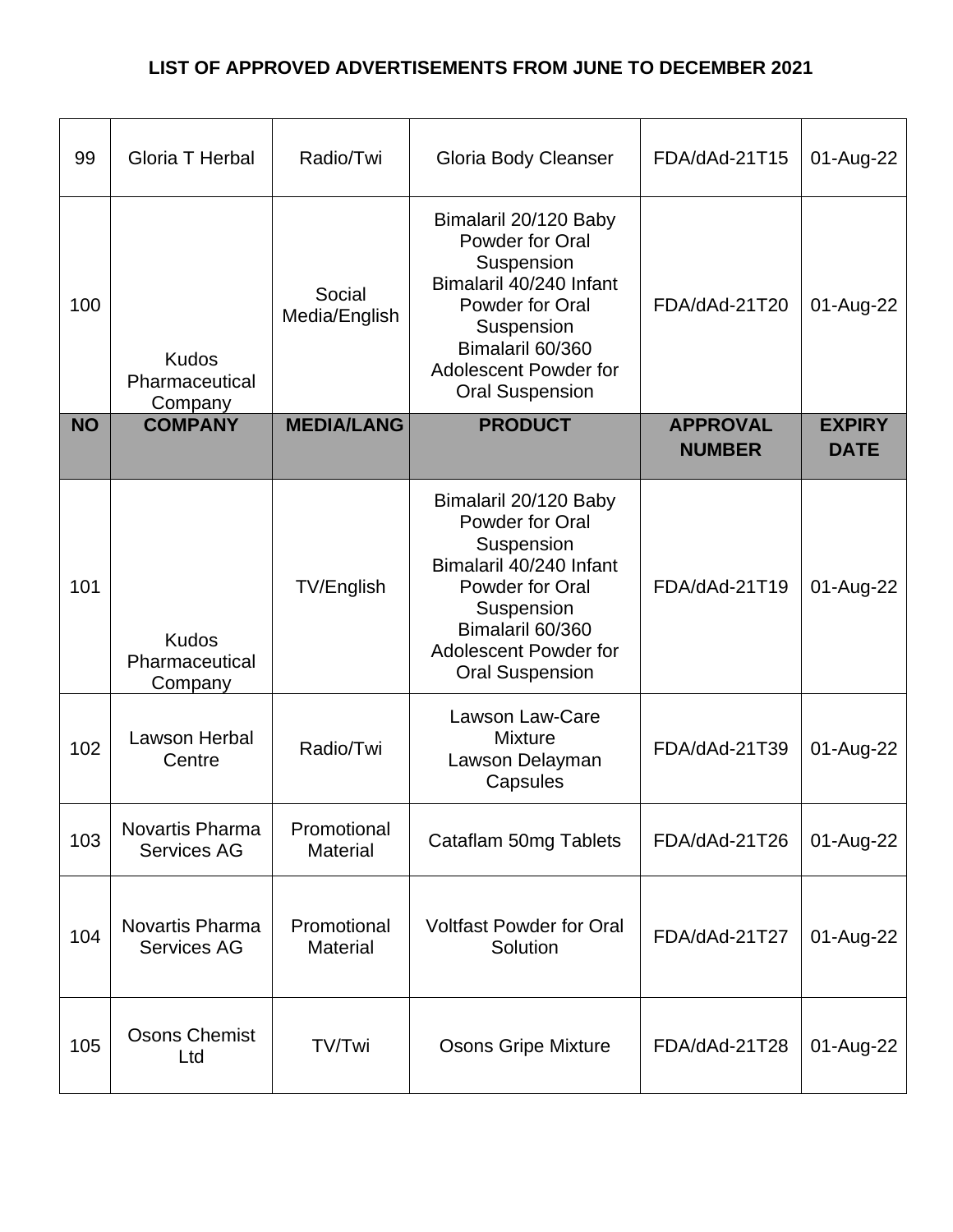| 106       | Palb<br>Pharmaceuticals<br>Limited | Print<br>media/English | <b>Onetouch Select Plus</b><br><b>Test Strips</b><br><b>Onetouch Select Plus</b><br><b>Flex Blood Glucose</b><br><b>Monitoring Meter</b><br><b>Ascovin-Z Effervescent</b><br><b>Tablets</b> | FDA/dAd-21T06                    | 01-Aug-22                    |
|-----------|------------------------------------|------------------------|---------------------------------------------------------------------------------------------------------------------------------------------------------------------------------------------|----------------------------------|------------------------------|
| 107       | Palb<br>Pharmaceuticals<br>Limited | Radio/Twi              | <b>Onetouch Select Plus</b><br><b>Test Strips</b><br><b>Onetouch Select Plus</b><br><b>Flex Blood Glucose</b><br><b>Monitoring Meter</b><br><b>Ascovin-Z Effervescent</b><br><b>Tablets</b> | FDA/dAd-21T07                    | 01-Aug-22                    |
| <b>NO</b> | <b>COMPANY</b>                     | <b>MEDIA/LANG</b>      | <b>PRODUCT</b>                                                                                                                                                                              | <b>APPROVAL</b><br><b>NUMBER</b> | <b>EXPIRY</b><br><b>DATE</b> |
| 108       | <b>PZ Cussons</b><br>Ghana Ltd     | <b>TV/English</b>      | <b>Camel Antiseptic</b>                                                                                                                                                                     | FDA/dAd-21T14                    | 01-Aug-22                    |
| 109       | Qunloon Ghana<br>Limited           | Radio/Twi              | <b>Araba Bazhen Tablets</b>                                                                                                                                                                 | FDA/dAd-21T23                    | 01-Aug-22                    |
| 110       | Redeemer<br>Herbal and<br>Research | Radio/Twi              | <b>Remela Mixture</b>                                                                                                                                                                       | FDA/dAd-21T42                    | 01-Aug-22                    |
| 111       | Redeemer<br>Herbal and<br>Research | Radio/Twi              | <b>Enumnyam Mixture</b>                                                                                                                                                                     | FDA/dAd-21T40                    | 01-Aug-22                    |
| 112       | Taabea<br>Company<br>Limited       | Radio/Twi              | <b>Taabea Taacum Herbal</b><br><b>Honey Paste</b>                                                                                                                                           | FDA/dAd-21T12                    | 01-Aug-22                    |
| 113       | The Zen Way                        | Billboard/<br>English  | <b>Zen Lux Revitalizing</b><br>Serum<br>Zen Lux Hair Food<br>(Citrus)<br>Zen Lux Face Mask<br>(Cocoa & Red Clay, Euro<br>Clay)                                                              | FDA/dAd-21T24                    | 01-Aug-22                    |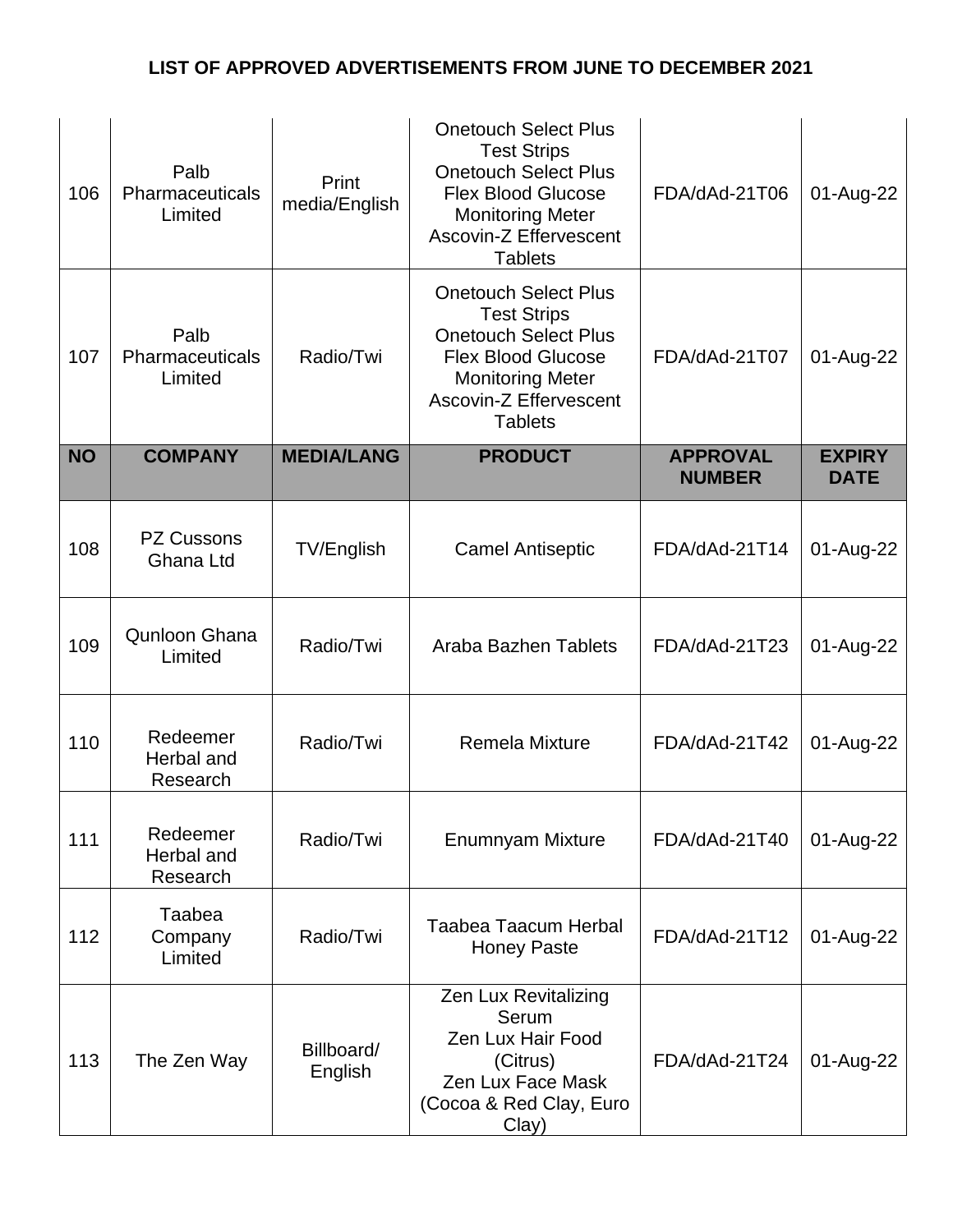|           |                                  |                        | Zen Shea Butter Cream<br>(Raw, Wheatgrass,<br><b>Luxuriously Whipped)</b>               |                                  |                              |
|-----------|----------------------------------|------------------------|-----------------------------------------------------------------------------------------|----------------------------------|------------------------------|
| 114       | Unichem<br>(Ghana) Limited       | Print<br>media/English | Cadiphen Cough<br>Expectorant                                                           | FDA/dAd-21T29                    | 01-Aug-22                    |
| 115       | Unichem<br>(Ghana) Limited       | Radio/Twi              | <b>Diclolex Power Heat Gel</b>                                                          | FDA/dAd-21T30                    | 01-Aug-22                    |
| 116       | <b>Unilever Ghana</b><br>Limited | Radio/English          | Close Up Toothpaste                                                                     | FDA/dAd-21T02                    | 01-Aug-22                    |
| <b>NO</b> | <b>COMPANY</b>                   | <b>MEDIA/LANG</b>      | <b>PRODUCT</b>                                                                          | <b>APPROVAL</b><br><b>NUMBER</b> | <b>EXPIRY</b><br><b>DATE</b> |
| 117       | <b>Unilever Ghana</b><br>Limited | Billboard/<br>English  | Key Bar Multipurpose<br>Soap in English                                                 | FDA/dAd-21T41                    | 01-Aug-22                    |
| 118       | <b>Unilever Ghana</b><br>Limited | Radio/<br>Dagbani      | Lifebuoy Handwash<br>Liquid                                                             | FDA/dAd-21T05                    | 01-Aug-22                    |
| 119       | <b>Unilever Ghana</b><br>Limited | Radio/Ga               | Lifebuoy Handwash<br>Liquid                                                             | FDA/dAd-21T03                    | 01-Aug-22                    |
| 120       | <b>Unilever Ghana</b><br>Limited | Radio/Twi              | Lifebuoy Handwash<br>Liquid                                                             | FDA/dAd-21T04                    | 01-Aug-22                    |
| 121       | Yopoo Clean<br>Company Ltd       | TV/English             | Yopoo Liquid Soap<br>Yopoo Floor Cleaner<br>Yopoo Bleach<br><b>Yopoo Scouring Paste</b> | FDA/dAd-21T10                    | 01-Aug-22                    |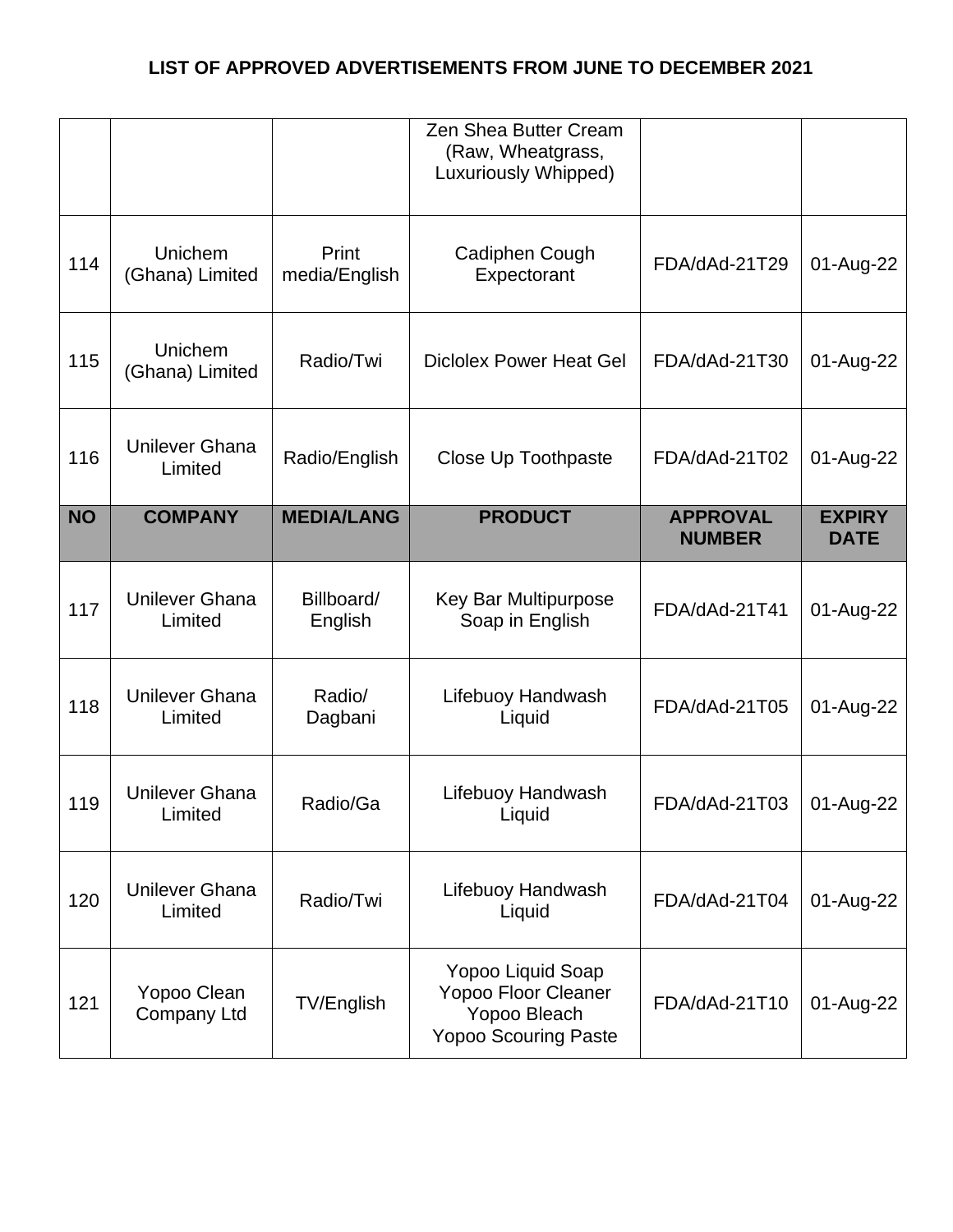| 122       | Above All Storm<br><b>Herbal Centre</b>    | Radio/Twi             | <b>Stomer Mixture</b>                                                                                                   | FDA/dAd-21S67                    | 01-Sep-22                    |
|-----------|--------------------------------------------|-----------------------|-------------------------------------------------------------------------------------------------------------------------|----------------------------------|------------------------------|
| 123       | Al-Mushakir<br><b>Herbal Limited</b>       | TV/Twi                | <b>Herbasoul Herbal Cream</b>                                                                                           | FDA/dAd-21S28                    | 01-Sep-22                    |
| 124       | <b>B2K Herbal</b><br>Centre                | Radio/Twi             | 2K Men Capsules<br>2K Women Capsules                                                                                    | FDA/dAd-21S47                    | 01-Sep-22                    |
| 125       | <b>Beauty</b><br>Cosmetics MFG.<br>Co. Ltd | Billboard/<br>English | <b>Revlon Realistic Body</b><br>and Hands Conditioning<br>Lotion (Original Cocoa,<br>Original Formula and<br>Aloe Vera) | FDA/dAd-21S18                    | 01-Sep-22                    |
| 126       | <b>Bedita</b><br>Pharmaceuticals<br>Ltd    | Radio/<br>Dagbani     | <b>Wood's Cough Syrup</b>                                                                                               | FDA/dAd-21S31                    | 01-Sep-22                    |
| <b>NO</b> | <b>COMPANY</b>                             | <b>MEDIA/LANG</b>     |                                                                                                                         |                                  |                              |
|           |                                            |                       | <b>PRODUCT</b>                                                                                                          | <b>APPROVAL</b><br><b>NUMBER</b> | <b>EXPIRY</b><br><b>DATE</b> |
| 127       | Beiersdorf<br><b>Ghana Limited</b>         | Billboard/<br>English | Nivea Nourishing Cocoa<br><b>Body Lotion</b>                                                                            | FDA/dAd-21S17                    | 01-Sep-22                    |
| 128       | Dapaalong<br><b>Medicinals</b>             | TV/Twi                | Entera 5 Herbal Mixture                                                                                                 | FDA/dAd-21S04                    | 01-Sep-22                    |
| 129       | Dapaalong<br><b>Medicinals</b>             | Radio/Twi             | Hapiman VS Mixture                                                                                                      | FDA/dAd-21S05                    | 01-Sep-22                    |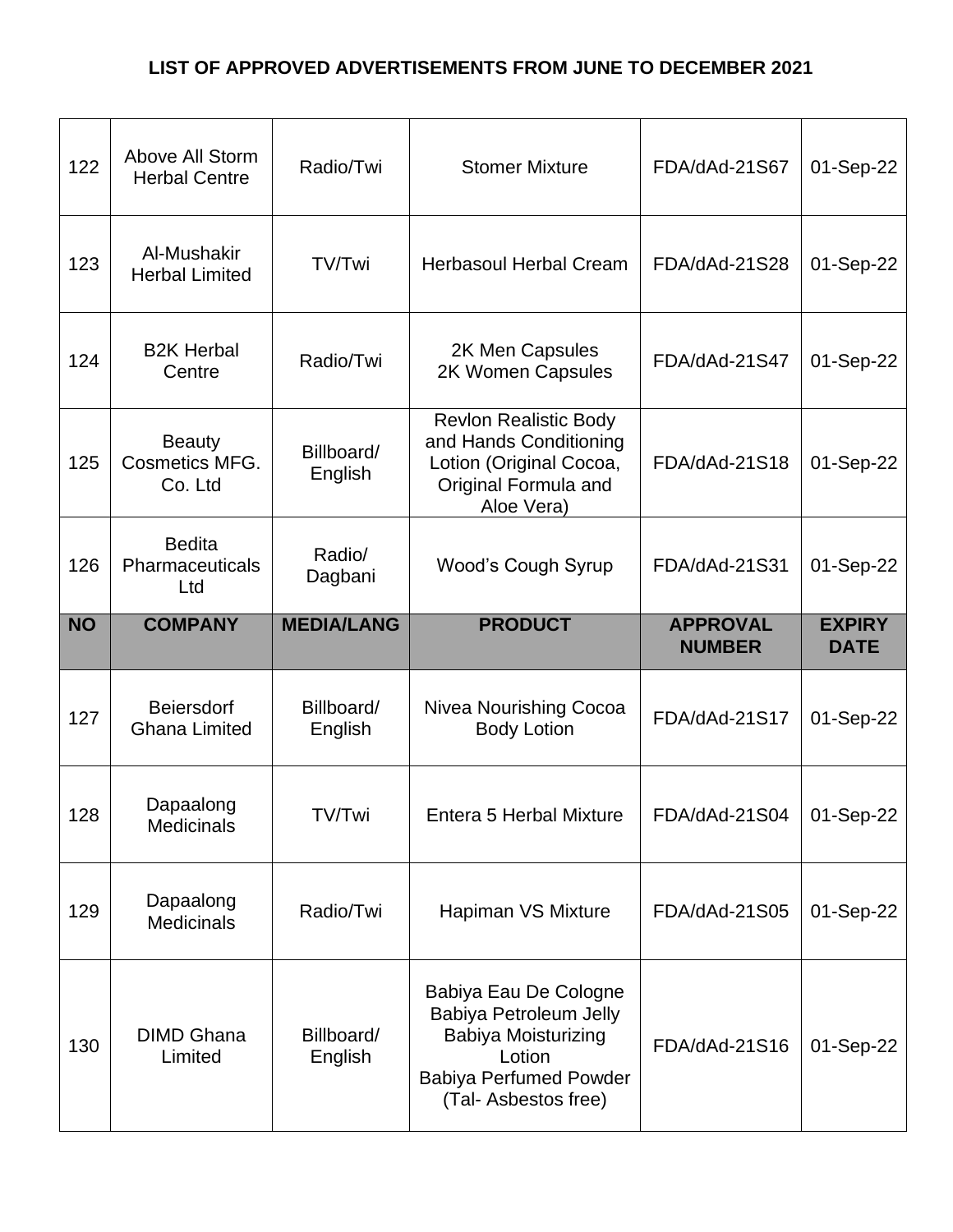| 131       | <b>DIMD Ghana</b><br>Limited               | Billboard/<br>English   | <b>Stars Body Mist</b>                         | FDA/dAd-21S30   | 01-Sep-22     |
|-----------|--------------------------------------------|-------------------------|------------------------------------------------|-----------------|---------------|
| 132       | <b>Divine Hope</b><br><b>Herbal Center</b> | Billboard/<br>English   | <b>Otwea Herbal Powder</b>                     | FDA/dAd-21S32   | 01-Sep-22     |
| 133       | Dorifa<br>Manufacturing<br>Ltd             | Radio/Twi               | Dorifa Kick-Up Tincture                        | FDA/dAd-21S56   | 01-Sep-22     |
| 134       | Dorifa<br>Manufacturing<br>Ltd             | TV/Twi                  | Dorifa Kick-Up Tincture                        | FDA/dAd-21S55   | 01-Sep-22     |
| 135       | <b>Ernest Chemists</b><br>Limited          | TV/English              | <b>Beautex Tablets</b>                         | FDA/dAd-21S29   | 01-Sep-22     |
| <b>NO</b> | <b>COMPANY</b>                             | <b>MEDIA/LANG</b>       | <b>PRODUCT</b>                                 | <b>APPROVAL</b> | <b>EXPIRY</b> |
|           |                                            |                         |                                                | <b>NUMBER</b>   | <b>DATE</b>   |
| 136       | <b>Ernest Chemists</b><br>Limited          | Billboard/<br>English   | E-Panol Syrup<br>(Paracetamol BP 120mg)        | FDA/dAd-21S57   | 01-Sep-22     |
| 137       | <b>Ernest Chemists</b><br>Limited          | Print media/<br>English | E-Panol Syrup<br>(Paracetamol BP 120mg)        | FDA/dAd-21S58   | 01-Sep-22     |
| 138       | <b>Ernest Chemists</b><br>Limited          | Radio/English           | <b>E-Panol Syrup</b><br>(Paracetamol BP 120mg) | FDA/dAd-21S59   | 01-Sep-22     |
| 139       | <b>Ernest Chemists</b><br>Limited          | TV/English              | <b>E-Panol Syrup</b><br>(Paracetamol BP 120mg) | FDA/dAd-21S60   | 01-Sep-22     |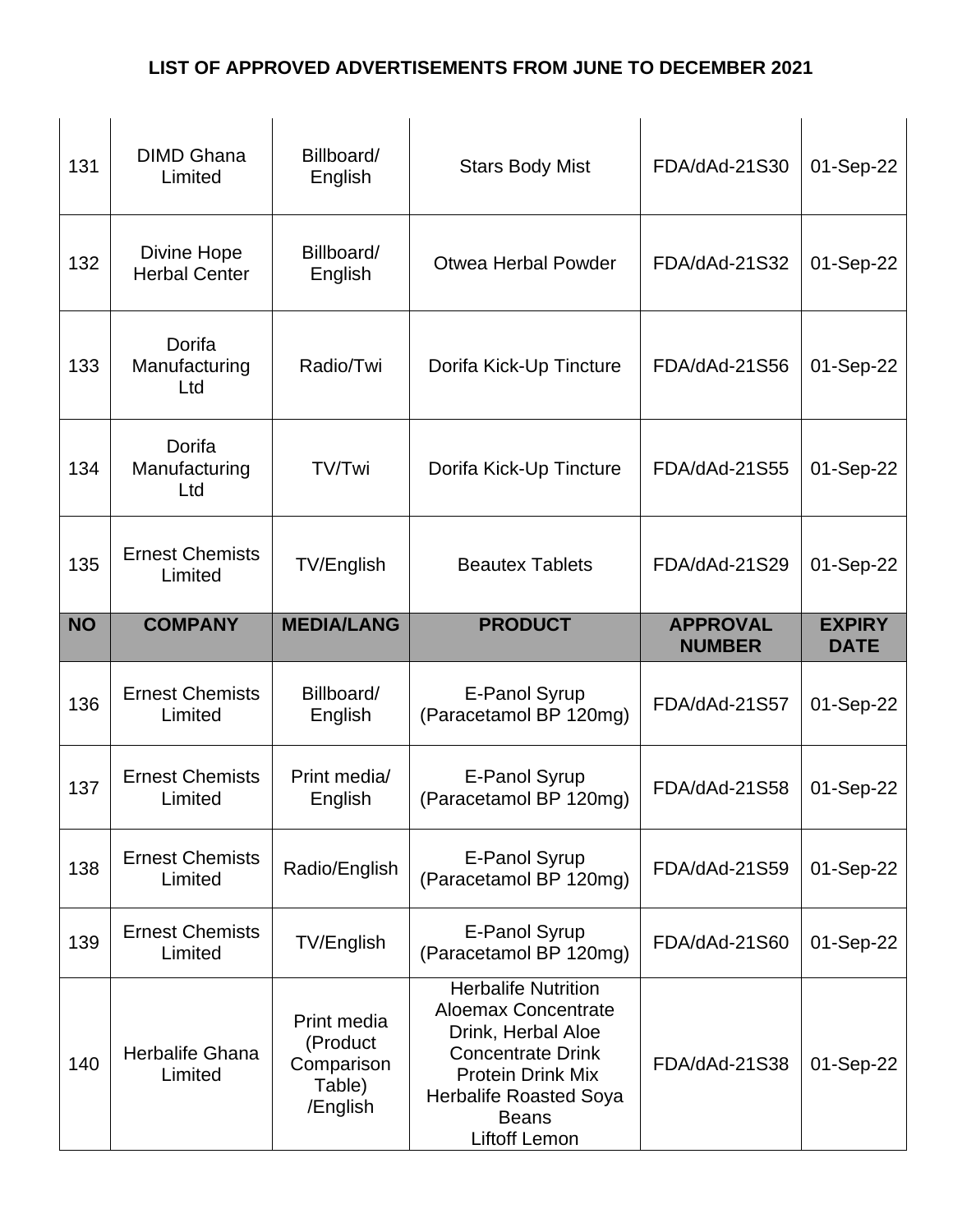|           |                                   |                                          | Instant Herbal Beverage<br>Sachet (Original)<br>Instant Herbal Beverage<br>50g (Lemon)<br>Instant Herbal Beverage<br>50g (Raspberry)<br>Instant Herbal Beverage<br>50g (Peach)<br>Formula 1 Healthy Meal<br>(Vanilla Cream)<br>Formula 1 Healthy Meal<br>(Smooth Chocolate)<br>Formula 1 Healthy Meal<br>(Banana Cream)<br>Formula 1 Healthy Meal<br>(Strawberry Delight)<br>Formula 1 Healthy Meal<br>(Cookie Crunch)<br>Formula 1 Healthy Meal<br>(Caffe Latte)<br>Formula 1 Healthy Meal<br>(Summer Berries) |                                  |                              |
|-----------|-----------------------------------|------------------------------------------|-----------------------------------------------------------------------------------------------------------------------------------------------------------------------------------------------------------------------------------------------------------------------------------------------------------------------------------------------------------------------------------------------------------------------------------------------------------------------------------------------------------------|----------------------------------|------------------------------|
| <b>NO</b> | <b>COMPANY</b>                    | <b>MEDIA/LANG</b>                        | <b>PRODUCT</b>                                                                                                                                                                                                                                                                                                                                                                                                                                                                                                  | <b>APPROVAL</b><br><b>NUMBER</b> | <b>EXPIRY</b><br><b>DATE</b> |
| 141       | <b>Herbalife Ghana</b><br>Limited | Print media<br>(Claim Sheet)<br>/English | Herbalife Formula 2<br><b>Vitamins and Mineral</b><br><b>Complex Men Tablets</b><br>Herbalife Formula 2<br><b>Vitamins and Mineral</b><br><b>Complex Women Tablets</b>                                                                                                                                                                                                                                                                                                                                          | FDA/dAd-21S19                    | 01-Sep-22                    |
| 142       | Herbalife Ghana<br>Limited        | Print media<br>(Fact Sheet)<br>/English  | Herbalife Formula 2<br><b>Vitamins and Mineral</b><br><b>Complex Men Tablets</b><br>Herbalife Formula 2<br><b>Vitamins and Mineral</b><br><b>Complex Women Tablets</b>                                                                                                                                                                                                                                                                                                                                          | FDA/dAd-21S20                    | 01-Sep-22                    |
| 143       | <b>Herbalife Ghana</b><br>Limited | Print media<br>(Flyer)<br>/English       | Herbalife Formula 2<br><b>Vitamins and Mineral</b><br><b>Complex Men Tablets</b>                                                                                                                                                                                                                                                                                                                                                                                                                                | FDA/dAd-21S21                    | 01-Sep-22                    |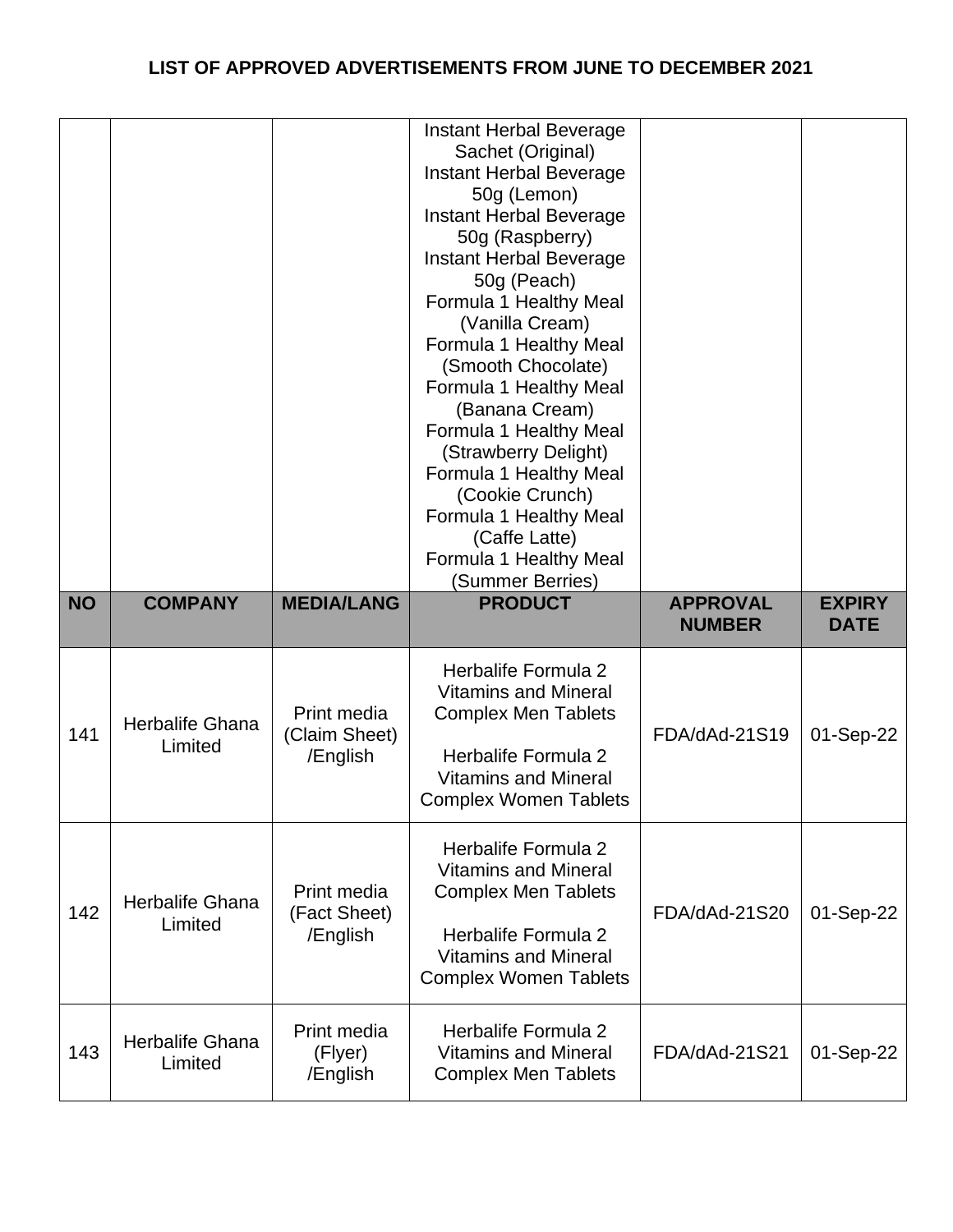| 144       | Herbalife Ghana<br>Limited        | Print media<br>(Claim Sheet)<br>/English                    | <b>Pro-Core Powder</b> | FDA/dAd-21S39                    | 01-Sep-22                    |
|-----------|-----------------------------------|-------------------------------------------------------------|------------------------|----------------------------------|------------------------------|
| 145       | Herbalife Ghana<br>Limited        | Print media<br>(Digital Asset)<br>/English                  | <b>Pro-Core Powder</b> | FDA/dAd-21S40                    | 01-Sep-22                    |
| 146       | <b>Herbalife Ghana</b><br>Limited | Print media<br>(Fact Sheet)<br>/English                     | <b>Pro-Core Powder</b> | FDA/dAd-21S41                    | 01-Sep-22                    |
| 147       | <b>Herbalife Ghana</b><br>Limited | Print media<br>(Mobile<br>Shareable)<br>/English            | <b>Pro-Core Powder</b> | FDA/dAd-21S42                    | 01-Sep-22                    |
| 148       | <b>Herbalife Ghana</b><br>Limited | Print media<br>(Poster)<br>/English                         | <b>Pro-Core Powder</b> | FDA/dAd-21S43                    | 01-Sep-22                    |
|           |                                   |                                                             |                        |                                  |                              |
| <b>NO</b> | <b>COMPANY</b>                    | <b>MEDIA/LANG</b>                                           | <b>PRODUCT</b>         | <b>APPROVAL</b><br><b>NUMBER</b> | <b>EXPIRY</b><br><b>DATE</b> |
| 149       | Herbalife Ghana<br>Limited        | Print media<br>(Print Asset)<br>/English                    | <b>Pro-Core Powder</b> | FDA/dAd-21S44                    | 01-Sep-22                    |
| 150       | Herbalife Ghana<br>Limited        | Print media<br>(Product<br>Comparison<br>Table)<br>/English | <b>Pro-Core Powder</b> | FDA/dAd-21S45                    | 01-Sep-22                    |
| 151       | Herbalife Ghana<br>Limited        | Print media<br>(Pull-up<br>Banner)<br>/English              | <b>Pro-Core Powder</b> | FDA/dAd-21S45                    | 01-Sep-22                    |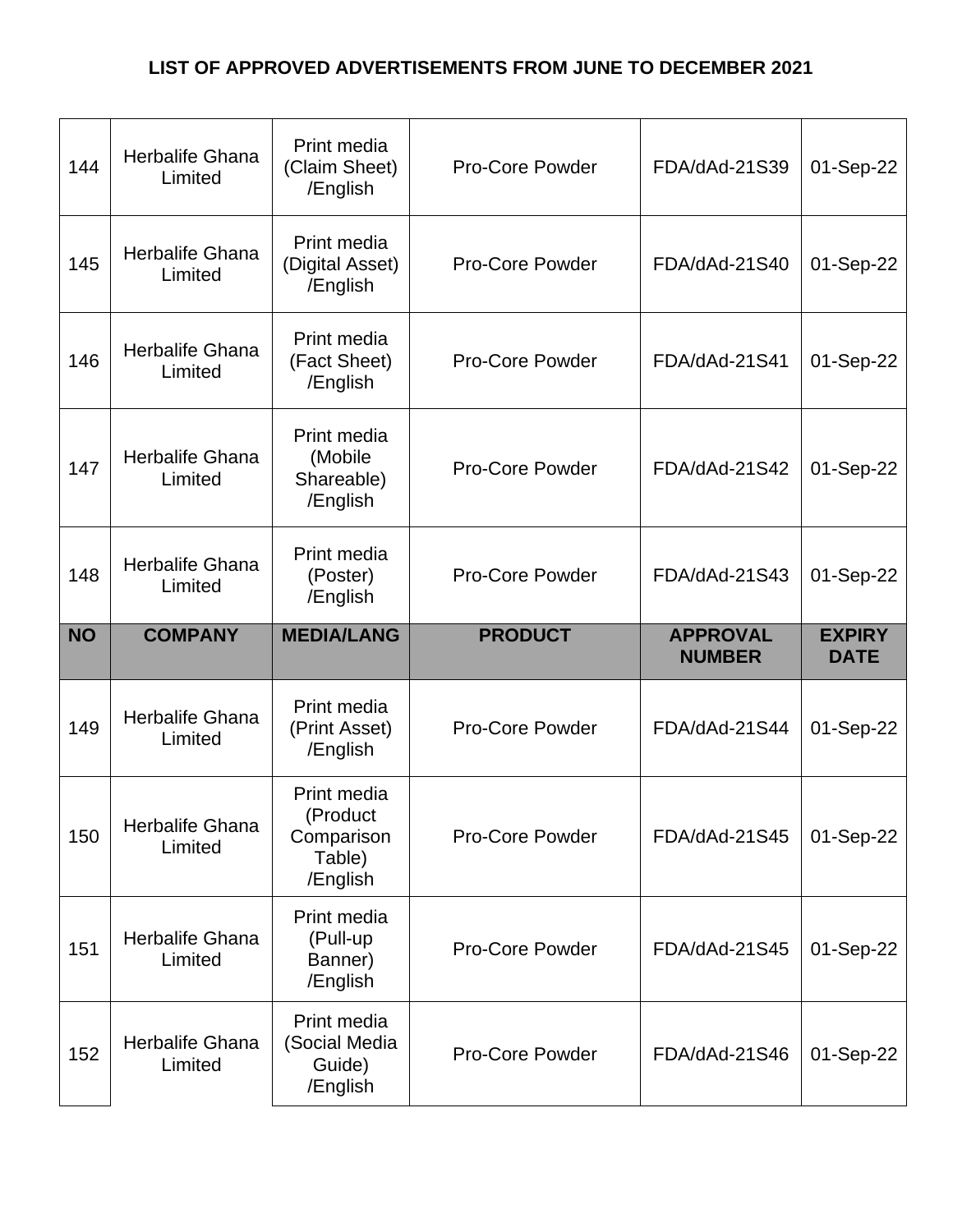| 153       | Homepro Ghana<br><b>Company Ltd</b>       | Billboard/<br>English   | <b>Kleesoft Perfumed</b><br><b>Washing Powder</b>                                                                                                                                                | FDA/dAd-21S37                    | 01-Sep-22                    |
|-----------|-------------------------------------------|-------------------------|--------------------------------------------------------------------------------------------------------------------------------------------------------------------------------------------------|----------------------------------|------------------------------|
| 154       | Hurry Hurry<br>Enterprise                 | Radio/Twi               | <b>Dentoral Charcoal</b><br>Toothpaste<br><b>Alive Global Toothpaste</b>                                                                                                                         | FDA/dAd-21S06                    | 01-Sep-22                    |
| 155       | <b>Jocy Stores</b><br>Enterprise          | Radio/Twi               | <b>Sweet Mummy Baby</b><br>Diapers (Small &<br>Medium)<br><b>Sweet Mummy Baby</b><br>Wipes                                                                                                       | FDA/dAd-21S13                    | 01-Sep-22                    |
| 156       | K. Ofori Djan<br>Enterprise               | Radio/Fante             | Pomaa Shower Gel<br>Marzona Bleach<br><b>Martol Antiseptic</b><br>Marvel Liquid Soap<br><b>Marvel Hand Sanitizer</b><br><b>Palmer Cleanser</b><br><b>Marvel Detergent</b>                        | FDA/dAd-21S07                    | 01-Sep-22                    |
| <b>NO</b> | <b>COMPANY</b>                            | <b>MEDIA/LANG</b>       | <b>PRODUCT</b>                                                                                                                                                                                   | <b>APPROVAL</b><br><b>NUMBER</b> | <b>EXPIRY</b><br><b>DATE</b> |
| 157       | <b>Kudos</b><br>Pharmaceutical<br>Company | Social<br>Media/English | Bimalaril 20/120 Baby<br>Powder for Oral<br>Suspension<br>Bimalaril 40/240 Infant<br>Powder for Oral<br>Suspension<br>Bimalaril 60/360<br><b>Adolescent Powder for</b><br><b>Oral Suspension</b> | FDA/dAd-21S69                    | 01-Sep-22                    |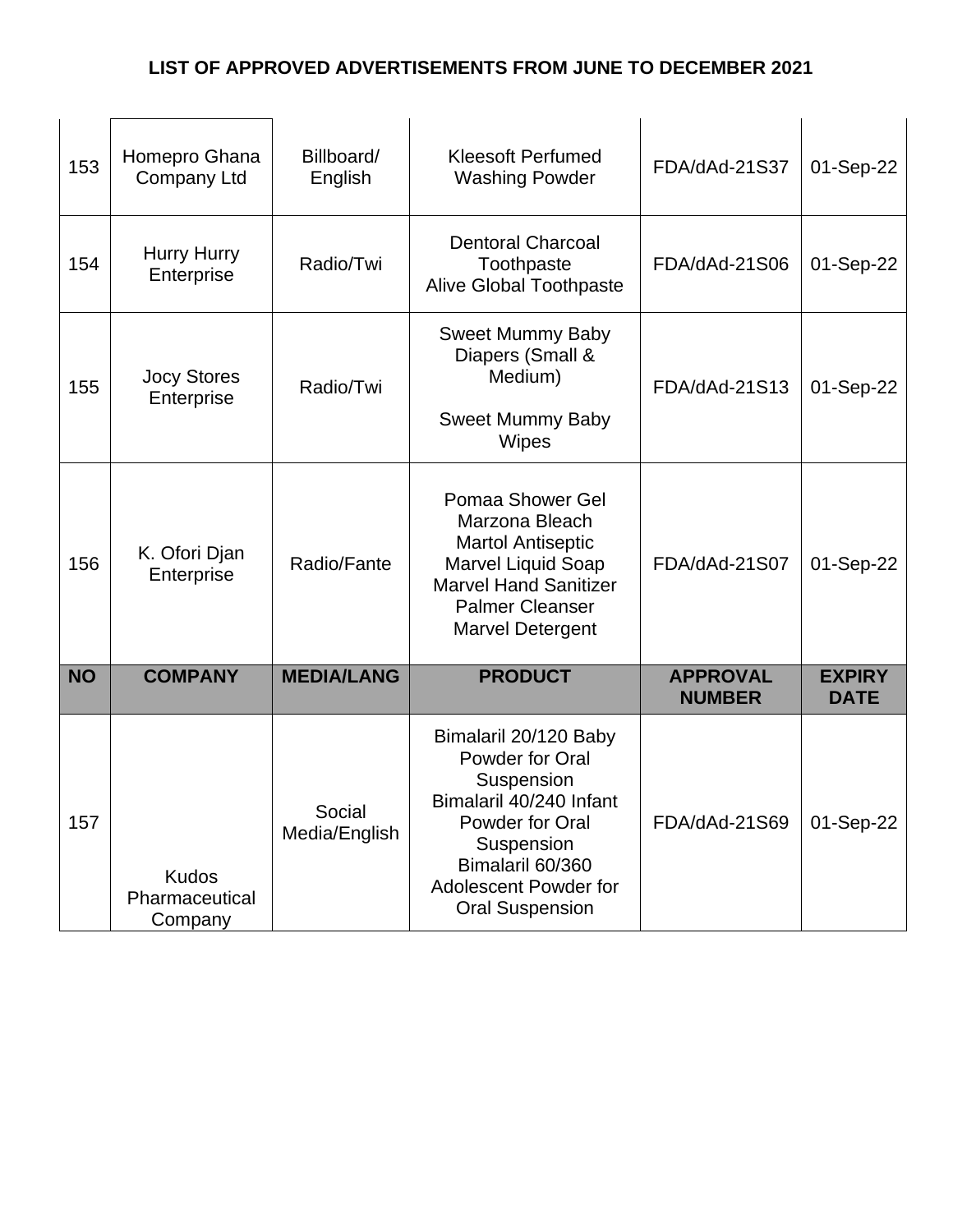| 158       | <b>Kudos</b><br>Pharmaceutical<br>Company | <b>TV/English</b> | Bimalaril 20/120 Baby<br>Powder for Oral<br>Suspension<br>Bimalaril 40/240 Infant<br>Powder for Oral<br>Suspension<br>Bimalaril 60/360<br><b>Adolescent Powder for</b><br><b>Oral Suspension</b> | FDA/dAd-21S68                    | 01-Sep-22                    |
|-----------|-------------------------------------------|-------------------|--------------------------------------------------------------------------------------------------------------------------------------------------------------------------------------------------|----------------------------------|------------------------------|
| 159       | Lawson Herbal<br>Centre                   | Radio/Twi         | <b>Lawson Herbal Mixture</b>                                                                                                                                                                     | FDA/dAd-21S25                    | 01-Sep-22                    |
| 160       | Lawson Herbal<br>Centre                   | TV/Twi            | <b>Lawson Herbal Mixture</b><br><b>Lawson Herbal Ointment</b>                                                                                                                                    | FDA/dAd-21S26                    | 01-Sep-22                    |
| 161       | Lawson Herbal<br>Centre                   | TV/Twi            | <b>Lawson Law-Care</b><br><b>Mixture</b><br>Lawson Delayman<br>Capsules                                                                                                                          | FDA/dAd-21S27                    | 01-Sep-22                    |
| 162       | Lesboy<br>Enterprise                      | Radio/Twi         | Atinka Herbal Balm<br><b>Atinka Herbal Ointment</b>                                                                                                                                              | FDA/dAd-21S22                    | 01-Sep-22                    |
| 163       | Medi-Moses<br>Clinic and Herbal           | Radio/English     | <b>Medi-Plus Capsules</b><br><b>Afromoses Capsules</b>                                                                                                                                           | FDA/dAd-21S48                    | $\vert$ 01-Sep-22            |
| <b>NO</b> | <b>COMPANY</b>                            | <b>MEDIA/LANG</b> | <b>PRODUCT</b>                                                                                                                                                                                   | <b>APPROVAL</b><br><b>NUMBER</b> | <b>EXPIRY</b><br><b>DATE</b> |
| 164       | Medi-Moses<br>Clinic and Herbal           | TV/English        | <b>Medi-Plus Capsules</b><br><b>Afromoses Capsules</b>                                                                                                                                           | FDA/dAd-21S49                    | 01-Sep-22                    |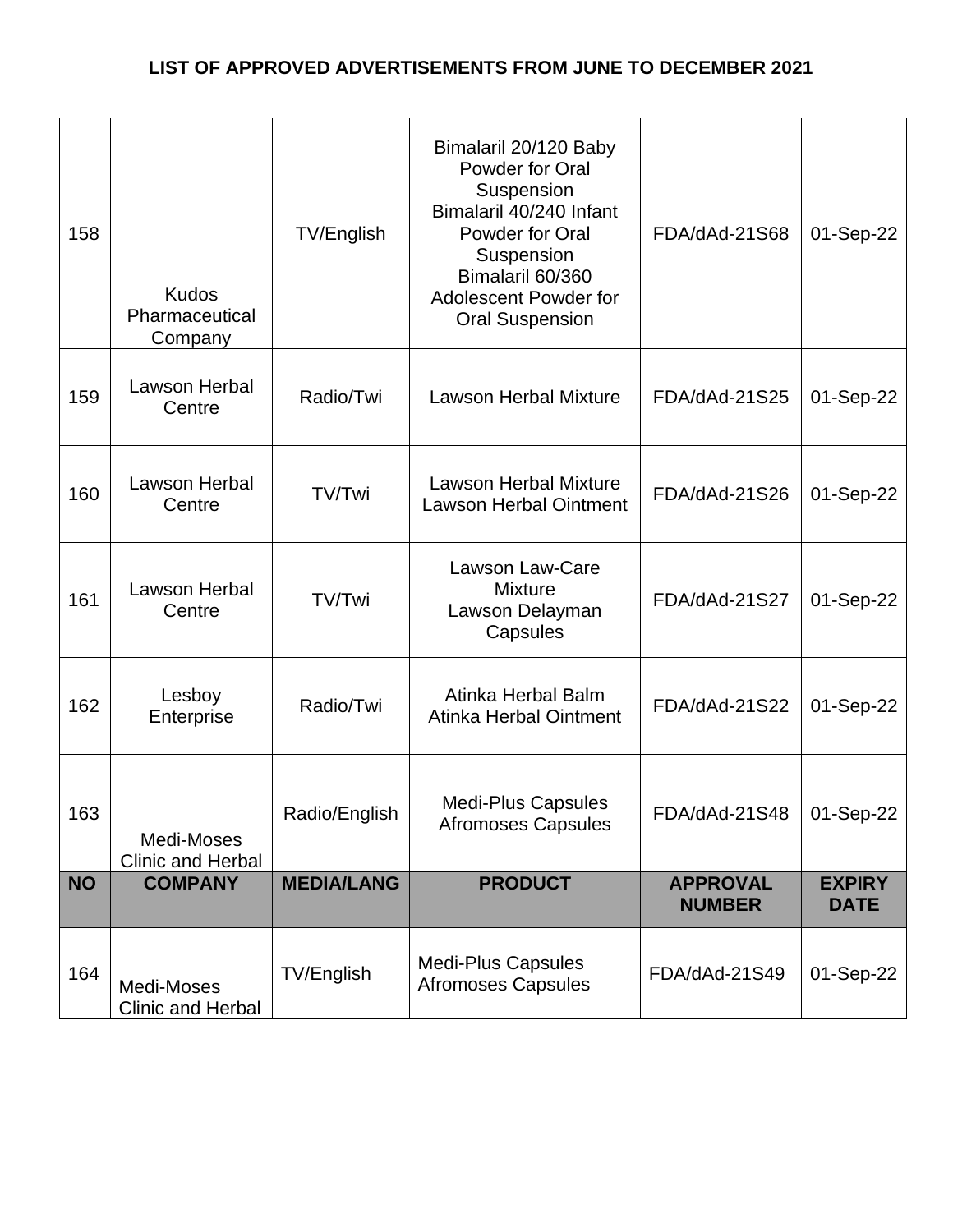| 165       | Nouvelle<br>Parfumerie<br>Gandour         | TV/English                                        | <b>Gluta White Double</b><br>Serum (Glutathione &<br>Collagen)<br><b>Gluta White Whitening</b><br>Cream (Glutathione &<br>Collagen)<br><b>Gluta White Whitening</b><br>Lotion (Glutathione &<br>Collagen)<br><b>Gluta White Clarifying</b><br><b>Shower Gel</b>                                                        | FDA/dAd-21S34                    | 01-Sep-22                    |
|-----------|-------------------------------------------|---------------------------------------------------|------------------------------------------------------------------------------------------------------------------------------------------------------------------------------------------------------------------------------------------------------------------------------------------------------------------------|----------------------------------|------------------------------|
| 166       | Nouvelle<br>Parfumerie<br>Gandour         | TV/English                                        | <b>Touch Red Edition</b><br>Parfum                                                                                                                                                                                                                                                                                     | FDA/dAd-21S61                    | 01-Sep-22                    |
| 167       | <b>Pfizer Specialties</b><br>Ltd          | Promotional<br><b>Material</b>                    | Viagra (Sildenafil) Tablets                                                                                                                                                                                                                                                                                            | FDA/dAd-21S08                    | 01-Sep-22                    |
| 168       | <b>Phyotec Limited</b>                    | Print media<br>(Poster)<br>/English               | <b>ZetaPro Capsules</b>                                                                                                                                                                                                                                                                                                | FDA/dAd-21S24                    | 01-Sep-22                    |
| 169       | Pure Herbal and<br><b>General Trading</b> | TV/Twi                                            | <b>Clasik Ointment</b>                                                                                                                                                                                                                                                                                                 | FDA/dAd-21S36                    | 01-Sep-22                    |
| 170       | Royal Sumo<br><b>Global Ltd</b>           | Print media<br>(Vehicle)<br>Branding)<br>/English | <b>Bling Antiseptic</b><br><b>Bling Wash Detergent</b><br>Powder<br>Bling All-In-1 Multi-<br><b>Purpose Liquid Cleaner</b><br><b>Bling Toilet Bowl Cleaner</b><br>Gel<br><b>Bling Wipe Glass Cleaner</b><br><b>Bling Bleach</b><br>Bling 2-In-1 Hand Wash<br><b>Bling Floor Cleaner</b><br><b>Bling Hand Sanitizer</b> | FDA/dAd-21S09                    | 01-Sep-22                    |
| <b>NO</b> | <b>COMPANY</b>                            | <b>MEDIA/LANG</b>                                 | <b>PRODUCT</b>                                                                                                                                                                                                                                                                                                         | <b>APPROVAL</b><br><b>NUMBER</b> | <b>EXPIRY</b><br><b>DATE</b> |
| 171       | Ruthy's<br>Cosmetics                      | Radio/Twi                                         | Ruthy's Coconut Oil                                                                                                                                                                                                                                                                                                    | FDA/dAd-21S33                    | 01-Sep-22                    |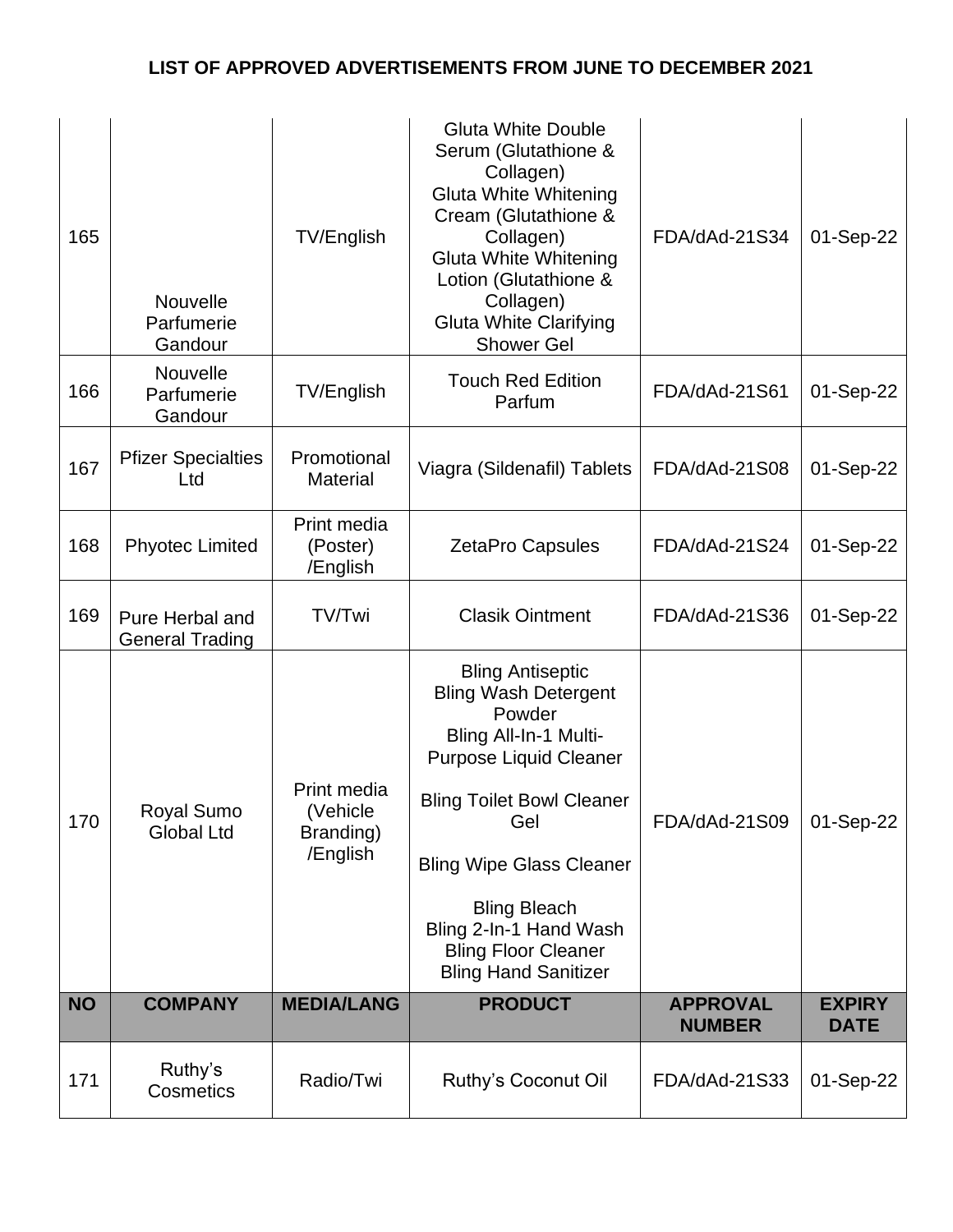| 172       | Samodak                          | TV/Twi                        | <b>Samocid Solution</b>                            | FDA/dAd-21S62                    | 01-Sep-22                    |
|-----------|----------------------------------|-------------------------------|----------------------------------------------------|----------------------------------|------------------------------|
| 173       | Scab Pharmacy<br>Limited         | TV/Twi                        | <b>Homtamin Ginseng Soft</b><br>Capsules           | FDA/dAd-21S35                    | 01-Sep-22                    |
| 174       | <b>Solak Biochemist</b>          | Radio/Twi                     | <b>Tupain Herbal Capsules</b>                      | FDA/dAd-21S11                    | 01-Sep-22                    |
| 175       | <b>Telad Pharmacy</b><br>Limited | TV/Twi                        | <b>Sicazink Syrup</b>                              | FDA/dAd-21S64                    | 01-Sep-22                    |
| 176       | Unichem<br>(Ghana) Limited       | Newspaper/<br>English         | <b>Diclolex Power Heat Gel</b>                     | FDA/dAd-21S66                    | 01-Sep-22                    |
| 177       | Unichem<br>(Ghana) Limited       | Billboard/<br>English         | Wormbat-400 Tablets<br><b>Wormbat Suspension</b>   | FDA/dAd-21S65                    | 01-Sep-22                    |
| 178       | <b>Unilever Ghana</b><br>Limited | <b>Billboard</b><br>English   | <b>Close Up Triple Fresh</b><br>Formula Toothpaste | FDA/dAd-21S12                    | 01-Sep-22                    |
| 179       | <b>Unilever Ghana</b><br>Limited | Radio/English                 | Vim All Purpose Cleaner<br><b>Scouring Powder</b>  | FDA/dAd-21S15                    | 01-Sep-22                    |
| 180       | Unitas Pharma<br>Ghana Ltd       | Print media<br>(Poster/Flyer) | Pathelen Wound Powder                              | FDA/dAd-21S63                    | 01-Sep-22                    |
| <b>NO</b> | <b>COMPANY</b>                   | <b>MEDIA/LANG</b>             | <b>PRODUCT</b>                                     | <b>APPROVAL</b><br><b>NUMBER</b> | <b>EXPIRY</b><br><b>DATE</b> |
| 181       | Yopoo Clean<br>Company Ltd       | Billboard/<br>English         | Yopoo Bleach                                       | FDA/dAd-21S50                    | 01-Sep-22                    |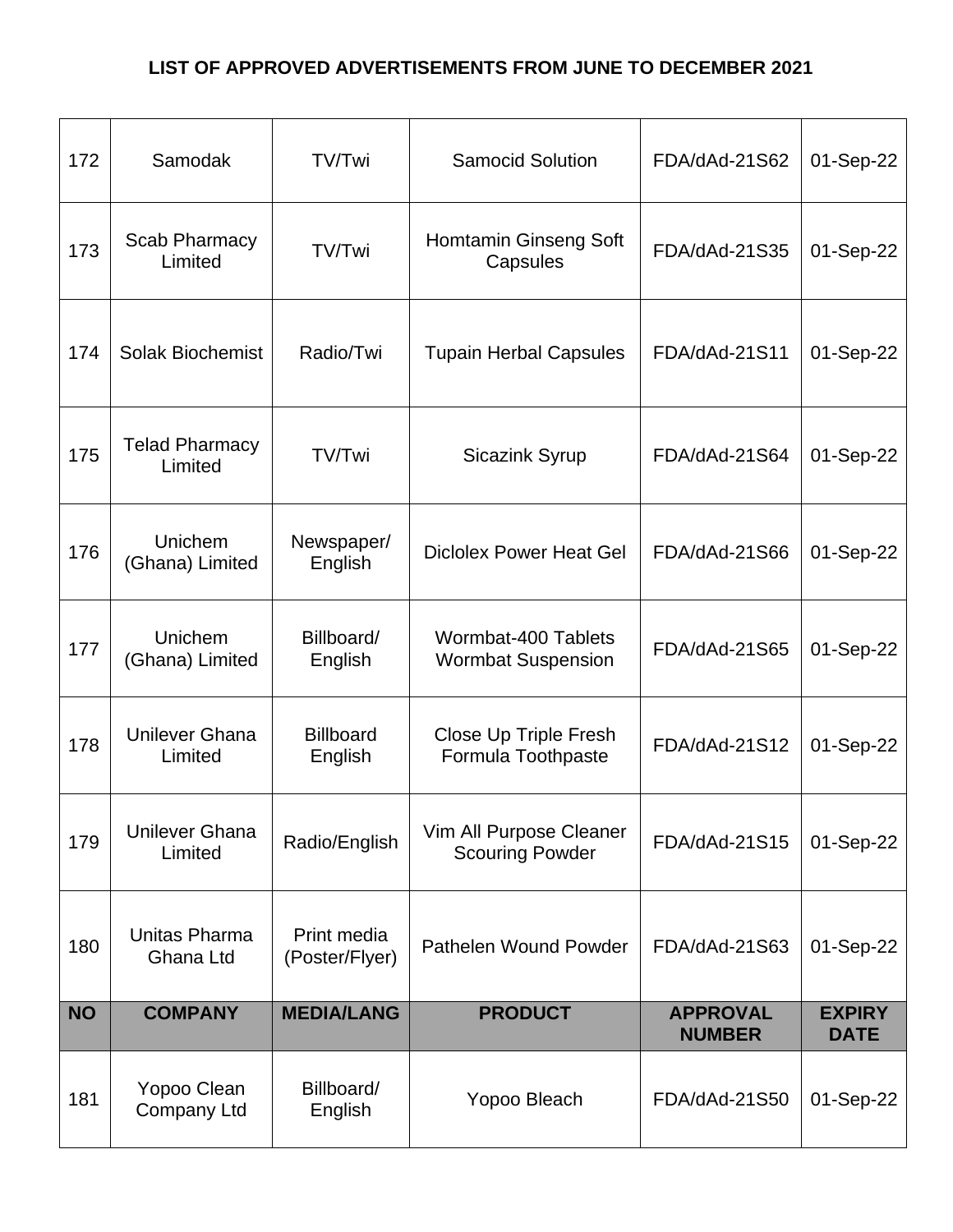| 182       | Yopoo Clean<br><b>Company Ltd</b>                        | Billboard/<br>English | <b>Yopoo Floor Cleaner</b>                                                                                                                                  | FDA/dAd-21S51                    | 01-Sep-22                    |
|-----------|----------------------------------------------------------|-----------------------|-------------------------------------------------------------------------------------------------------------------------------------------------------------|----------------------------------|------------------------------|
| 183       | Yopoo Clean<br>Company Ltd                               | Billboard/<br>English | <b>Yopoo Hand Sanitizer</b>                                                                                                                                 | FDA/dAd-21S52                    | 01-Sep-22                    |
| 184       | Yopoo Clean<br>Company Ltd                               | Billboard/<br>English | Yopoo Liquid Soap                                                                                                                                           | FDA/dAd-21S53                    | 01-Sep-22                    |
| 185       | Yopoo Clean<br>Company Ltd                               | Billboard/<br>English | <b>Yopoo Scouring Paste</b>                                                                                                                                 | FDA/dAd-21S54                    | 01-Sep-22                    |
| 186       | African<br>Consumer<br><b>Products</b>                   | Radio/English         | Jamaa Detergent<br>Powder                                                                                                                                   | FDA/dAd-21R40                    | 01-Oct-22                    |
| 187       | African<br>Consumer<br><b>Products</b>                   | TV/English            | Jamaa Detergent<br>Powder                                                                                                                                   | FDA/dAd-21R39                    | 01-Oct-22                    |
| 188       | Alteco Asiafri<br><b>Ghana Limited</b>                   | Billboard/<br>English | <b>Alteco Cooling Patch</b>                                                                                                                                 | FDA/dAd-21R38                    | 01-Oct-22                    |
| 189       | <b>Asterisk Life</b><br><b>Sciences Ghana</b><br>Limited | Radio/Twi             | <b>Lonart Tablets</b><br>Lonart Powder for<br>Suspension<br><b>Lonart-DS Tablets</b><br><b>Lonart Forte Tablets</b><br>Lonart Dispersible<br><b>Tablets</b> | FDA/dAd-21R09                    | 01-Oct-22                    |
| <b>NO</b> | <b>COMPANY</b>                                           | <b>MEDIA/LANG</b>     | <b>PRODUCT</b>                                                                                                                                              | <b>APPROVAL</b><br><b>NUMBER</b> | <b>EXPIRY</b><br><b>DATE</b> |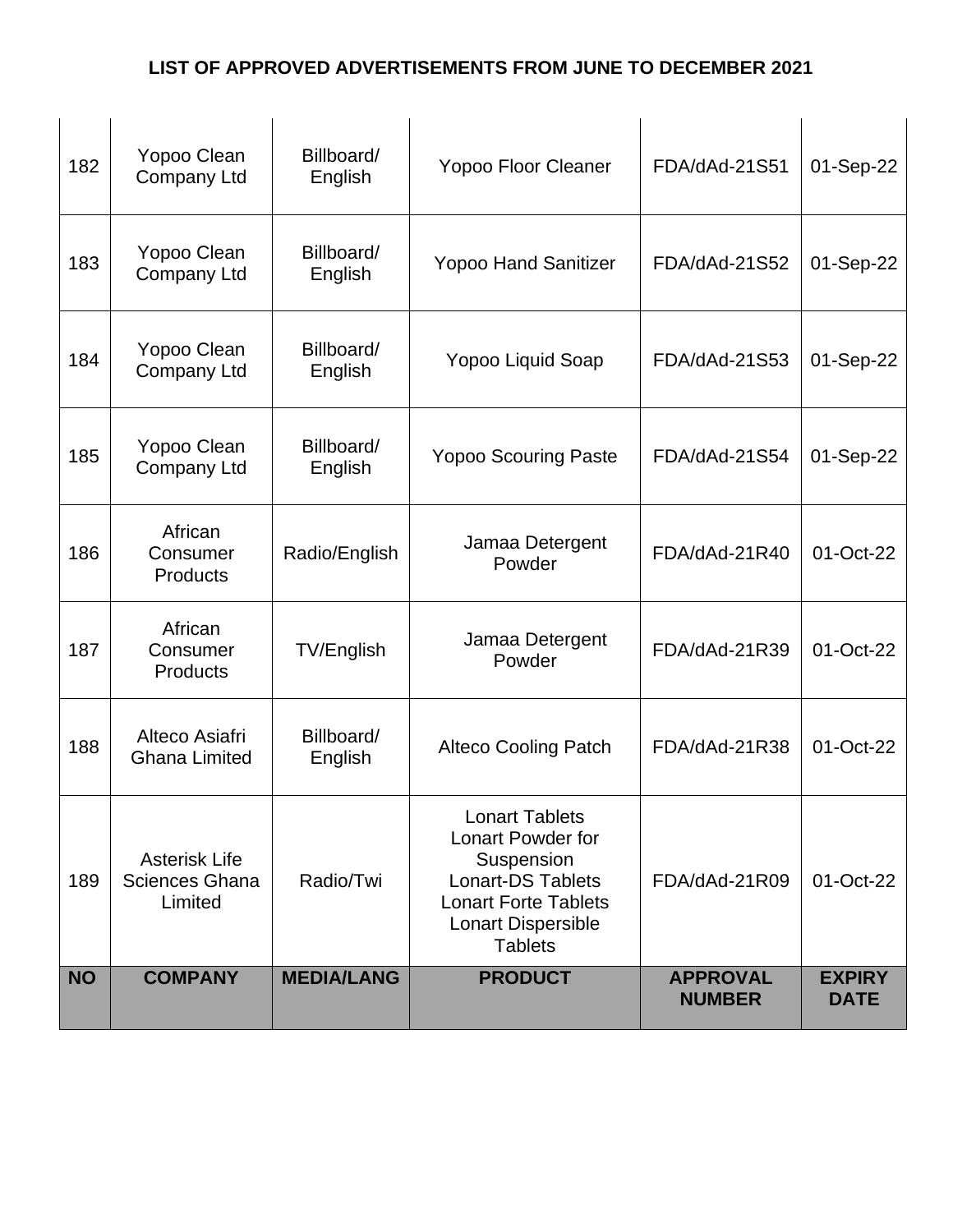| 190       | <b>Asterisk Life</b><br><b>Sciences Ghana</b><br>Limited | TV / English<br>(Concept 2) | <b>Lonart Tablets</b><br>Lonart Powder for<br>Suspension<br><b>Lonart-DS Tablets</b><br><b>Lonart Forte Tablets</b><br>Lonart Dispersible<br><b>Tablets</b>               | FDA/dAd-<br>21R015               | 01-Oct-22                    |
|-----------|----------------------------------------------------------|-----------------------------|---------------------------------------------------------------------------------------------------------------------------------------------------------------------------|----------------------------------|------------------------------|
| 191       | <b>Asterisk Life</b><br><b>Sciences Ghana</b><br>Limited | TV / English<br>(Concept 1) | <b>Lonart Tablets</b><br><b>Lonart Powder for</b><br>Suspension<br><b>Lonart-DS Tablets</b><br><b>Lonart Forte Tablets</b><br><b>Lonart Dispersible</b><br><b>Tablets</b> | FDA/dAd-21R09                    | 01-Oct-22                    |
| 192       | <b>Bedita</b><br>Pharmaceuticals<br>Ltd                  | Billboard/Engli<br>sh       | <b>Nutra Lust Tea</b><br>Nutra Glaycemia Tea<br>Nutra Trim Tea<br>Nutra Relax Tea<br><b>Nutra Liver Tea</b>                                                               | FDA/dAd-21R22                    | 01-Oct-22                    |
| 193       | <b>Big Samba</b><br>Enterprise                           | TV/Twi                      | <b>Candy Insecticide Spray</b><br><b>Candy Mosquito Coils</b>                                                                                                             | FDA/dAd-21R23                    | 01-Oct-22                    |
| 194       | <b>Care Essentials</b><br>Limited                        | Radio/English               | Carelife Handwash<br><b>Carelife Dishwashing</b><br>Liquid                                                                                                                | FDA/dAd-21R35                    | 01-Oct-22                    |
| 195       | Colgate<br><b>Palmolive Ghana</b>                        | TV/English                  | Colgate Herbal<br>Toothpaste                                                                                                                                              | FDA/dAd-21R24                    | 01-Oct-22                    |
| 196       | Dank Natural<br><b>Health Care</b>                       | Radio/Twi                   | Dank Xtrok Herbal<br><b>Mixture</b>                                                                                                                                       | FDA/dAd-21R32                    | 01-Oct-22                    |
| 197       | <b>DIMD Ghana</b><br>Limited                             | TV/English                  | Day by Day Lotion<br>Day by Day Cream<br>Day by Day Petroleum<br>Jelly                                                                                                    | FDA/dAd-21R03.                   | 01-Oct-22                    |
| <b>NO</b> | <b>COMPANY</b>                                           | <b>MEDIA/LANG</b>           | <b>PRODUCT</b>                                                                                                                                                            | <b>APPROVAL</b><br><b>NUMBER</b> | <b>EXPIRY</b><br><b>DATE</b> |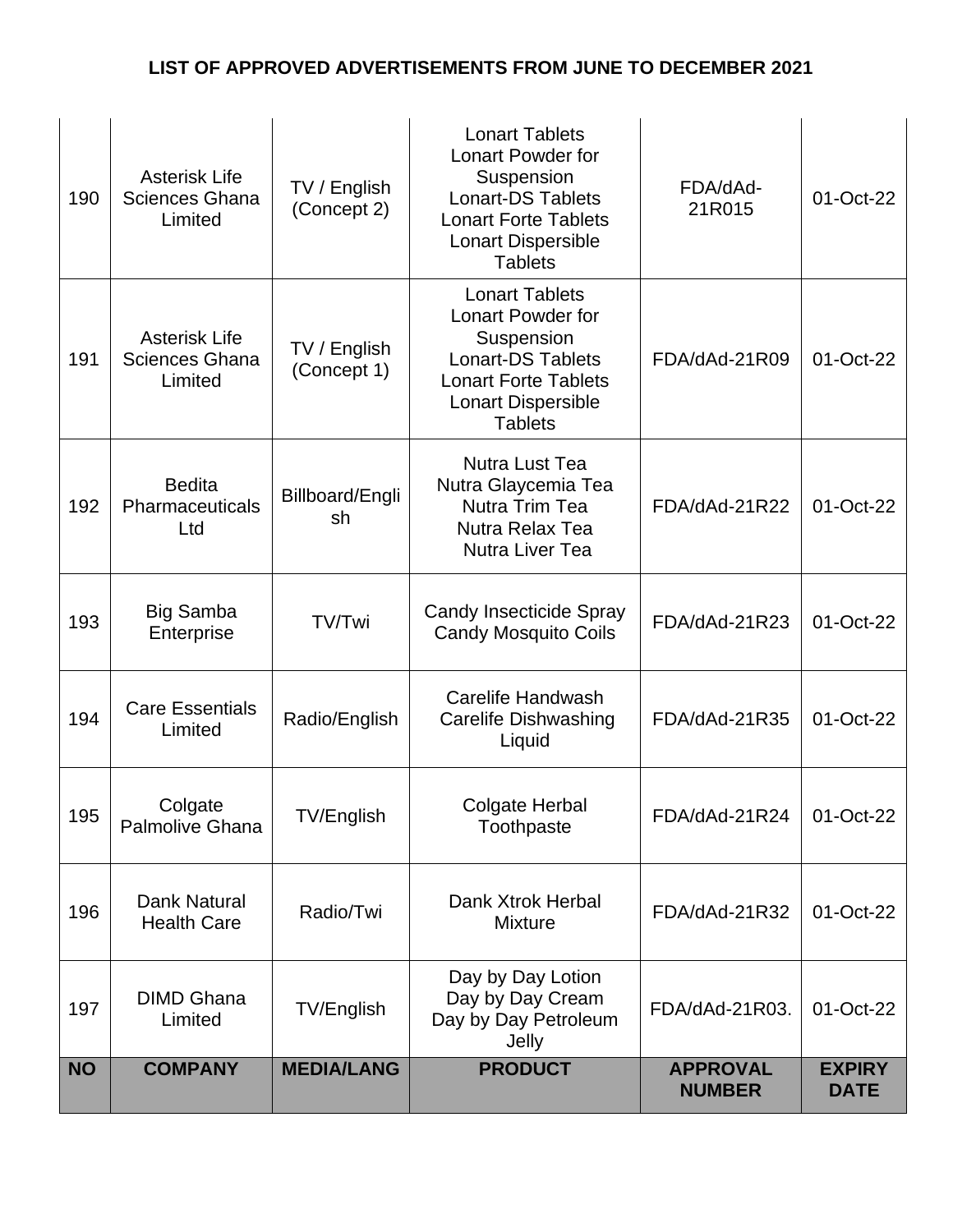| 198       | <b>DIMD Ghana</b><br>Limited                 | TV/English        | <b>VIP Eau De Parfum</b><br>Miss Eau De Parfum<br>Spray                                                                                                     | FDA/dAd-21R04.                   | 01-Oct-22                    |
|-----------|----------------------------------------------|-------------------|-------------------------------------------------------------------------------------------------------------------------------------------------------------|----------------------------------|------------------------------|
| 199       | Ebenage Herbal<br>Production and<br>Consult  | TV/Twi            | Hepa Plus Mixture                                                                                                                                           | FDA/dAd-21R25                    | 01-Oct-22                    |
| 200       | <b>Ernest Chemist</b><br>Limited             | Radio/Twi         | Honeykof Herbal Cough<br>Syrup                                                                                                                              | FDA/dAd-21R05.                   | 01-Oct-22                    |
| 201       | <b>Ernest Chemist</b><br>Limited             | TV/Twi            | Honeykof Herbal Cough<br>Syrup                                                                                                                              | FDA/dAd-21R06.                   | 01-Oct-22                    |
| 202       | <b>Ewurade For</b><br><b>Real Enterprise</b> | TV/Twi            | <b>Carrot Shower Gel</b><br>Aloe Vera Shower Gel<br><b>Carrot Cream</b><br>Aloe Butter<br>Carrot Body Lotion<br>Aloe Vera Body Lotion<br><b>Shea Butter</b> | FDA/dAd-21R17.                   | 01-Oct-22                    |
| 203       | <b>Ewurade For</b><br><b>Real Enterprise</b> | TV/Twi            | Nunoo Shower Gel                                                                                                                                            | FDA/dAd-21R42                    | 01-Oct-22                    |
| 204       | Hagan Natural<br>Clinic                      | TV/Twi            | Hagan Koo Capsules                                                                                                                                          | FDA/dAd-21R26.                   | 01-Oct-22                    |
| <b>NO</b> | <b>COMPANY</b>                               | <b>MEDIA/LANG</b> | <b>PRODUCT</b>                                                                                                                                              | <b>APPROVAL</b><br><b>NUMBER</b> | <b>EXPIRY</b><br><b>DATE</b> |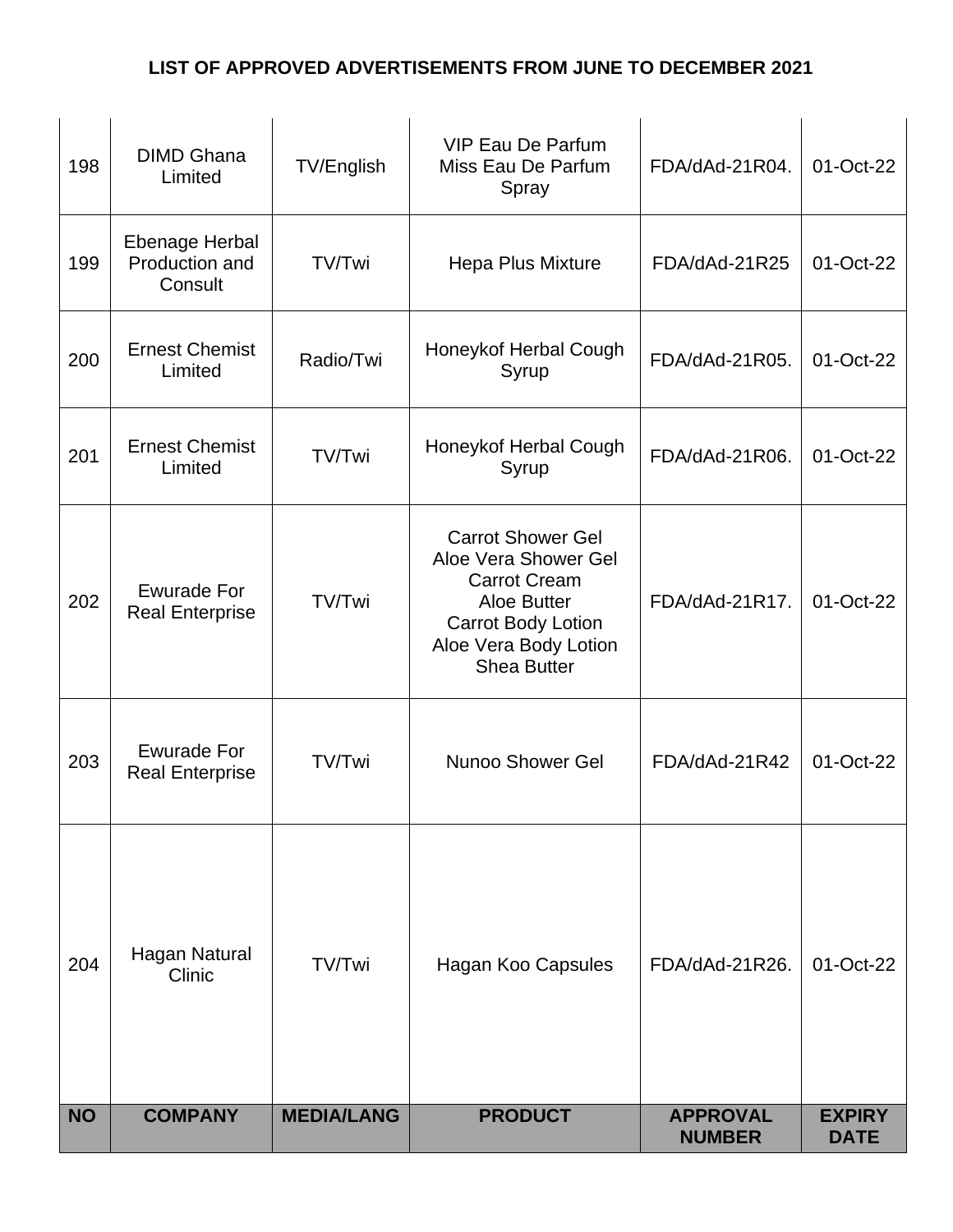| 205       | Herbalife Ghana<br>Limited | Website<br>Banner/Englis<br>h | <b>Herbalife Skin Soothing</b><br>Aloe Cleanser<br>Herbalife Skin Polishing<br><b>Citrus Cleanser</b><br><b>Herbalife Skin Instant</b><br><b>Reveal Berry Scrub</b><br><b>Herbalife Energizing</b><br><b>Herbal Toner</b><br>Herbalife Skin Purifying<br><b>Mint Clay Mask</b><br><b>Herbalife Firming Eye Gel</b><br>Herbalife Skin Hydrating<br>Eye Cream<br><b>Herbalife Skin Daily Glow</b><br>moisturizer<br><b>Herbalife Skin Line</b><br><b>Minimizing Serum</b><br><b>Herbalife Skin</b><br><b>Replenishing Night</b><br>Cream<br><b>Herbalife Skin Protective</b><br>moisturizer<br><b>Herbalife Strengthening</b><br>Conditioner<br><b>Herbalife Strengthening</b><br>Shampoo<br><b>Herbalife Soothing Gel</b><br>Herbalife Hand & Body<br>Wash<br>Herbalife Everyday<br>Soothing Hand & Body<br>Lotion<br>Herbalife Bath & Body<br>Bar | FDA/dAd-21R29.                   | 01-Oct-22                    |
|-----------|----------------------------|-------------------------------|---------------------------------------------------------------------------------------------------------------------------------------------------------------------------------------------------------------------------------------------------------------------------------------------------------------------------------------------------------------------------------------------------------------------------------------------------------------------------------------------------------------------------------------------------------------------------------------------------------------------------------------------------------------------------------------------------------------------------------------------------------------------------------------------------------------------------------------------------|----------------------------------|------------------------------|
| 206       | Herbalife Ghana<br>Limited | Magazine/<br>English          | Formula 1 Healthy Meal<br>(Smooth Chocolate)<br>Formula 1 Healthy Meal<br>(Banana Cream)<br><b>Herbalife Skin Protective</b><br>Moisturizer                                                                                                                                                                                                                                                                                                                                                                                                                                                                                                                                                                                                                                                                                                       | FDA/dAd-21R27                    | 01-Oct-22                    |
| <b>NO</b> | <b>COMPANY</b>             | <b>MEDIA/LANG</b>             | <b>PRODUCT</b>                                                                                                                                                                                                                                                                                                                                                                                                                                                                                                                                                                                                                                                                                                                                                                                                                                    | <b>APPROVAL</b><br><b>NUMBER</b> | <b>EXPIRY</b><br><b>DATE</b> |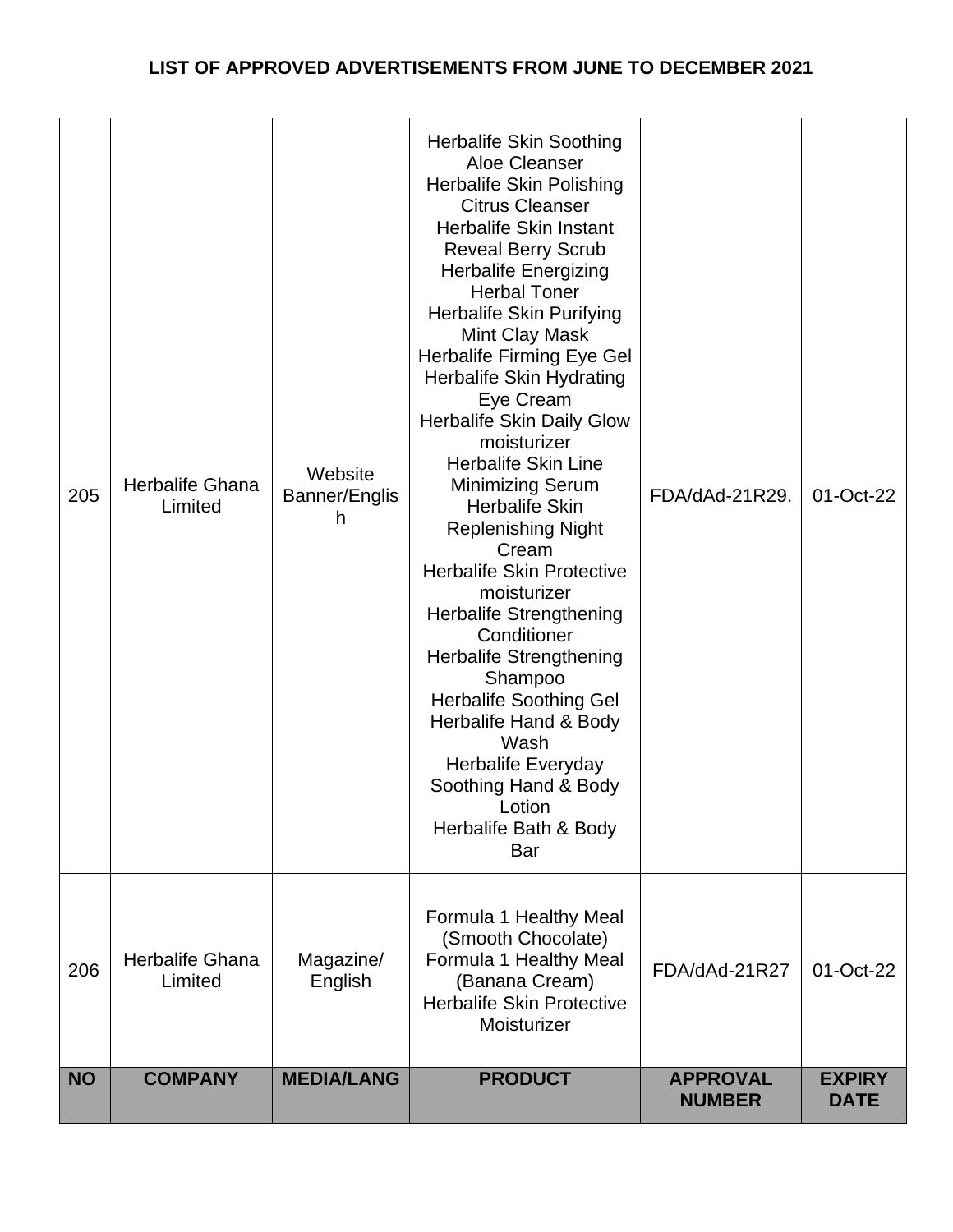| 207<br><b>NO</b> | Herbalife Ghana<br>Limited<br><b>COMPANY</b> | Website<br>Banner/<br>English<br><b>MEDIA/LANG</b> | • Herbalife Nutrition<br><b>Aloemax Concentrate</b><br><b>Drink</b><br>• Herbal Aloe<br><b>Concentrate Drink</b><br>• Protein Drink Mix<br>• Herbalife Roasted Soya<br><b>Beans</b><br>• Liftoff Lemon<br>• Instant Herbal Beverage<br>Sachet (Original)<br>• Instant Herbal Beverage<br>50g (Lemon)<br>• Instant Herbal Beverage<br>50g (Raspberry)<br><b>Instant Herbal Beverage</b><br>50g (Peach)<br>Formula 1 Healthy Meal<br>(Vanilla Cream)<br>Formula 1 Healthy Meal<br>(Smooth Chocolate)<br>Formula 1 Healthy Meal<br>(Banana Cream)<br>Formula 1 Healthy Meal<br>(Strawberry Delight)<br>Formula 1 Healthy Meal<br>(Cookie Crunch)<br>Formula 1 Healthy Meal<br>(Caffe Latte)<br>Formula 1 Healthy Meal<br>(Summer Berries)<br><b>PRODUCT</b> | FDA/dAd-21R28<br><b>APPROVAL</b> | 01-Oct-22<br><b>EXPIRY</b> |
|------------------|----------------------------------------------|----------------------------------------------------|----------------------------------------------------------------------------------------------------------------------------------------------------------------------------------------------------------------------------------------------------------------------------------------------------------------------------------------------------------------------------------------------------------------------------------------------------------------------------------------------------------------------------------------------------------------------------------------------------------------------------------------------------------------------------------------------------------------------------------------------------------|----------------------------------|----------------------------|
|                  |                                              |                                                    |                                                                                                                                                                                                                                                                                                                                                                                                                                                                                                                                                                                                                                                                                                                                                          | <b>NUMBER</b>                    | <b>DATE</b>                |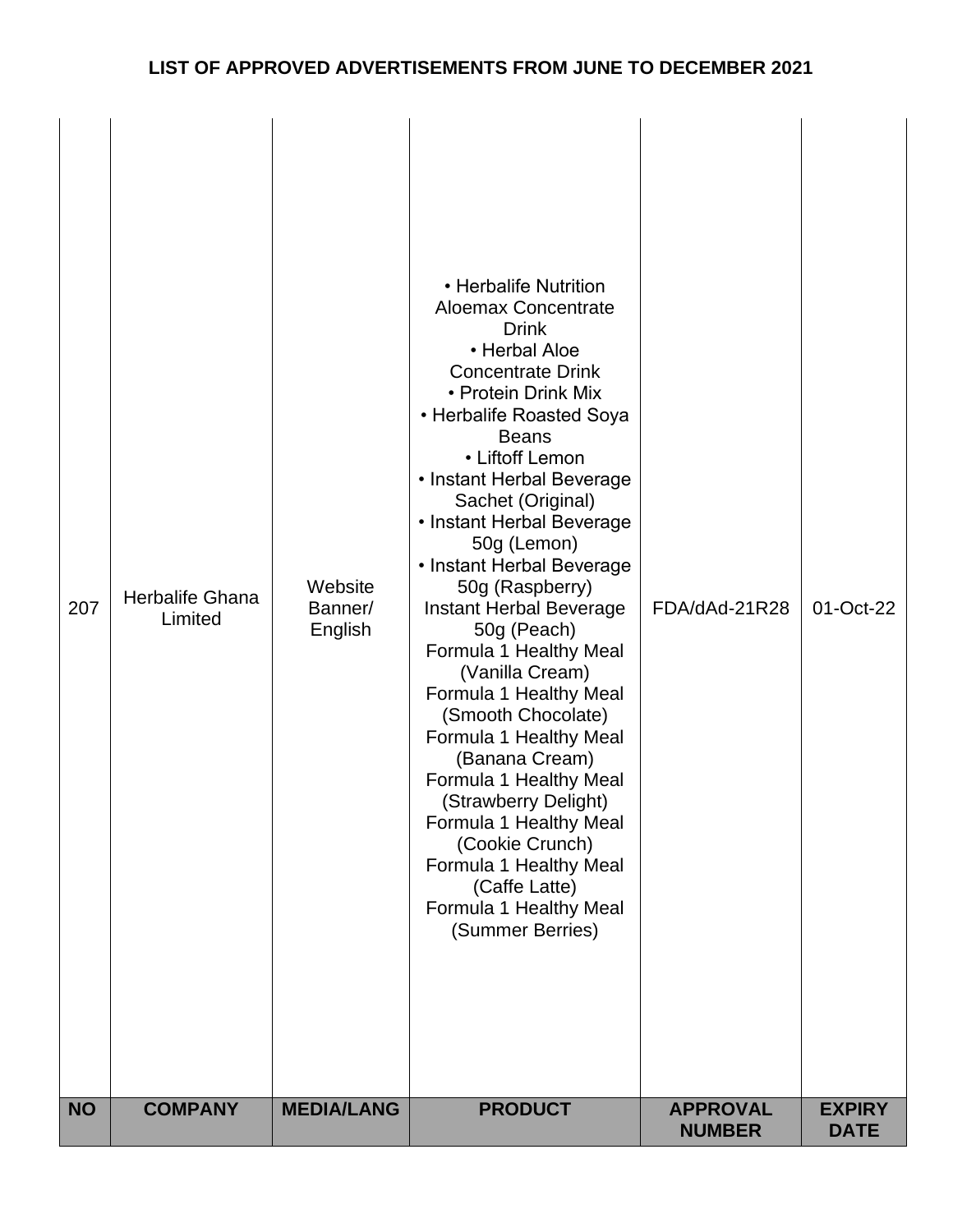| <b>NO</b> | <b>COMPANY</b>                      | <b>MEDIA/LANG</b>                 | <b>PRODUCT</b>                                                                                                                                                                                                                                                                                                                                                                                                                                                                                                                                                                                                                                                                                                                              | <b>APPROVAL</b><br><b>NUMBER</b> | <b>EXPIRY</b><br><b>DATE</b> |
|-----------|-------------------------------------|-----------------------------------|---------------------------------------------------------------------------------------------------------------------------------------------------------------------------------------------------------------------------------------------------------------------------------------------------------------------------------------------------------------------------------------------------------------------------------------------------------------------------------------------------------------------------------------------------------------------------------------------------------------------------------------------------------------------------------------------------------------------------------------------|----------------------------------|------------------------------|
| 211       | Jopaul Chemist<br>Limited           | Radio/Twi                         | <b>Kreem Hair Removal</b><br>Cream                                                                                                                                                                                                                                                                                                                                                                                                                                                                                                                                                                                                                                                                                                          | FDA/dAd-21R21                    | 01-Oct-22                    |
| 210       | Homepro Ghana<br><b>Company Ltd</b> | TV/English                        | <b>Kleesoft Perfumed</b><br><b>Washing Powder</b>                                                                                                                                                                                                                                                                                                                                                                                                                                                                                                                                                                                                                                                                                           | FDA/dAd-21R07                    | 01-Oct-22                    |
| 209       | Homepro Ghana<br><b>Company Ltd</b> | <b>TV/English</b>                 | Doffi Perfumed Detergent                                                                                                                                                                                                                                                                                                                                                                                                                                                                                                                                                                                                                                                                                                                    | FDA/dAd-21R08                    | 01-Oct-22                    |
| 208       | Herbalife Ghana<br>Limited          | <b>TV-Squeeze</b><br>Back/English | <b>Herbalife Nutrition</b><br><b>Aloemax Concentrate</b><br><b>Drink</b><br><b>Herbal Aloe Concentrate</b><br><b>Drink</b><br><b>Protein Drink Mix</b><br>Herbalife Roasted Soya<br><b>Beans</b><br><b>Liftoff Lemon</b><br>Instant Herbal Beverage<br>Sachet (Original)<br>Instant Herbal Beverage<br>50g (Lemon)<br>Instant Herbal Beverage<br>50g (Raspberry)<br>Instant Herbal Beverage<br>50g (Peach)<br>Formula 1 Healthy Meal<br>(Vanilla Cream)<br>Formula 1 Healthy Meal<br>(Smooth Chocolate)<br>Formula 1 Healthy Meal<br>(Banana Cream)<br>Formula 1 Healthy Meal<br>(Strawberry Delight)<br>Formula 1 Healthy Meal<br>(Cookie Crunch)<br>Formula 1 Healthy Meal<br>(Caffe Latte)<br>Formula 1 Healthy Meal<br>(Summer Berries) | FDA/dAd-21R30.                   | 01-Oct-22                    |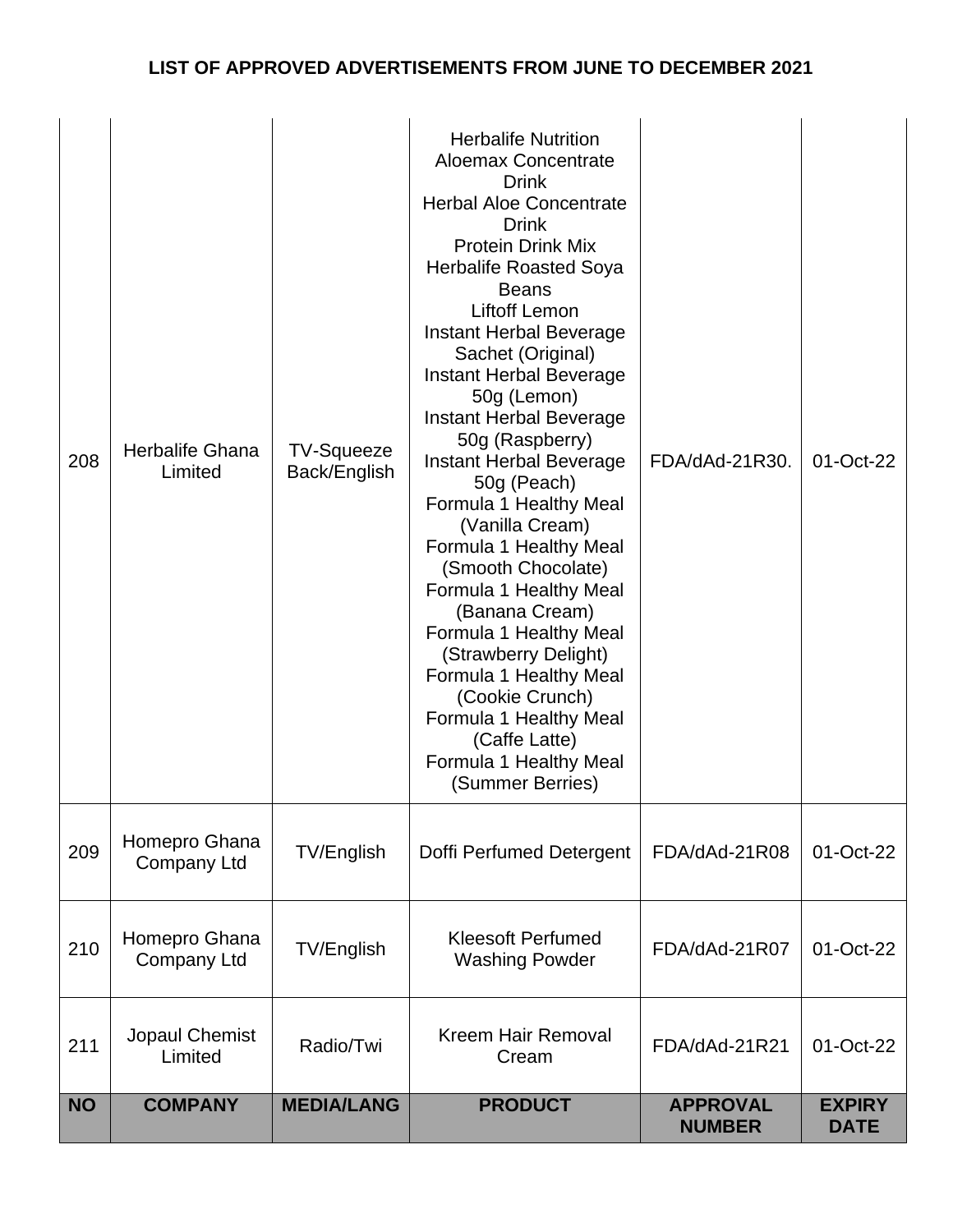| 212       | Kinapharma<br>Limited                                | <b>TV-Football</b><br>Concept/<br>English | <b>Magacid Fast Melt</b>                                                                                                                                                                         | FDA/dAd-21R11                    | 01-Oct-22                    |
|-----------|------------------------------------------------------|-------------------------------------------|--------------------------------------------------------------------------------------------------------------------------------------------------------------------------------------------------|----------------------------------|------------------------------|
| 213       | Kinapharma<br>Limited                                | <b>TV-Office</b><br>Concept/<br>English   | <b>Magacid Fast Melt</b>                                                                                                                                                                         | FDA/dAd-21R12                    | 01-Oct-22                    |
| 214       | Kinapharma<br>Limited                                | <b>TV-Taxi</b><br>Concept/<br>English     | <b>Magacid Fast Melt</b>                                                                                                                                                                         | FDA/dAd-21R13                    | 01-Oct-22                    |
| 215       | Kinapharma<br>Limited                                | TV/English                                | <b>Magacid Tablets</b><br><b>Magacid Suspension</b>                                                                                                                                              | FDA/dAd-21R14                    | 01-Oct-22                    |
| 216       | <b>Kudos</b><br>Pharmaceutical<br><b>Company Ltd</b> | Radio/Twi                                 | Bimalaril 20/120 Baby<br>Powder for Oral<br>Suspension<br>Bimalaril 40/240 Infant<br>Powder for Oral<br>Suspension<br>Bimalaril 60/360<br><b>Adolescent Powder for</b><br><b>Oral Suspension</b> | FDA/dAd-21R43                    | 01-Oct-22                    |
| 217       | Kwadwo<br>Tweneboah<br>Enterprise                    | Billboard/<br>English                     | Malizia Bath Foam<br>Malizia Uomo Eau De<br><b>Toilette Deodorant</b><br>Malizia Deo Roll-On<br>(Certezza, Vanilla and<br>Vetyver)                                                               | FDA/dAd-21R02                    | 01-Oct-22                    |
| 218       | M. Y. Caesar<br>Company Ltd                          | Radio/Twi                                 | Dr. Caesar Lina Energy<br>Tea                                                                                                                                                                    | FDA/dAd-21R19                    | 01-Oct-22                    |
| 219       | M. Y. Caesar<br><b>Company Ltd</b>                   | TV/Twi                                    | Dr. Caesar Lina Energy<br>Tea                                                                                                                                                                    | FDA/dAd-21R20                    | 01-Oct-22                    |
| <b>NO</b> | <b>COMPANY</b>                                       | <b>MEDIA/LANG</b>                         | <b>PRODUCT</b>                                                                                                                                                                                   | <b>APPROVAL</b><br><b>NUMBER</b> | <b>EXPIRY</b><br><b>DATE</b> |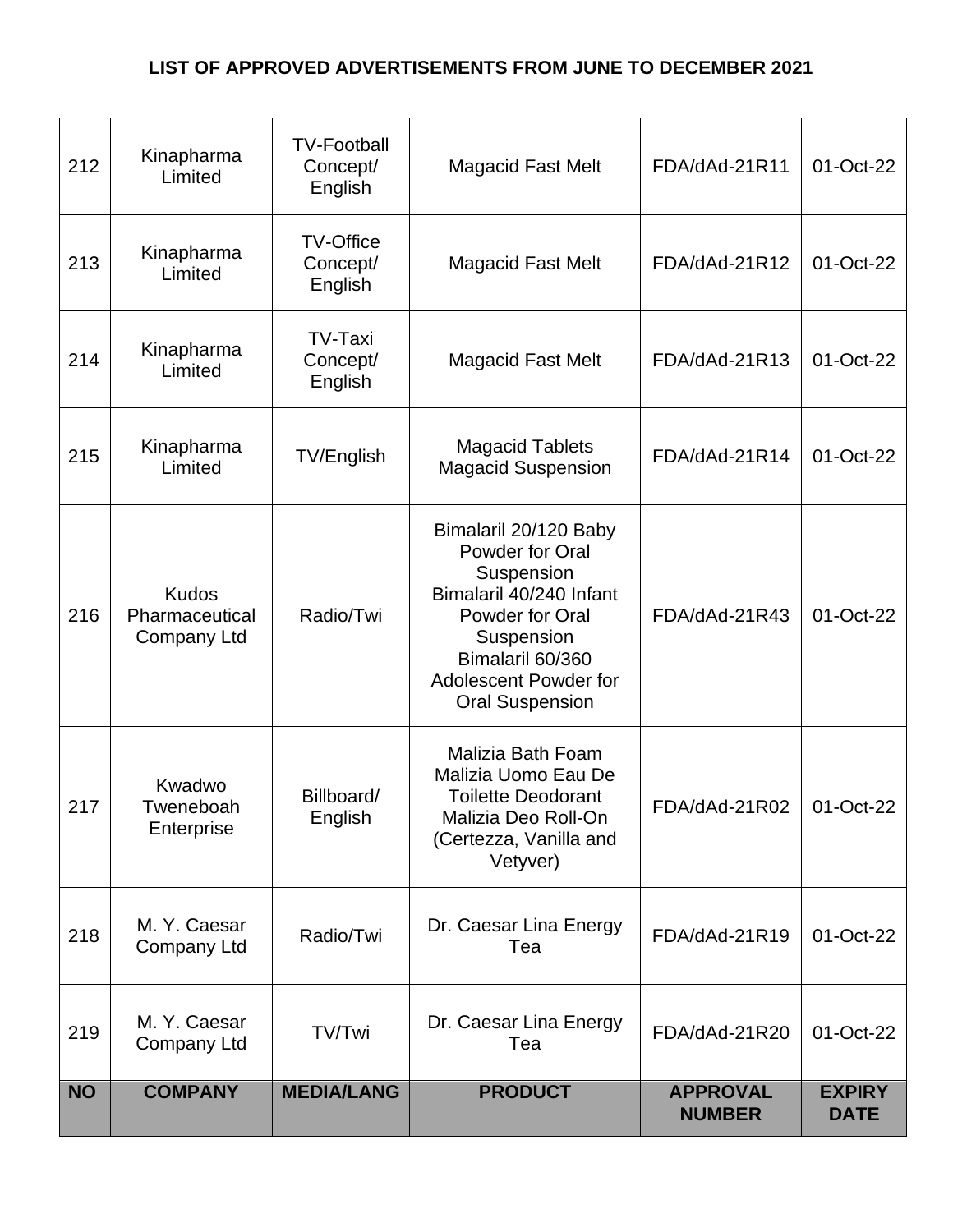| 220       | <b>Menzbek Limited</b>                                    | TV/Twi                                                     | <b>Black Panther Capsules</b><br>Peineili Capsules<br><b>Menzstud Capsules</b><br><b>Bovergreens Perfectdent</b><br>Lozenges | FDA/dAd-21R18                    | 01-Oct-22                    |
|-----------|-----------------------------------------------------------|------------------------------------------------------------|------------------------------------------------------------------------------------------------------------------------------|----------------------------------|------------------------------|
| 221       | Nouvelle<br>Parfumerie<br><b>Gandour Ghana</b><br>Limited | Billboard/<br>English                                      | <b>Carotone Brightening</b><br><b>Body Lotion</b><br><b>Carotone Brightening</b><br>Cream<br><b>Carotone Shower Gel</b>      | FDA/dAd-21R44                    | 01-Oct-22                    |
| 222       | Nouvelle<br>Parfumerie<br><b>Gandour Ghana</b><br>Limited | Billboard/<br>English                                      | <b>Touch Perfume</b>                                                                                                         | FDA/dAd-21R45                    | 01-Oct-22                    |
| 223       | Nouvelle<br>Parfumerie<br><b>Gandour Ghana</b><br>Limited | Billboard/<br>English                                      | <b>UB Relaxer Cream</b>                                                                                                      | FDA/dAd-21R41                    | 01-Oct-22                    |
| 224       | PZ Cussons<br>Ghana Ltd                                   | Radio-<br><b>Because We</b><br>Care Initiative/<br>English | <b>Camel Antiseptic</b>                                                                                                      | FDA/dAd-21R16                    | 01-Oct-22                    |
| 225       | <b>PZ Cussons</b><br>Ghana Ltd                            | <b>TV-Because</b><br>We Care<br>Initiative/<br>English     | <b>Camel Antiseptic</b>                                                                                                      | FDA/dAd-21R17                    | 01-Oct-22                    |
| 226       | Royal Organic<br><b>Clinic Limited</b>                    | Radio/<br>English-Twi                                      | <b>Ofsant Cocoprek Tea</b><br><b>Bag</b>                                                                                     | FDA/dAd-21R33                    | 01-Oct-22                    |
| 227       | Royal Organic<br><b>Clinic Limited</b>                    | TV/<br>English-Twi                                         | <b>Ofsant Cocoprek Tea</b><br>Bag                                                                                            | FDA/dAd-21R34                    | 01-Nov-22                    |
| 228       | Shalina<br>Healthcare<br>Ghana Ltd                        | Billboard/<br>English                                      | <b>Ibucap Capsules</b>                                                                                                       | FDA/dAd-21R36                    | 01-Oct-22                    |
| <b>NO</b> | <b>COMPANY</b>                                            | <b>MEDIA/LANG</b>                                          | <b>PRODUCT</b>                                                                                                               | <b>APPROVAL</b><br><b>NUMBER</b> | <b>EXPIRY</b><br><b>DATE</b> |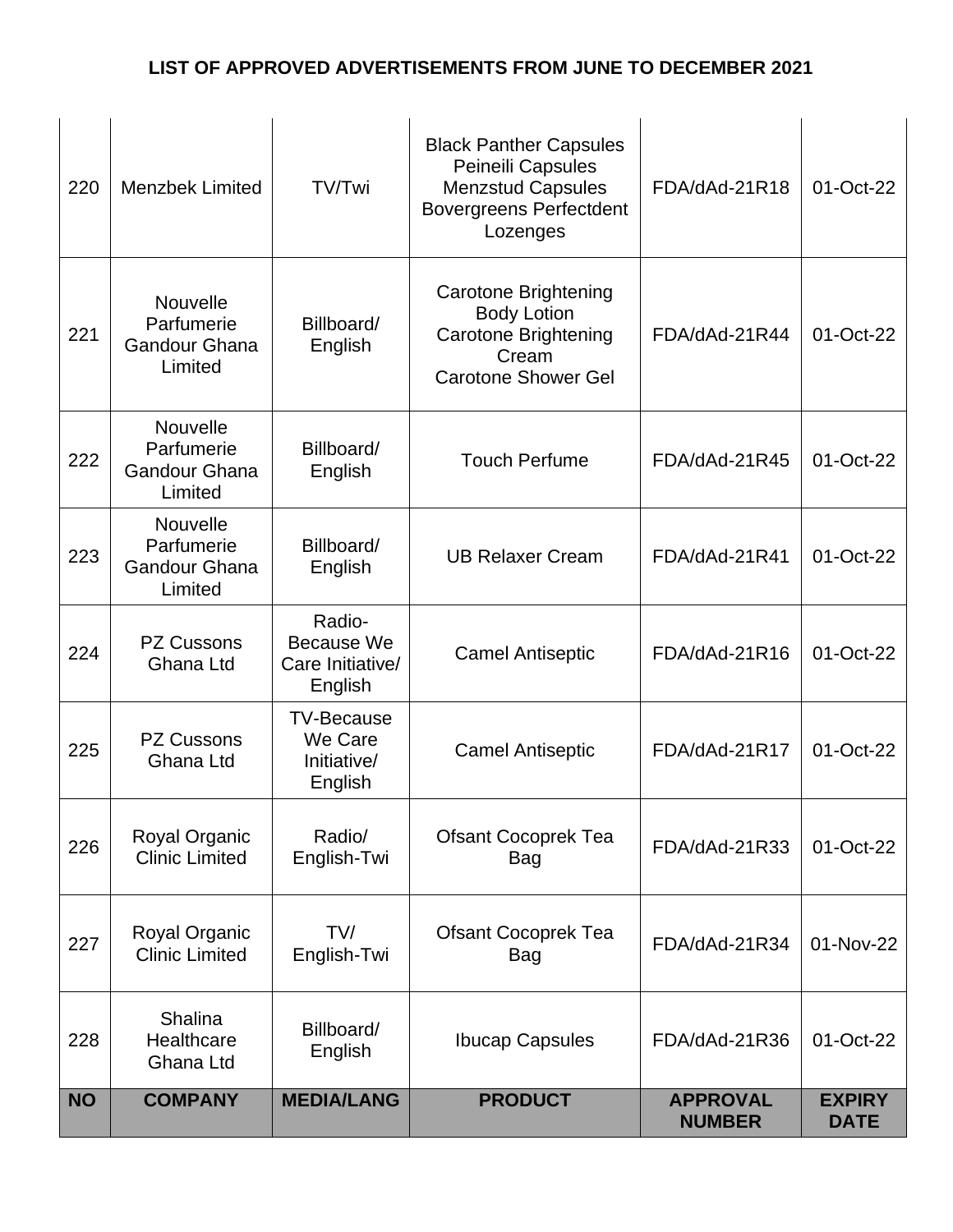| 229       | Sunda Ghana<br>Limited                  | Billboard/<br>English | <b>Softcare Sanitary Pad</b>                                                                         | FDA/dAd-21R37                    | 01-Dec-22                    |
|-----------|-----------------------------------------|-----------------------|------------------------------------------------------------------------------------------------------|----------------------------------|------------------------------|
| 230       | Unitas Pharma<br>Ghana Ltd              | Radio/English         | Pathelen Wound Powder                                                                                | FDA/dAd-21R31                    | 01-Oct-22                    |
| 231       | 2H Ventures                             | Radio/Twi             | 2H Natural Body Oil                                                                                  | FDA/dAd-21Q07                    | 01-Nov-22                    |
| 232       | <b>Aide Chemists</b><br>Ltd             | Radio/Twi             | <b>Aquamal QS Tablets</b>                                                                            | FDA/dAd-21Q44                    | 01-Nov-22                    |
| 233       | Amankrosco<br>Enterprise                | Radio/Twi             | Touch Liquid Soap,<br>Touch Floor Cleaner,<br><b>Touch Glass Cleaner</b><br><b>Touch Zone Bleach</b> | FDA/dAd-21Q45                    | 01-Nov-22                    |
| 234       | Angels Dominion<br><b>Herbal Centre</b> | Radio/<br>Dagbani     | <b>Dominion Herbal Powder</b>                                                                        | FDA/dAd-21Q46                    | 01-Nov-22                    |
| 235       | Ashanti Wood<br>Processing              | TV/<br>English-Twi    | <b>Powerhouse Deodorant</b><br>Roll-On (Titanium Dry,<br>Tungsten Strength,<br>Platinum Extreme)     | FDA/dAd-21Q48                    | 01-Nov-22                    |
| 236       | <b>Baba Herbal</b><br>Centre            | Radio/Twi             | Kolom Herbal Powder                                                                                  | FDA/dAd-21Q43                    | 01-Nov-22                    |
| 237       | <b>Banare Ghana</b><br>Limited          | Radio/Twi             | Aho)fe Foundation Alata<br>Samina                                                                    | FDA/dAd-21Q24                    | 01-Nov-22                    |
| 238       | <b>Banare Ghana</b><br>Limited          | TV/Twi                | Aho)fe Foundation Alata<br>Samina                                                                    | FDA/dAd-21Q25                    | 01-Nov-22                    |
| <b>NO</b> | <b>COMPANY</b>                          | <b>MEDIA/LANG</b>     | <b>PRODUCT</b>                                                                                       | <b>APPROVAL</b><br><b>NUMBER</b> | <b>EXPIRY</b><br><b>DATE</b> |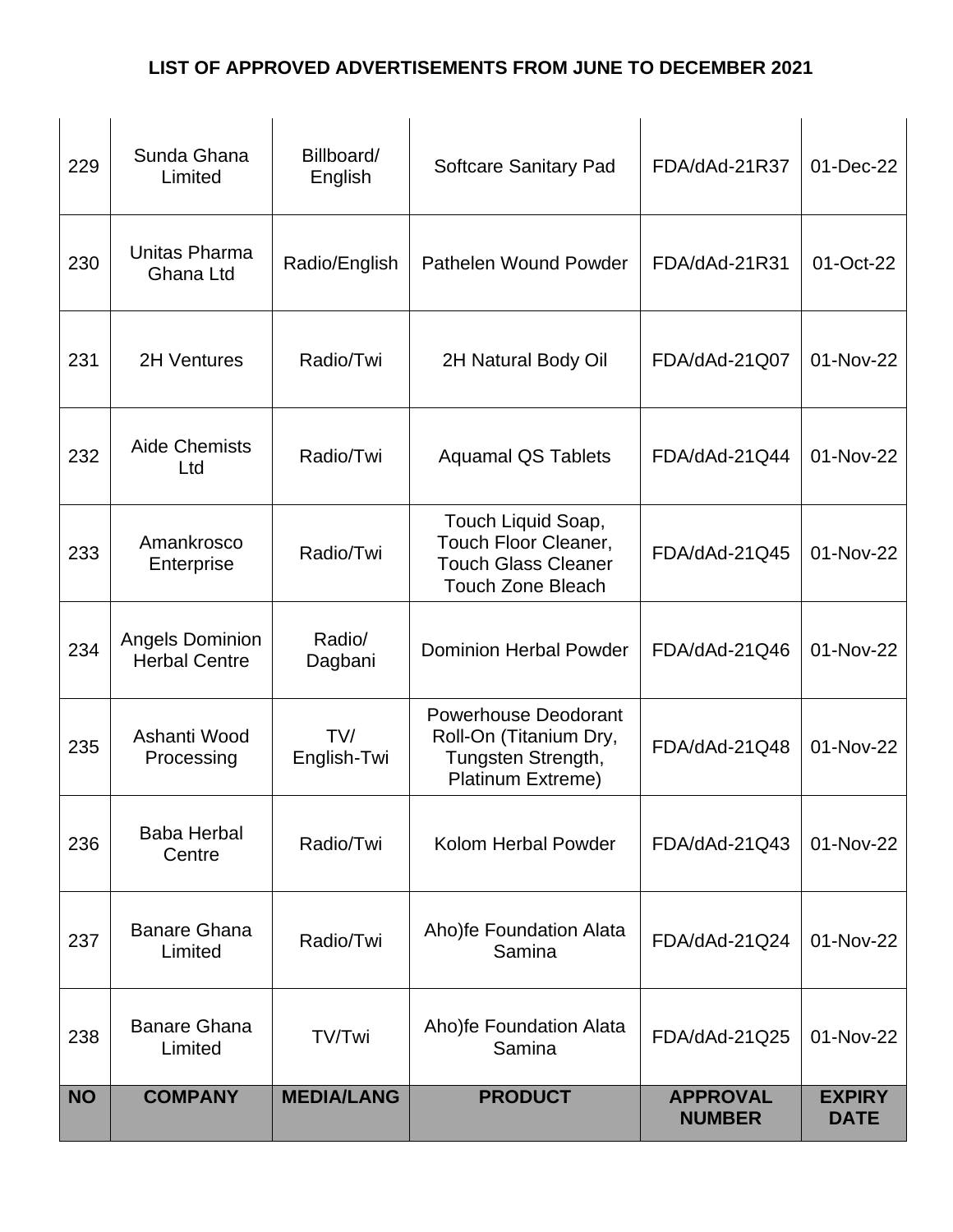| 239       | <b>Bedita</b><br>Pharmaceuticals<br>Ltd       | Radio/English         | <b>Wood's Cough Syrup</b>                                                                                                                                                                                                                                                                                                                   | FDA/dAd-21Q60                    | 01-Nov-22                    |
|-----------|-----------------------------------------------|-----------------------|---------------------------------------------------------------------------------------------------------------------------------------------------------------------------------------------------------------------------------------------------------------------------------------------------------------------------------------------|----------------------------------|------------------------------|
| 240       | <b>Bedita</b><br>Pharmaceuticals<br>Ltd       | Radio/Twi             | <b>Wood's Cough Syrup</b>                                                                                                                                                                                                                                                                                                                   | FDA/dAd-21Q59                    | 01-Nov-22                    |
| 241       | Dank Natural<br><b>Health Care</b><br>Complex | TV/Twi                | Dank Xtrok Herbal<br><b>Mixture</b>                                                                                                                                                                                                                                                                                                         | FDA/dAd-21Q11                    | 01-Nov-22                    |
| 242       | <b>DH</b> Industries<br>Limited               | Billboard/<br>English | <b>Madar Gettol Antiseptic</b><br><b>Disinfectant</b><br><b>Madar Multipurpose</b><br><b>Washing Powder</b><br><b>Madar Renzo</b><br>Multipurpose Liquid Soap                                                                                                                                                                               | FDA/dAd-21Q68                    | 01-Nov-22                    |
| 243       | <b>DH</b> Industries<br>Limited               | Billboard/<br>English | <b>Madar Renzo</b><br>Multipurpose Liquid Soap                                                                                                                                                                                                                                                                                              | FDA/dAd-21Q65                    | 01-Nov-22                    |
| 244       | <b>DH</b> Industries<br>Limited               | Billboard/<br>English | Madar Zone Hypochlorite<br><b>Madar Gettol Antiseptic</b><br><b>Disinfectant</b><br><b>Madar Multipurpose</b><br><b>Washing Powder</b>                                                                                                                                                                                                      | FDA/dAd-21Q66                    | 01-Nov-22                    |
| 245       | <b>DH</b> Industries<br>Limited               | Billboard/<br>English | <b>Madar Multipurpose</b><br><b>Perfumed Soap</b><br><b>Madar Gettol Antiseptic</b><br><b>Disinfectant</b><br>Madar Zone Hypochlorite<br><b>Madar Antibacterial Hand</b><br>Wash Liquid Soap<br><b>Madar Hand Care</b><br>Sanitizer<br><b>Madar Multipurpose</b><br><b>Washing Powder</b><br><b>Madar Renzo</b><br>Multipurpose Liquid Soap | FDA/dAd-21Q67                    | 01-Nov-22                    |
| <b>NO</b> | <b>COMPANY</b>                                | <b>MEDIA/LANG</b>     | <b>PRODUCT</b>                                                                                                                                                                                                                                                                                                                              | <b>APPROVAL</b><br><b>NUMBER</b> | <b>EXPIRY</b><br><b>DATE</b> |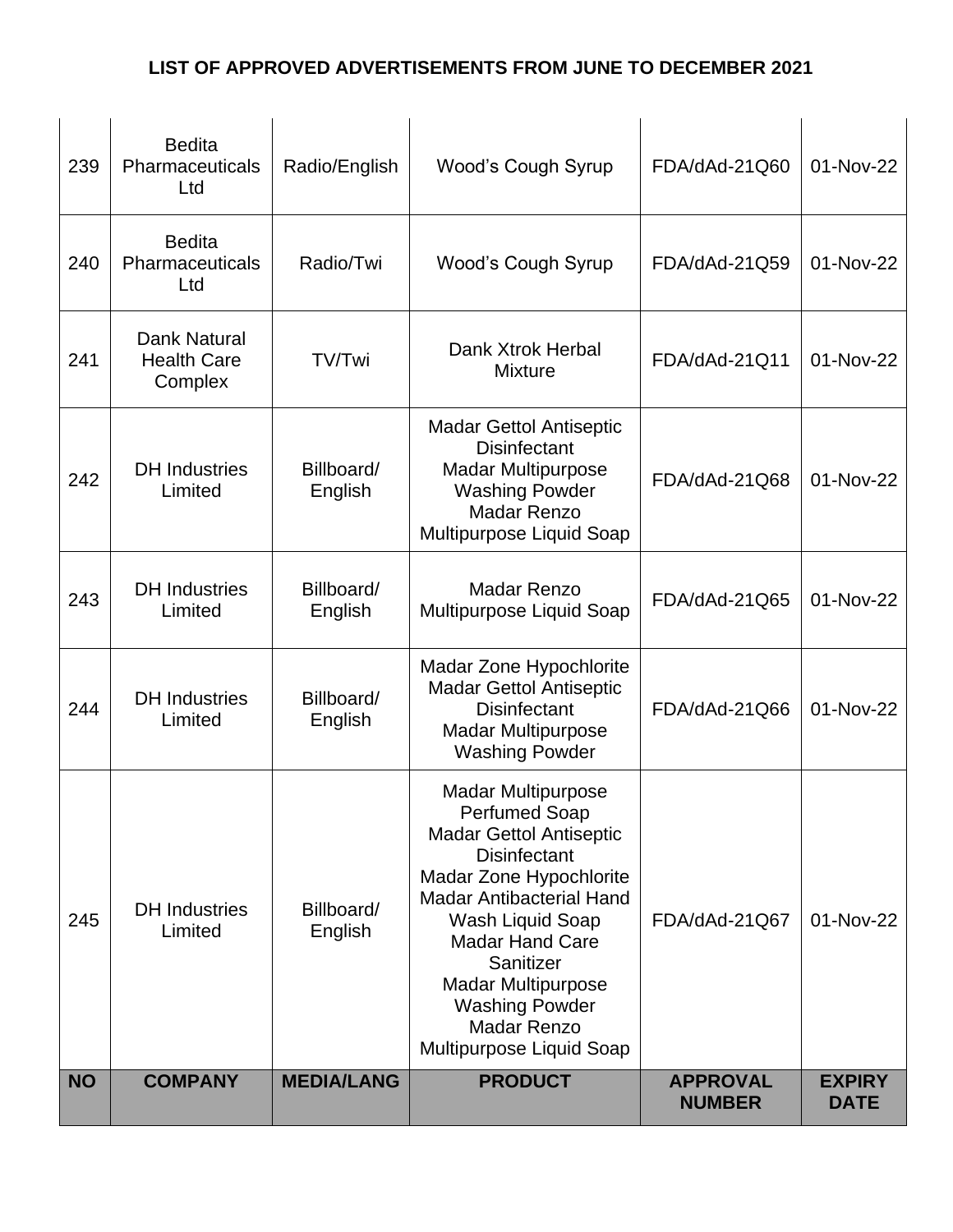| 246 | <b>DH</b> Industries<br>Limited    | Billboard/<br>English               | <b>Madar Multipurpose</b><br><b>Perfumed Soap</b><br><b>Madar Multipurpose</b><br><b>Washing Powder</b><br>Madar Zone<br>Hypochlorite           | FDA/dAd-21Q69 | 01-Nov-22 |
|-----|------------------------------------|-------------------------------------|-------------------------------------------------------------------------------------------------------------------------------------------------|---------------|-----------|
| 247 | Diagnostic<br><b>Herbal Clinic</b> | TV/Twi                              | <b>Tonthina 74 Mixture</b>                                                                                                                      | FDA/dAd-21Q62 | 01-Nov-22 |
| 248 | <b>DIMD Ghana</b><br>Limited       | Billboard-<br>Concept 1/<br>English | Day By Day Women<br><b>Afterbath Powder</b><br>Day By Day Women<br>Face & Body Cream<br>Day By Day Moisturizing<br><b>Body Milk</b>             | FDA/dAd-21Q31 | 01-Nov-22 |
| 249 | <b>DIMD Ghana</b><br>Limited       | Billboard-<br>Concept 2/<br>English | Day By Day Women<br><b>Afterbath Powder</b><br>Day By Day Women<br>Face & Body Cream<br>Day By Day Moisturizing<br><b>Body Milk</b>             | FDA/dAd-21Q33 | 01-Nov-22 |
| 250 | <b>DIMD Ghana</b><br>Limited       | Billboard-<br>Concept1/<br>English  | Day By Day Women<br><b>Moisturizing Body Milk</b><br>Day By Day Women<br>Face & Body Cream<br>Day By Day Women<br><b>Regenerating Body Milk</b> | FDA/dAd-21Q34 | 01-Nov-22 |
| 251 | <b>DIMD Ghana</b><br>Limited       | Billboard/<br>English               | <b>VIP Eau De Parfum</b><br>Miss Eau De Parfum<br>Spray                                                                                         | FDA/dAd-21Q35 | 01-Nov-22 |
| 252 | Dr. Forkuo<br><b>Herbal Clinic</b> | Radio/Twi                           | Ebefa F.K. Herbal<br><b>Mixture</b>                                                                                                             | FDA/dAd-21Q12 | 01-Nov-22 |
| 253 | <b>Ernest Chemist</b><br>Limited   | Leave behind                        | Jardiance 10mg Tablets<br>Jardiance 25mg Tablets                                                                                                | FDA/dAd-21Q13 | 01-Nov-22 |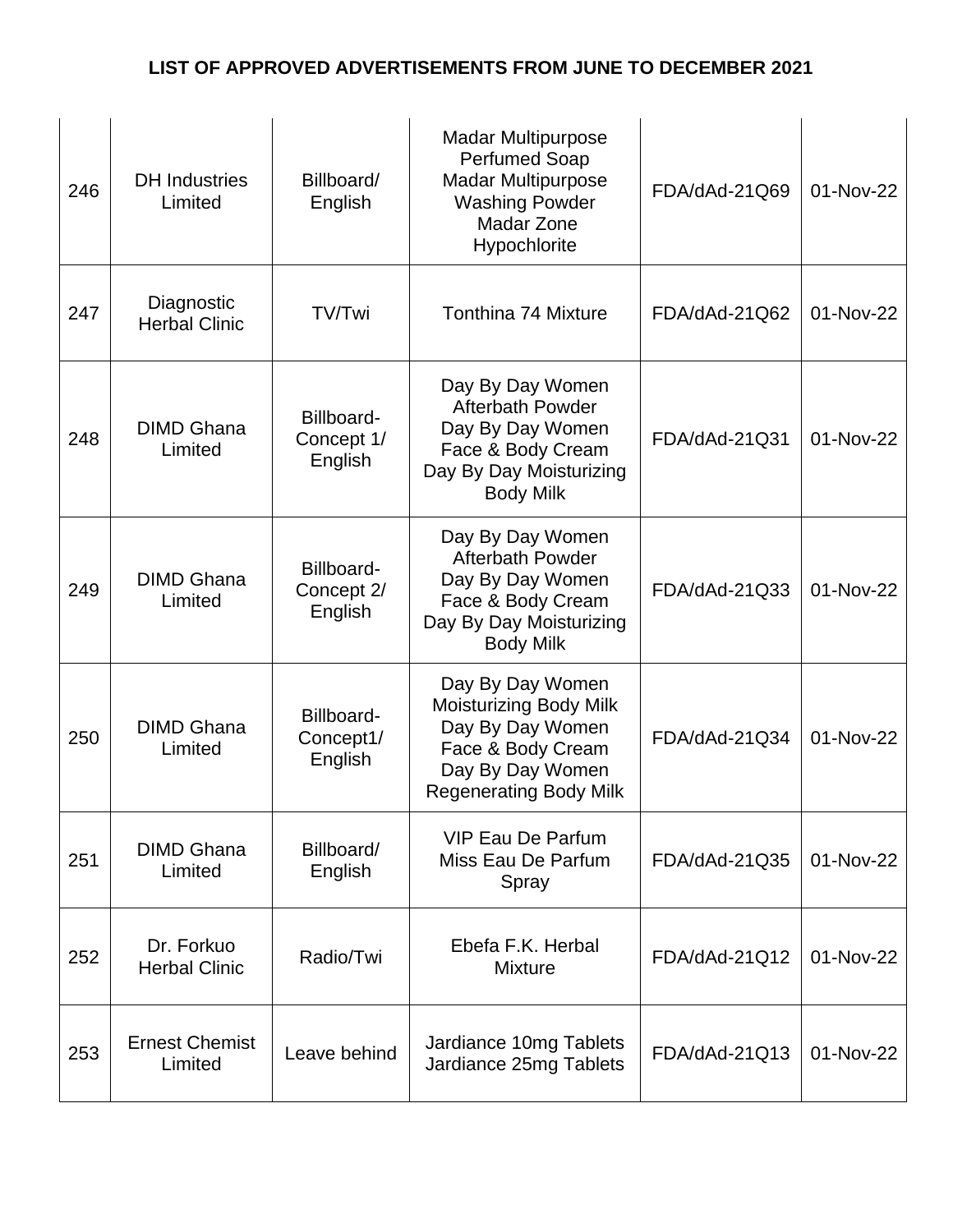| <b>NO</b> | <b>COMPANY</b>                               | <b>MEDIA/LANG</b>       | <b>PRODUCT</b>                                                                                                                                                | <b>APPROVAL</b><br><b>NUMBER</b> | <b>EXPIRY</b><br><b>DATE</b> |
|-----------|----------------------------------------------|-------------------------|---------------------------------------------------------------------------------------------------------------------------------------------------------------|----------------------------------|------------------------------|
| 254       | <b>FC Cosmetics</b><br><b>Industries Ltd</b> | Billboard/<br>English   | Forever Clair Skin Food,<br>Forever Clair Acne Wash,<br><b>Forever Clair Acne</b><br>Control Soap and<br><b>Forever Clair Skin Acne</b><br><b>Control Gel</b> | FDA/dAd-21Q49                    | 01-Nov-22                    |
| 255       | <b>FC Cosmetics</b><br><b>Industries Ltd</b> | Billboard/<br>English   | <b>Forever Clair Multi Fruit</b><br><b>Lotion and Forever Clair</b><br><b>Multi Fruit Cream</b>                                                               | FDA/dAd-21Q50                    | 01-Nov-22                    |
| 256       | <b>FC Cosmetics</b><br><b>Industries Ltd</b> | TV/English              | <b>Forever Clair Multi Fruit</b><br><b>Lotion and Forever Clair</b><br><b>Multi Fruit Cream</b>                                                               | FDA/dAd-21Q51                    | 01-Nov-22                    |
| 257       | Grabi Herbal<br>Center                       | Radio/Twi               | <b>Grabi Herbal Ointment</b>                                                                                                                                  | FDA/dAd-21Q14                    | 01-Nov-22                    |
| 258       | Honam Touch<br>Up                            | TV/English              | <b>XHC Argan Oil Hair</b><br>Treatment Kit (Shampoo,<br>Conditioner, Leave in and<br>Hair Mask)                                                               | FDA/dAd-21Q28                    | 01-Nov-22                    |
| 259       | Jopaul Chemist<br>Limited                    | Social<br>Media/English | <b>Kreem Hair Removal</b><br>Cream                                                                                                                            | FDA/dAd-21Q15                    | 01-Nov-22                    |
| 260       | Kinapharma<br>Limited                        | TV/English              | <b>Menthox Cough Syrup</b>                                                                                                                                    | FDA/dAd-21Q05                    | 01-Nov-22                    |
| 261       | Kofikrom<br><b>Pharmacy Ltd</b>              | TV/Twi                  | K-Balm                                                                                                                                                        | FDA/dAd-21Q64                    | 01-Nov-22                    |
| 262       | Kwadwo<br>Tweneboah<br>Enterprise            | Billboard/<br>English   | Sta-Sof-Fro Blow Out<br>Relaxer                                                                                                                               | FDA/dAd-21Q18                    | 01-Nov-22                    |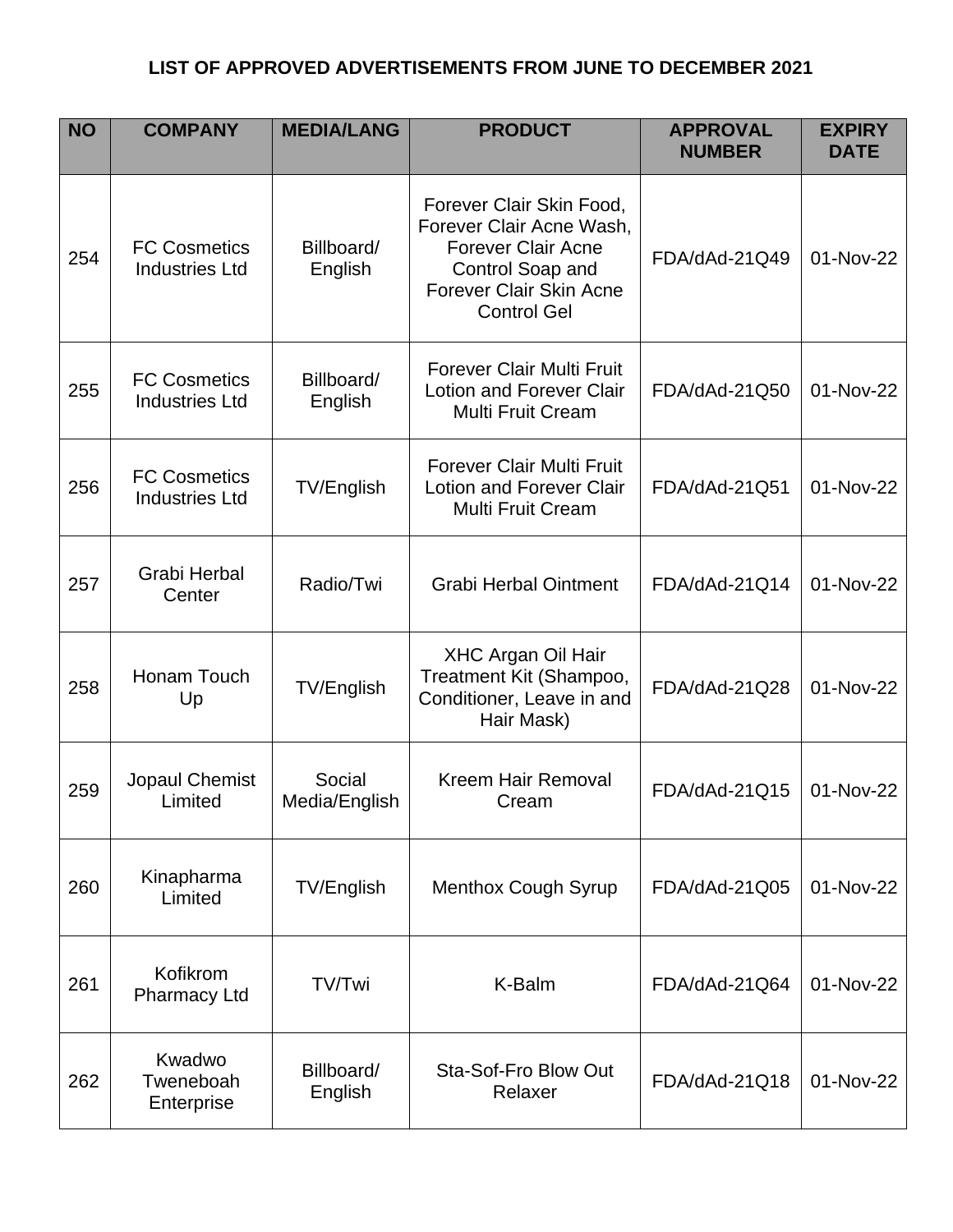| <b>NO</b> | <b>COMPANY</b>                 | <b>MEDIA/LANG</b>              | <b>PRODUCT</b>                                                                                                   | <b>APPROVAL</b><br><b>NUMBER</b> | <b>EXPIRY</b><br><b>DATE</b> |
|-----------|--------------------------------|--------------------------------|------------------------------------------------------------------------------------------------------------------|----------------------------------|------------------------------|
| 263       | Maridav Ghana<br>Limited       | Billboard/<br>English          | <b>Virocid Disinfectant</b>                                                                                      | FDA/dAd-21Q08                    | 01-Jan-23                    |
| 264       | Mariday Ghana<br>Limited       | Newspaper/<br>English          | <b>Virocid Disinfectant</b>                                                                                      | FDA/dAd-21Q09                    | 01-Jan-23                    |
| 265       | Novartis Ghana<br>Limited      | Promotional<br><b>Material</b> | <b>Coartem Dispersible</b><br>20/120mg, Coartem<br>20/120mg Tablets and<br>Coartem 80/480mg<br><b>Tablets</b>    | FDA/dAd-21Q58                    | 01-Nov-22                    |
| 266       | <b>Nouvelle</b><br>Parfumerie  | Billboard/<br>English          | <b>Carotone Brightening</b><br><b>Body Lotion</b><br>Carotone Brightening<br>Cream<br><b>Carotone Shower Gel</b> | FDA/dAd-21R44                    | 01-Nov-22                    |
| 267       | Nouvelle<br>Parfumerie         | Billboard/<br>English          | <b>Touch Perfume</b>                                                                                             | FDA/dAd-21R45                    | 01-Nov-22                    |
| 268       | Nouvelle<br>Parfumerie         | Billboard/<br>English          | <b>UB Relaxer Cream</b><br><b>UB Hair Gel</b>                                                                    | FDA/dAd-21R41                    | 01-Nov-22                    |
| 269       | Omouye Aganja<br>Herbal        | <b>TV/Radio</b>                | <b>Omouye Bitters</b>                                                                                            | FDA/dAd-21Q36                    | 01-Nov-22                    |
| 270       | <b>PZ Cussons</b><br>Ghana Ltd | Radio/English                  | <b>Cussons Carex</b><br><b>Antibacterial Soap</b>                                                                | FDA/dAd-21Q71                    | 01-Nov-22                    |
| 271       | <b>PZ Cussons</b><br>Ghana Ltd | TV/English                     | <b>Cussons Carex</b><br><b>Antibacterial Soap</b>                                                                | FDA/dAd-21Q70                    | 01-Nov-22                    |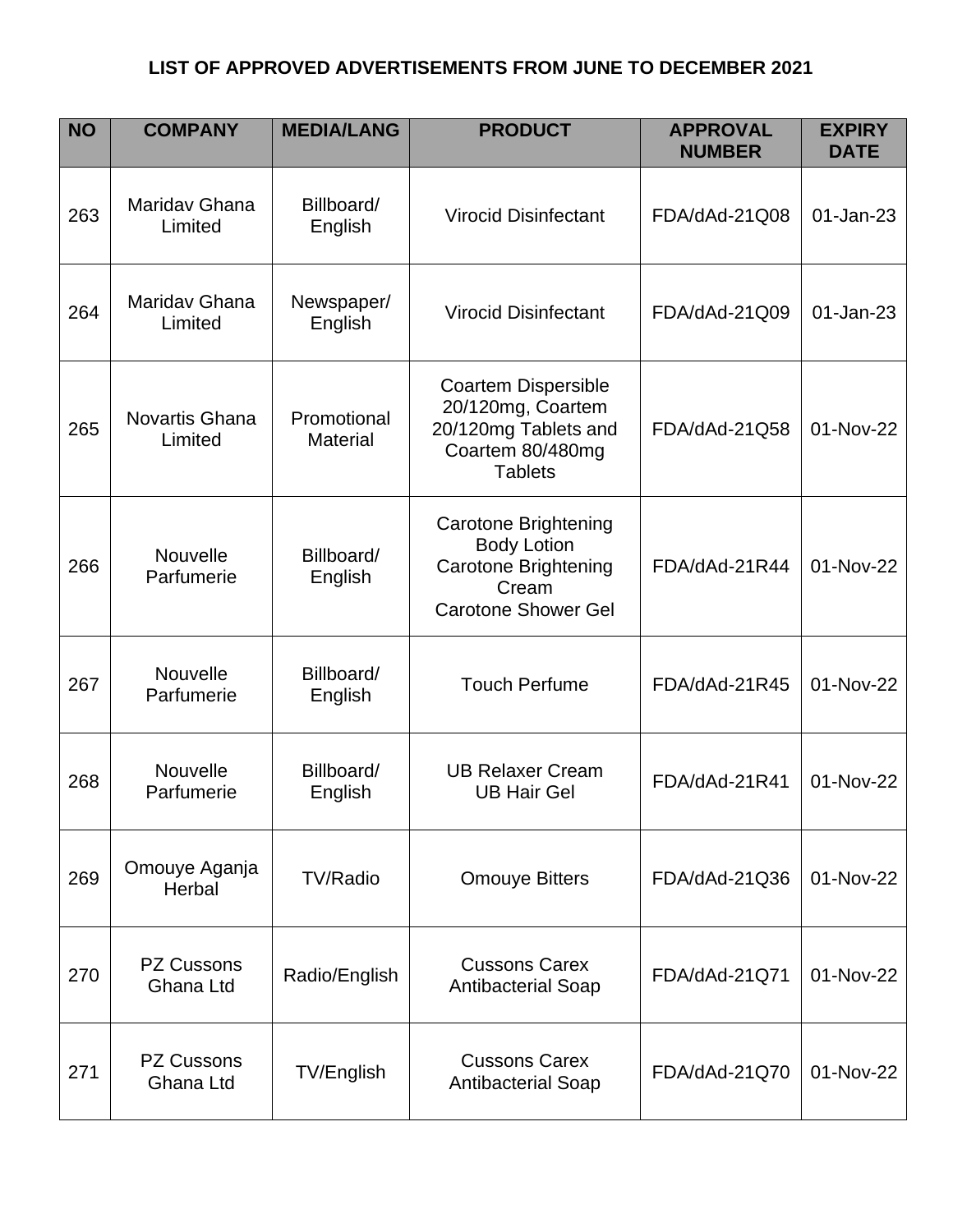| <b>NO</b> | <b>COMPANY</b>                         | <b>MEDIA/LANG</b>            | <b>PRODUCT</b>                                                                                         | <b>APPROVAL</b><br><b>NUMBER</b> | <b>EXPIRY</b><br><b>DATE</b> |
|-----------|----------------------------------------|------------------------------|--------------------------------------------------------------------------------------------------------|----------------------------------|------------------------------|
| 272       | Royal Organic<br><b>Clinic Limited</b> | Social Media/<br>English-Twi | <b>Ofsant Cocoprek Tea</b><br>Bag                                                                      | FDA/dAd-21Q19                    | 01-Nov-22                    |
| 273       | Samara<br>Company<br>Limited           | Radio/Twi                    | Sasso Insecticide Spray<br>Sasso Insecticide Coils<br>Roma Insecticide Spray<br>Roma Insecticide Coils | FDA/dAd-21Q37                    | 01-Nov-22                    |
| 274       | Sunda Ghana<br>Limited                 | TV/English                   | Softcare A+ Sanitary<br>Pads                                                                           | FDA/dAd-21Q47                    | 01-Dec-22                    |
| 275       | Tabi Gyansah<br>Company Ltd            | Radio/Waale                  | <b>Tabi Herbal Ointment</b><br>Tabi Balm                                                               | FDA/dAd-21Q38                    | 01-Nov-22                    |
| 276       | <b>Unilever Ghana</b><br>Limited       | TV/Twi                       | <b>Close Up Toothpaste</b>                                                                             | FDA/dAd-21Q30                    | 01-Nov-22                    |
| 277       | <b>Unilever Ghana</b><br>Limited       | TV/English                   | Geisha Moringa Soap<br>Geisha Black Soap                                                               | FDA/dAd-21Q27                    | 01-Nov-22                    |
| 278       | <b>Unilever Ghana</b><br>Limited       | Radio/Ewe                    | Key Bar Multipurpose<br>Soap                                                                           | FDA/dAd-21Q04                    | 01-Nov-22                    |
| 279       | <b>Unilever Ghana</b><br>Limited       | Radio/<br>Dagbani            | Key Bar Multipurpose<br>Soap                                                                           | FDA/dAd-21Q01                    | 01-Nov-22                    |
| 280       | <b>Unilever Ghana</b><br>Limited       | Radio/English                | Key Bar Multipurpose<br>Soap                                                                           | FDA/dAd-21Q02                    | 01-Nov-22                    |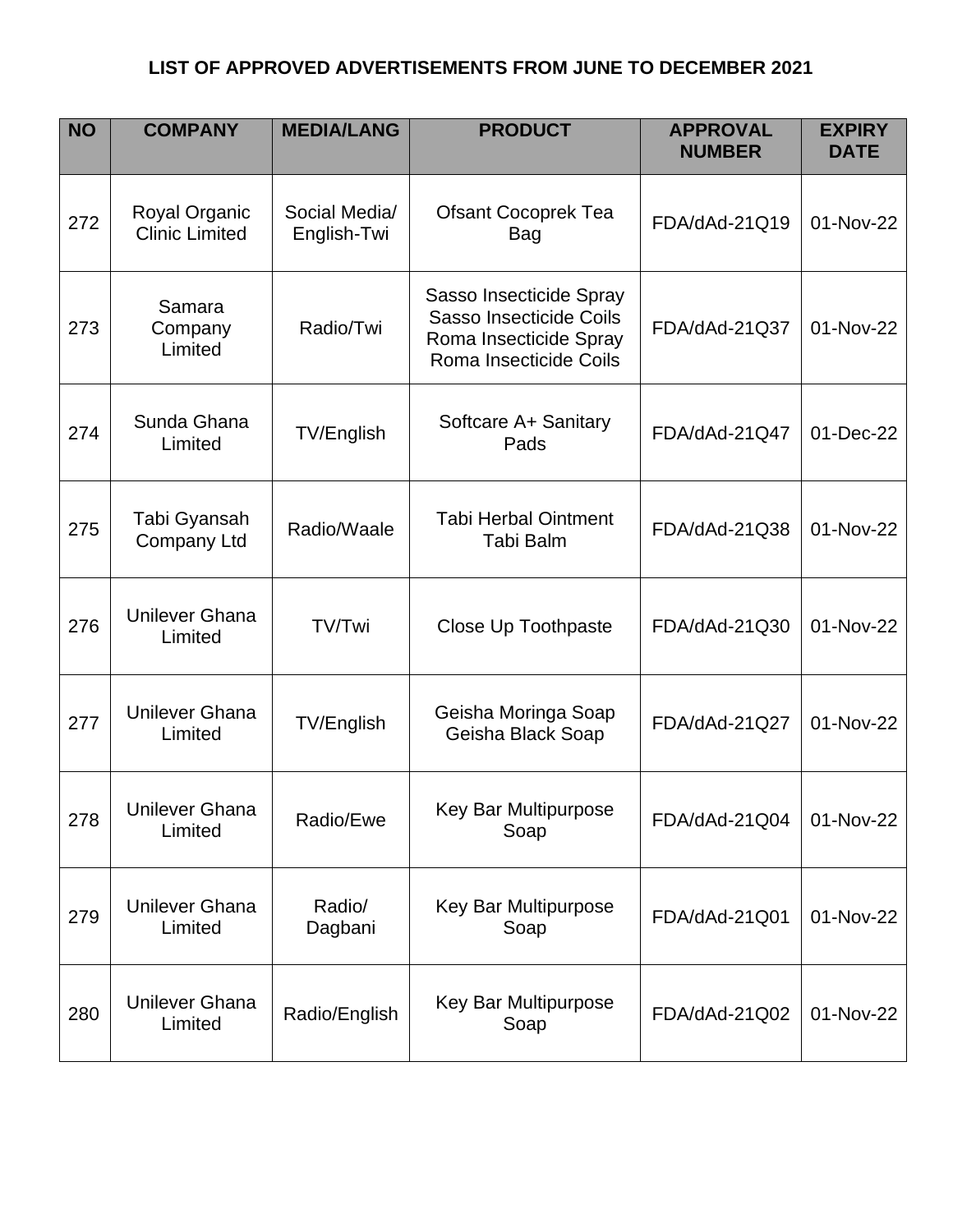| 281       | <b>Unilever Ghana</b><br>Limited   | Radio/Twi         | Key Bar Multipurpose<br>Soap                                                                                           | FDA/dAd-21Q03                    | 01-Nov-22                    |
|-----------|------------------------------------|-------------------|------------------------------------------------------------------------------------------------------------------------|----------------------------------|------------------------------|
| <b>NO</b> | <b>COMPANY</b>                     | <b>MEDIA/LANG</b> | <b>PRODUCT</b>                                                                                                         | <b>APPROVAL</b><br><b>NUMBER</b> | <b>EXPIRY</b><br><b>DATE</b> |
| 282       | <b>Unilever Ghana</b><br>Limited   | TV/English        | Key Bar Multipurpose<br>Soap                                                                                           | FDA/dAd-21Q23                    | 01-Nov-22                    |
| 283       | <b>Vintex Herbal</b><br>Centre     | Radio/Fante       | <b>Vintex Herbal Mixture</b>                                                                                           | FDA/dAd-21Q17                    | 01-Nov-22                    |
| 284       | Yellow & Orange<br>Pharmaceuticals | TV/Twi            | <b>City Blood Tonic</b>                                                                                                | FDA/dAd-21Q40                    | 01-Nov-22                    |
| 285       | Yellow & Orange<br>Pharmaceuticals | TV/English        | Nico Blood Tonic                                                                                                       | FDA/dAd-21Q41                    | 01-Nov-22                    |
| 286       | Yopoo Clean<br><b>Company Ltd</b>  | Radio/English     | Yopoo Liquid Soap<br>Yopoo Floor Cleaner<br>Yopoo Bleach<br><b>Yopoo Scouring Paste</b><br><b>Yopoo Hand Sanitizer</b> | FDA/dAd-21Q06                    | 01-Nov-22                    |
| 287       | <b>Zitor Herbal</b><br>Centre      | Radio/Ewe         | <b>Zitor Herbal Mixture</b><br><b>Zitor Herbal Ointment</b>                                                            | FDA/dAd-21Q10                    | 01-Nov-22                    |
| 288       | Adepa Herbal<br>Clinic             | Radio/Twi         | <b>Omanye Capsule</b>                                                                                                  | FDA/dAd-21P08                    | 01-Dec-22                    |
| 289       | Adusa G.S<br>Enterprise            | Radio/Twi         | <b>Adusa Herbal Mixture</b><br><b>Adusa Herbal Cappsule</b>                                                            | FDA/dAd-21P01                    | 01-Dec-22                    |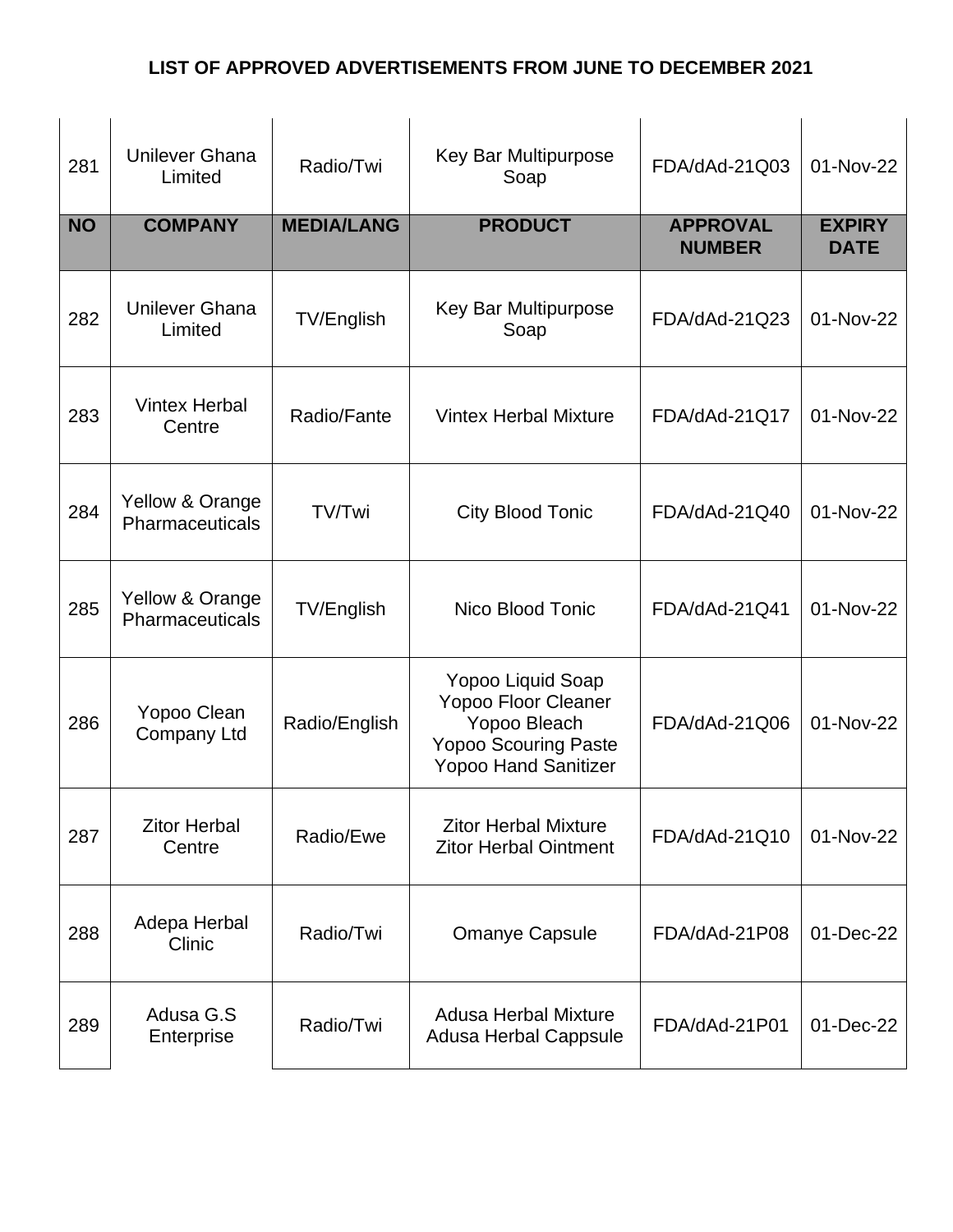| 290       | African<br>Consumer<br><b>Products</b>  | Radio/Twi         | Jamaa Detergerent<br>Powder                                                                            | FDA/dAd-21P42                    | 01-Dec-22                    |
|-----------|-----------------------------------------|-------------------|--------------------------------------------------------------------------------------------------------|----------------------------------|------------------------------|
| 291       | African<br>Consumer<br>Products         | TV/Twi            | Jamaa Detergent Powder                                                                                 | FDA/dAd-21P41                    | 01-Dec-22                    |
| <b>NO</b> | <b>COMPANY</b>                          | <b>MEDIA/LANG</b> | <b>PRODUCT</b>                                                                                         | <b>APPROVAL</b><br><b>NUMBER</b> | <b>EXPIRY</b><br><b>DATE</b> |
| 292       | Agbeve Herbal<br>Centre                 | Radio/Twi         | Mona Soap<br><b>Mona Krim Ointment</b><br>Agbeve Balm                                                  | FDA/dAd-21P51                    | 01-Dec-22                    |
| 293       | Agbeve Herbal<br>Centre                 | Radio/Twi         | <b>Agbeve Pevah Mixture</b><br><b>Agbeve Tonic</b><br>Agbeve Herbamix<br>Capsules<br>Agbeve Herbal Tea | FDA/dAd-21P52                    | 01-Dec-22                    |
| 294       | <b>Agbeve Herbal</b><br>Centre          | Radio/Twi         | Agbeve Typha Mixture<br>Agbeve M. W Capsules<br>Venox-Ghotah                                           | FDA/dAd-21P53                    | 01-Dec-22                    |
| 295       | Agye Me Herbal<br>Clinic                | Radio/Twi         | Fapim Go Herbal Mixture                                                                                | FDA/dAd-21P17                    | 01-Dec-22                    |
| 296       | Akwantuo Herbal<br>Centre               | Radio/Twi         | Akwantuo Herbal Mixture                                                                                | FDA/dAd-21P62                    | 01-Dec-22                    |
| 297       | <b>Akwantuo Herbal</b><br>Centre        | Tv/Twi            | Akwantuo Herbal Mixture                                                                                | FDA/dAd-21P61                    | 01-Dec-22                    |
| 298       | Amponsah-Efah<br>Pharmaceuticals<br>Ltd | Radio/Ga          | <b>Efpac Tablets</b>                                                                                   | FDA/dAd-21P32                    | 01-Dec-22                    |
| 299       | Amponsah-Efah<br>Pharmaceuticals<br>Ltd | Radio/Twi         | <b>Efpac Tablets</b>                                                                                   | FDA/dAd-21P31                    | 01-Dec-22                    |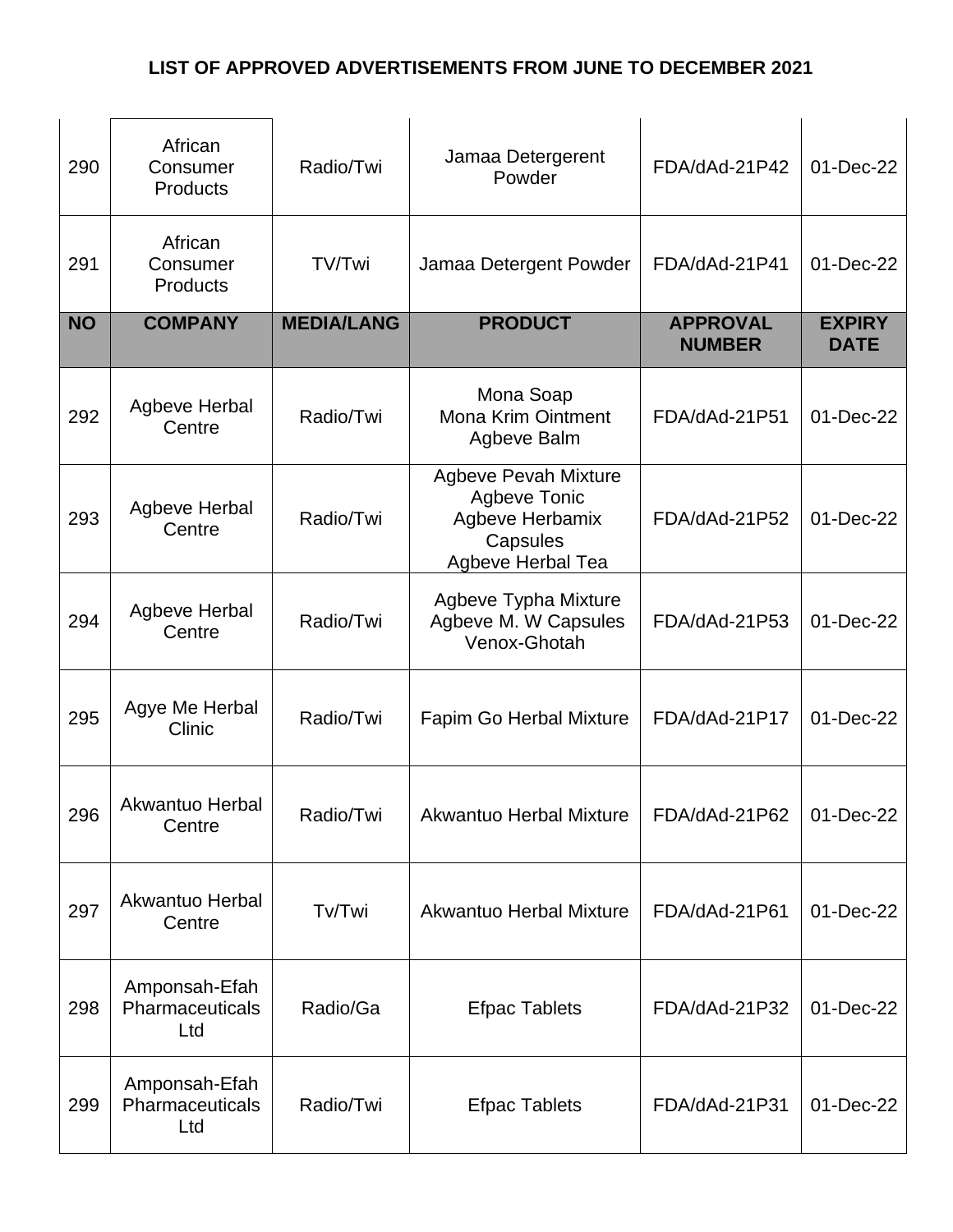| 300       | Amponsah-Efah<br>Pharmaceuticals<br>Ltd               | Radio/Twi         | <b>Luzatil Tablets</b>                                         | FDA/dAd-21P35                    | 01-Dec-22                    |
|-----------|-------------------------------------------------------|-------------------|----------------------------------------------------------------|----------------------------------|------------------------------|
| 301       | Amponsah-Efah<br>Pharmaceuticals<br>Ltd               | Radio/English     | Romen Cough Syrup<br>Romen Junior Cough<br>Syrup               | FDA/dAd-21P40                    | 01-Dec-22                    |
| <b>NO</b> | <b>COMPANY</b>                                        | <b>MEDIA/LANG</b> | <b>PRODUCT</b>                                                 | <b>APPROVAL</b><br><b>NUMBER</b> | <b>EXPIRY</b><br><b>DATE</b> |
| 302       | Amponsah-Efah<br>Pharmaceuticals<br>Ltd               | Radio/Twi         | <b>Zinol Tablets</b><br><b>Zinol Suspension</b>                | FDA/dAd-21P29                    | 01-Dec-22                    |
| 303       | <b>Angels Dominion</b><br><b>Herbal Centre</b><br>Ltd | Radio/Ewe         | <b>Dominion Herbal Powder</b>                                  | FDA/dAd-21P78                    | 01-Jan-23                    |
| 304       | <b>Angels Dominion</b><br><b>Herbal Centre</b><br>Ltd | Tv/Twi            | <b>Dominion Herbal Powder</b>                                  | FDA/dAd-21P77                    | 01-Jan-23                    |
| 305       | <b>Auxin Global</b><br>Limited                        | Radio/Twi         | Lion King Citronella<br><b>Insect Repellent Sticks</b>         | FDA/dAd-21P21                    | 01-Dec-22                    |
| 306       | <b>Auxin Global</b><br>Limited                        | Tv/Twi            | Lion King Citronella<br>Insect repellent sticks                | FDA/dAd-21P20                    | 01-Dec-22                    |
| 307       | <b>Big Samba</b><br>Enterprise                        | Radio/Twi         | <b>Candy Insecticide Spray</b><br><b>Candy Insectide Coils</b> | FDA/dAd-21P11                    | 01-Dec-22                    |
| 308       | <b>Dank Natural</b><br><b>Health Care</b><br>Complex  | Tv/Twi            | Dank Xtrok Herbal<br><b>Mixture</b>                            | FDA/dAd-21Q11                    | 01-Dec-22                    |
| 309       | Darprof<br>Powertouch<br>Limited                      | Tv/Twi            | <b>Malaphoid Mixture</b>                                       | FDA/dAd-21P54                    | 01-Dec-22                    |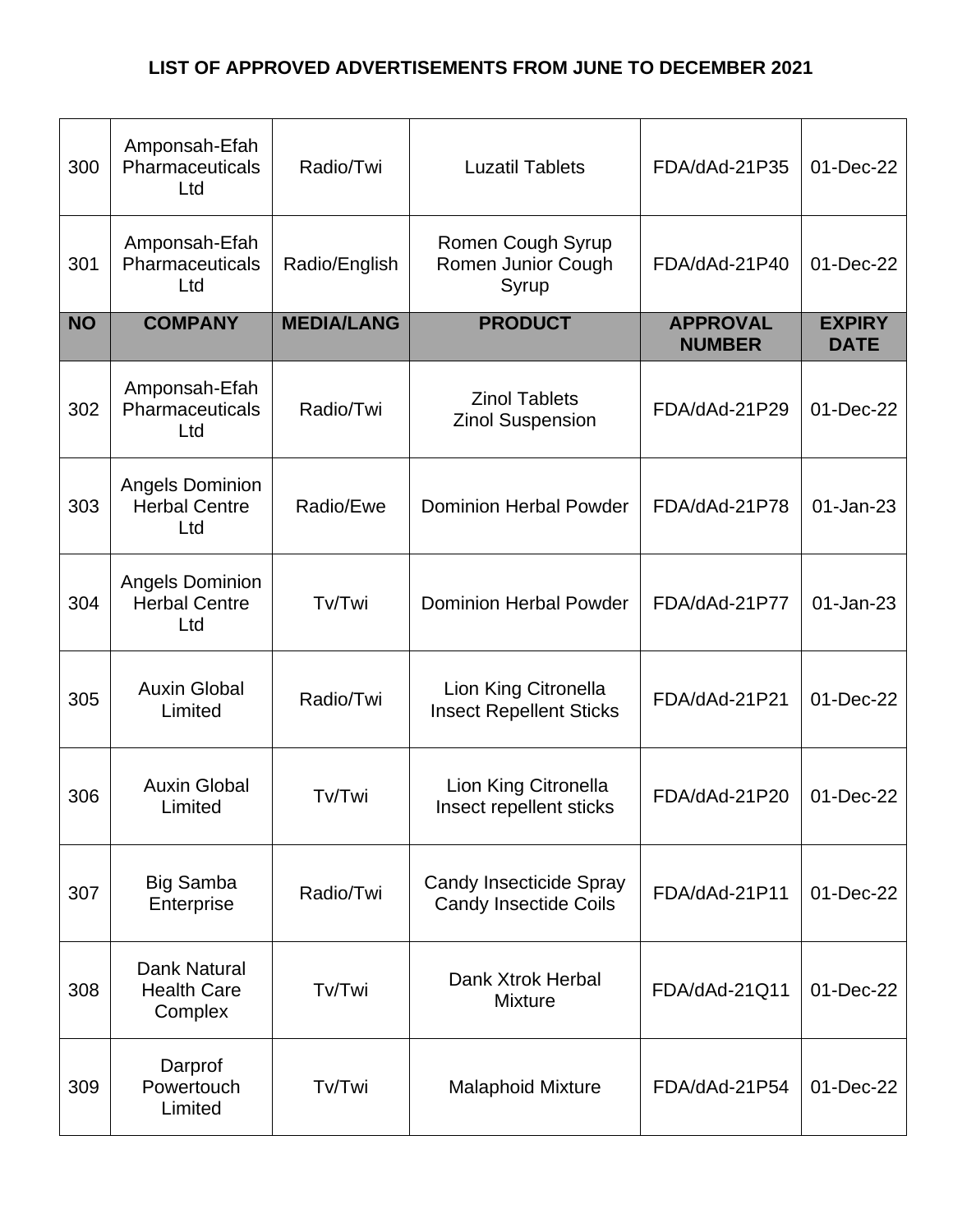| 310       | <b>DH</b> Industries<br>Limited | <b>Billboard</b><br>/English | <b>Madar Gettol Antiseptic</b><br><b>Disinfectant</b><br><b>Madar Multipurpose</b><br><b>Washing Powder</b><br><b>Madar Renzo</b><br>Multipurpose Liquid Soap                                                                                                                                                                               | FDA/dAd-21Q68                    | 01-Dec-22                    |
|-----------|---------------------------------|------------------------------|---------------------------------------------------------------------------------------------------------------------------------------------------------------------------------------------------------------------------------------------------------------------------------------------------------------------------------------------|----------------------------------|------------------------------|
| 311       | <b>DH</b> Industries<br>Limited | <b>Billboard</b><br>/English | <b>Madar Renzo</b><br>Multipurpose Liquid Soap                                                                                                                                                                                                                                                                                              | FDA/dAd-21Q65                    | 01-Dec-22                    |
| <b>NO</b> | <b>COMPANY</b>                  | <b>MEDIA/LANG</b>            | <b>PRODUCT</b>                                                                                                                                                                                                                                                                                                                              | <b>APPROVAL</b><br><b>NUMBER</b> | <b>EXPIRY</b><br><b>DATE</b> |
| 312       | <b>DH</b> Industries<br>Limited | Radio/English                | <b>Madar Multipurpose</b><br><b>Perfumed Soap</b><br><b>Madar Gettol Antiseptic</b><br><b>Disinfectant</b><br>Madar Zone Hypochlorite<br><b>Madar Antibacterial Hand</b><br>Wash Liquid Soap<br><b>Madar Hand Care</b><br>Sanitizer<br><b>Madar Multipurpose</b><br><b>Washing Powder</b><br><b>Madar Renzo</b><br>Multipurpose Liquid Soap | FDA/dAd-21P12                    | 01-Dec-22                    |
| 313       | <b>DH</b> Industries<br>Limited | Tv/English                   | <b>Madar Multipurpose</b><br>Perfumed Soap<br><b>Madar Gettol Antiseptic</b><br><b>Disinfectant</b><br>Madar ZoneHypochlorite<br><b>Madar Antibacterial Hand</b><br>Wash Liquid Soap<br><b>Madar Hand Care</b><br>Sanitizer<br><b>Madar Multipurpose</b><br><b>Washing Powder</b><br><b>Madar Renzo</b><br>Multipurpose Liquid Soap         | FDA/dAd-21P13                    | 01-Dec-22                    |